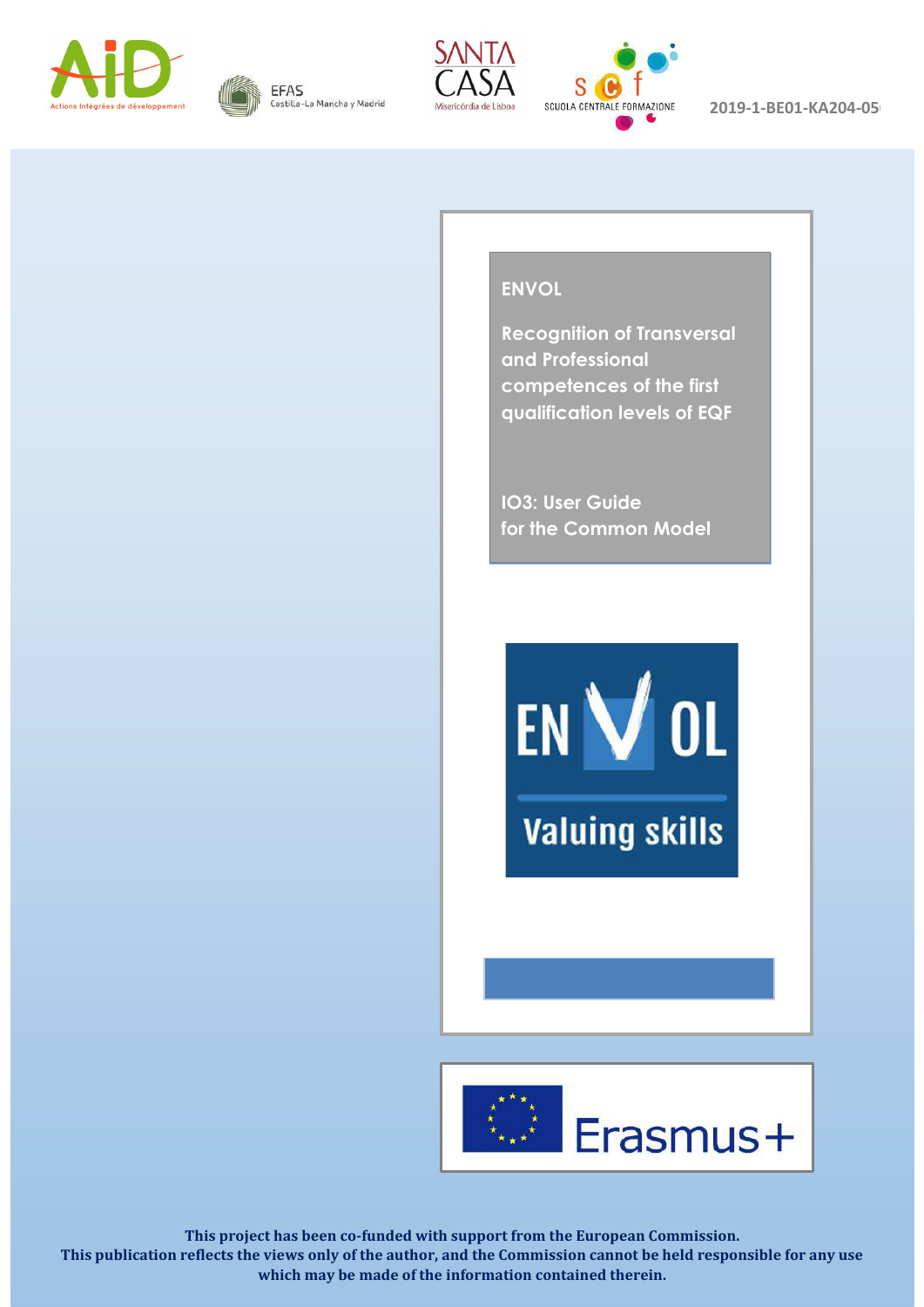

# **Table of Contents** (INDEX)

| Introduction                                                             | 3  |
|--------------------------------------------------------------------------|----|
| <b>PARTI</b> - The user guide                                            | 4  |
| 1 - General objectives                                                   | 4  |
| 2 - Target groups and end users                                          | 5  |
| PART II - Common positioning model -concepts and structure               | 6  |
| 1 - The starting point european qualification framework                  | 6  |
| 2 - The eqf level 1 and 2: descriptors                                   | 7  |
| 3 - Concepts                                                             | 8  |
| 4 - Detailed view of the domains and descriptors                         | 9  |
| PART III - Application of the model for the design of unit of competence | 25 |
| 1 - Application of the model                                             | 26 |
| 2 - Auxiliary tools to support level positioning                         | 27 |
| <b>3</b> - Pratical example of application of the Model                  | 31 |
| Conclusions                                                              | 40 |
| Sources                                                                  | 40 |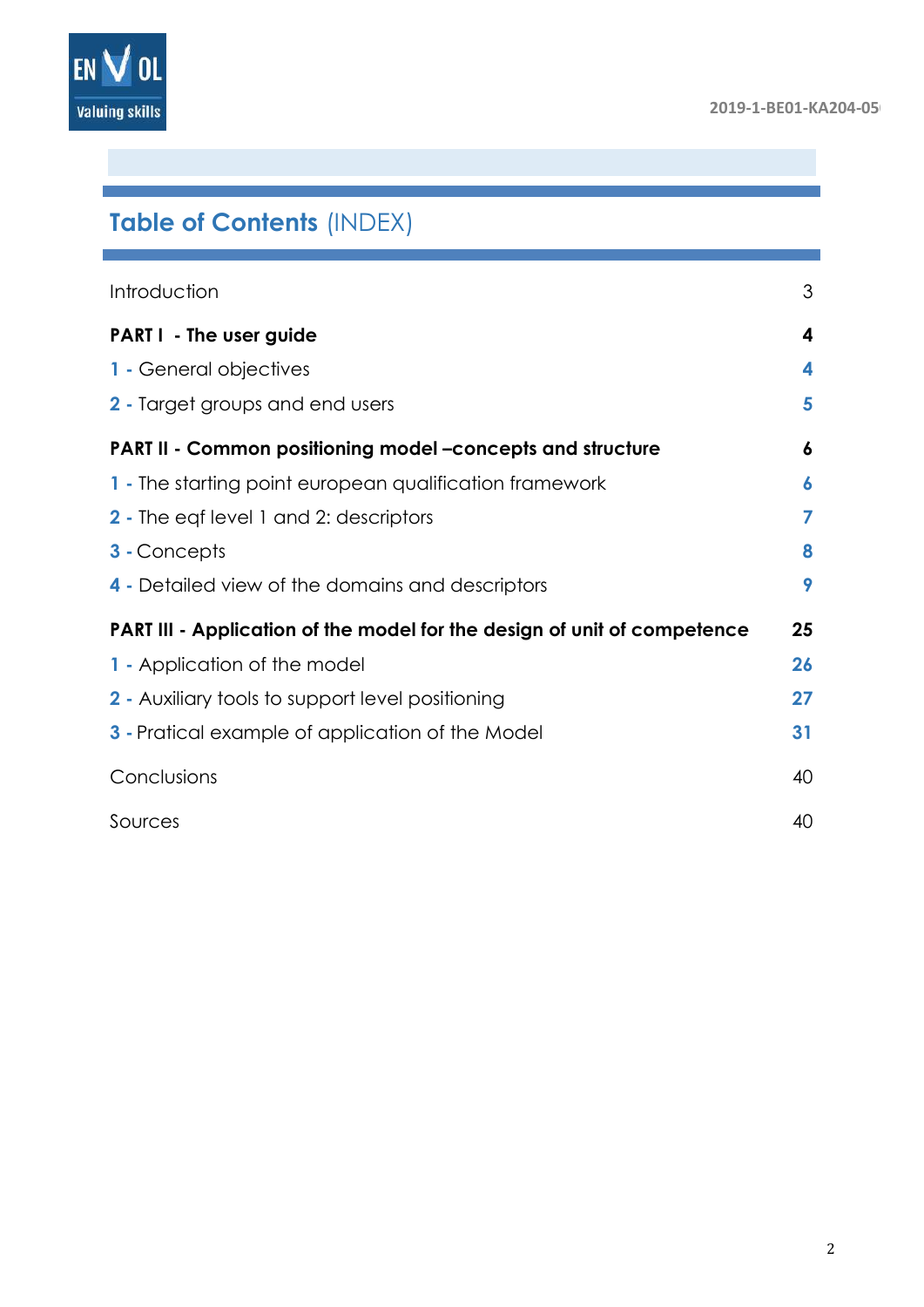

# <span id="page-2-0"></span>INTRODUCTION

The Envol project aims to:

- provide an overview of the approaches and methodologies implemented at national levels for the recognition and validation of non-formal and/or informal learning outcomes for lowskilled groups at EQF levels 1 and 2;
- to describe and analyse examples of good practice in developing the positioning, the recognition of non-formal and informal learning outcomes at EQF levels 1 and 2;
- to identify common transnational issues and make recommendations to policy makers.

The general objective of this project will therefore aim to strengthen existing mechanisms for the valorisation, recognition and validation of learning outcomes in order to enable the positioning of training offers and learning outcomes for low-skilled groups in national qualification frameworks (in connection with the EQF) at level 1,2 via the development of a system recognised by the competent authorities enabling learners to receive recognition and positioning of their learning outcomes within non-formal and informal training systems.

The general objective of this project will therefore aim to strengthen existing mechanisms for the valorisation, recognition and validation of learning outcomes in order to enable the positioning of training offers and learning outcomes for low-skilled groups in national qualification frameworks (in connection with the EQF) at level 1,2 via the development of a system recognised by the competent authorities enabling learners to receive recognition and positioning of their learning outcomes within non-formal and informal training systems.

In IO1 it was possible to have an overview of the different qualification systems in the countries involved in the consortium.

In IO2 it was possible to design a common positional model for the recognition, validation and certification of transversal and professional skills and for units of competences.

The main goal for this Output 3 is to present a user guide for the application of the model proposed in IO2.

In this way, and considering the conclusion of the IO1 and IO2, and the development process of the model presented, we will star to define the main goals and proposed of the Guide, the target groups and end users, following the presentation of the Model defined and the key concepts considered.

As it was not possible to test to model proposed, the second part of this IO will present a proposal of application of the Common model, as well as instruments to be use as resources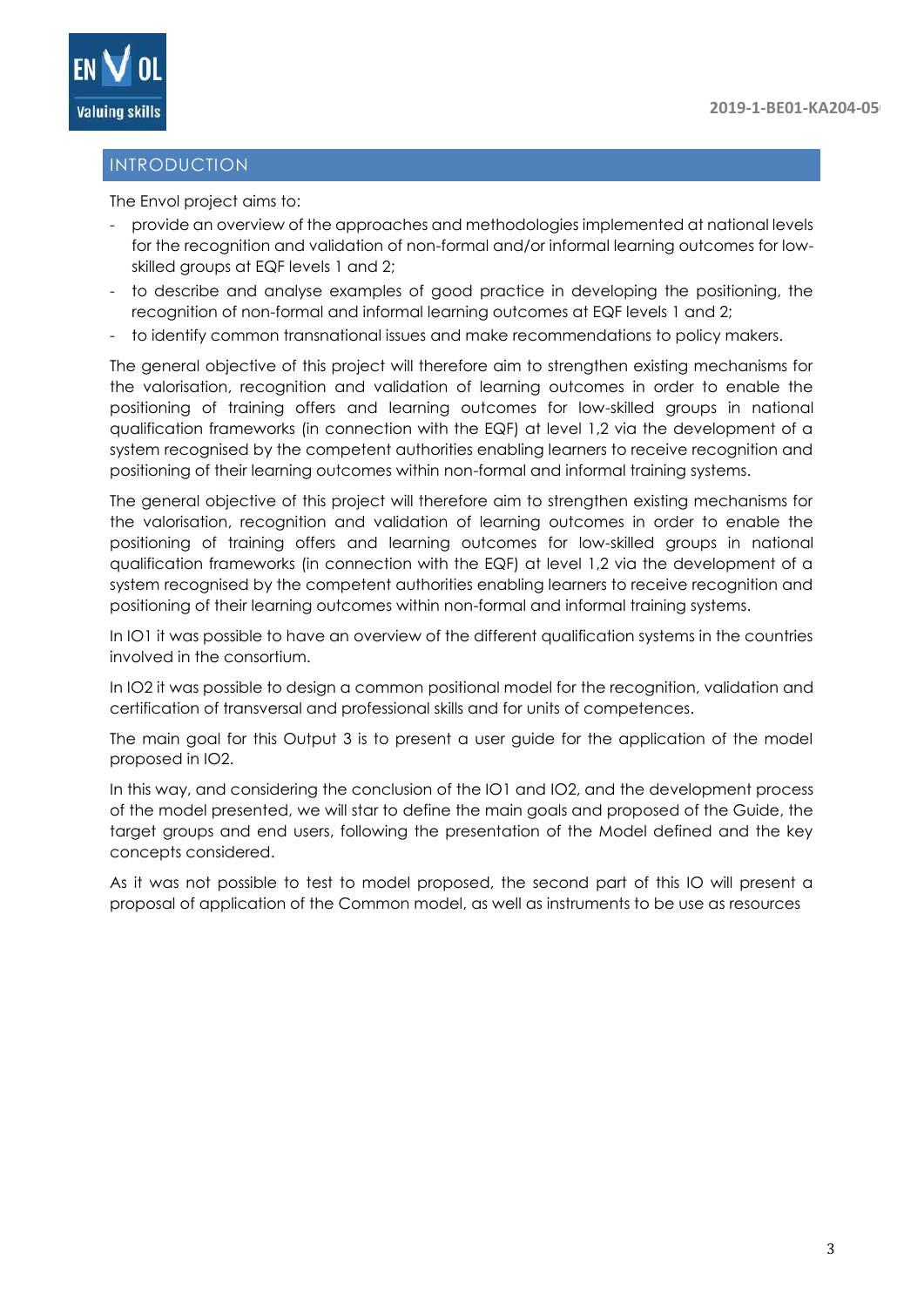

# **PART I THE USER GUIDE**

<span id="page-3-0"></span>A user guide is a document that helps and support the "user" to the implementation of a given document. In IO2 the ENVOL project proposes a structure for a common model for the recognition, validation and certification for level 1 & 2, also for the positioning of a qualification in these two first levels.

In the third intellectual output (IO3), it is intended to propose a user guide that helps to understand and apply in real cases the Model.

It is therefore an instrument that aims to provide assistance to users (trainers, operators, stakeholders guidance operators) who support the recognition of the competences acquired by low skilled people with different means, also to position a specific qualification/ training course by analysing the expected achievements in each unit of learning outcomes.

# <span id="page-3-1"></span>1 - GENERAL OBJECTIVES

Having a Guide identifying procedures generates advantages for institutions or administrative units, and especially for those who demand the recognition and validation of their training.

- It allows the end user having a step-by-step guide that will help to start the process of recognition of training of low skilled people
- It helps the user to clarify **doubts** about the information.
- It can be consulted **by anyone** who deals with anyone has formal or non-formal training and wants to carry out its recognition or validation.
- It allows to base procedures under a Legal-Administrative Framework established in each member country of the project.
- It allows having a sequential and standardized information of the process.
- Contributes to the unification and **uniformity of criteria** in the procedure for the recognition and validation of training.
- It handles formal information and establishes administrative controls.
- It makes public different cases and **proposals** to achieve the recognition of the education.
- A written user guide permits a permanent consultation and provide a support to **the user**.

The main goals of this Intellectual Outputs is to:

- Provide the user with useful **information**.
- To let know to end users how the recognition and validation of the training **process** works.
- To know how to use a recognition and validation **system**, by means of a detailed description of the options of each country participating in the project.
- To be aware of the scope of all the information thanks to a detailed and illustrated explanation of each step of the process to be carried out.
- Satisfying the real **needs** of users demanding recognition of their training.
- Having a continuous process of review and **updating**.

We also make note that the present document could, in another hand, contain basic information and do not offer too many options, due to the diversity of cases and the difference between the laws among countries. For this, it is important to know well the recipients of the guide for which it has been thought.

It also may lack complete or clear information when performing complex actions and the information may not have logical sequences from the perspective of the other member countries of the project.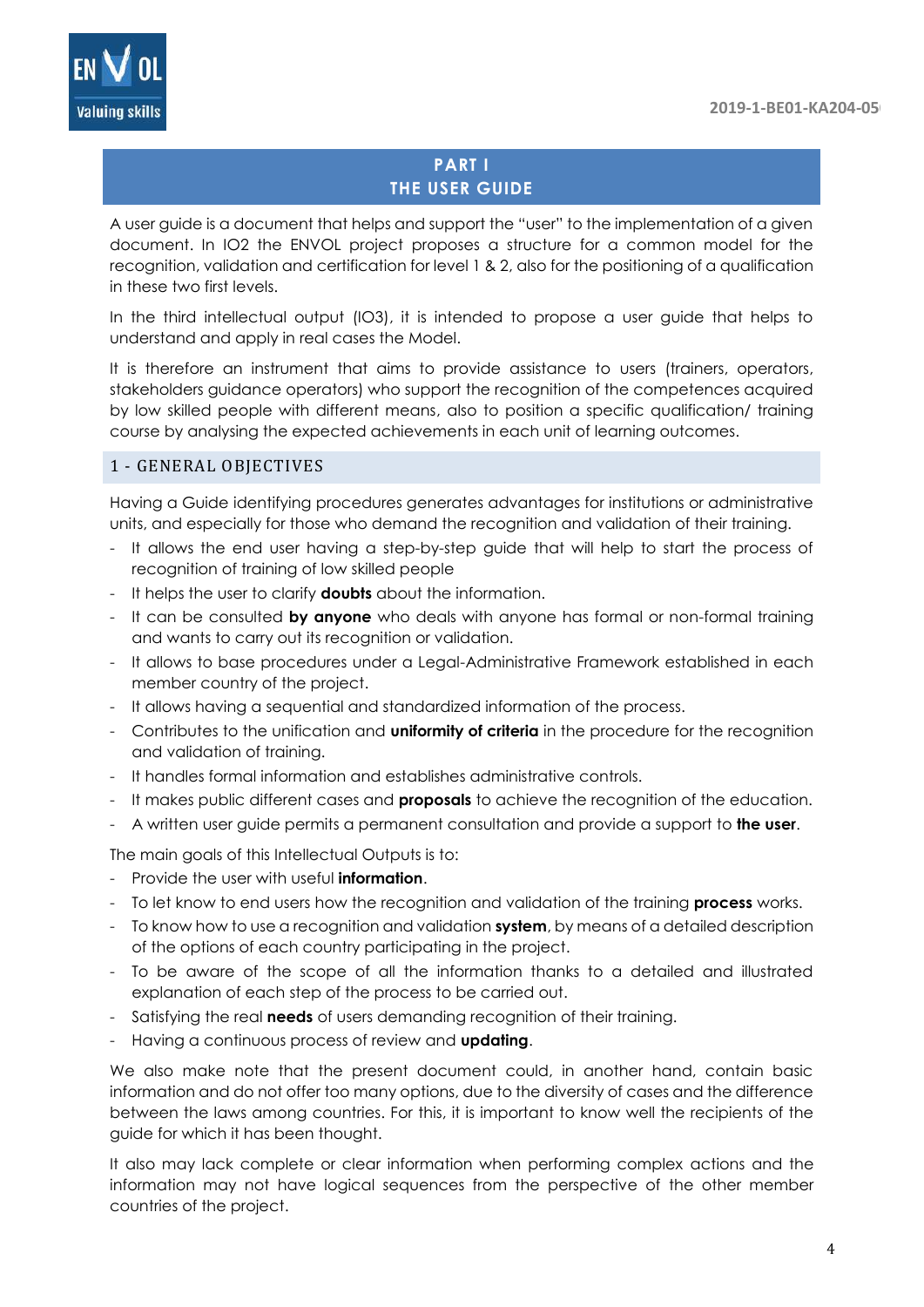

# <span id="page-4-0"></span>2 - TARGET GROUPS AND END USERS

In IO2 the ENVOL project has defined:

End users:

- Training organizations that work with the target groups;
- Organizations with responsibility to develop and design training paths;
- Associations that represent training organizations, specific organization in some professional sector.

Target groups:

- Low skills (lower then level 3 EQF), adults or student that didn't reach a specific level of qualification;
- Low skills (lower then level 3 EQF), adults who have previous learning (informal or not formal) that can represent "credits" or "credentials" to promote employability or to enter a training having some pre-requirements or units recognised and valorised.

Aiming (goal):

- Young or adults that don't reach higher levels and could go to labour market with some level of qualification or micro-qualification/micro-credential and use the certified units/credits recognized to access the labour market;
- Adults with no qualification but life experience and can have their competences identified (first party), validated (second party) and certified (third party).

The user guide is intended to facilitate the achievement of a professional qualification through the validation of the training acquired throughout life by different means.

- To recognize work experience and **training** acquired by beneficiaries through non-formal channels, with an official accreditation.
- To increase the possibilities of finding or improving a job and to facilitate lifelong learning.
- To analyze which are the professional competences related to the professional profile to improve professionally.
- It offers more opportunities to **low skilled** people. It increases awareness and the chance to develop appropriate responses for adults with disabilities.
- It Provides information to users so that training courses are more appropriate to the demands of the labor market.
- It Allows access **to higher levels of qualification** for unqualified adults.
- IT develops a system that gives importance to competences rather than academic qualifications
- It Increases the knowledge of accreditation procedures in Europe and develop a greater sense of European belonging by better understanding how others work and thus, be able to use a reliable assessment standard for all.

In conclusion, the qualification system **should be made more flexible and capable of having a personalized training path,** assessing the results of formal, non-formal and informal learning at the different levels of the EQF (including the lowest).

This recognition will allow **a fluency of lifelong learning trajectories** thanks to the acquisition of a common language among **stakeholders** (trainers and the world of work). This could allow the development of innovative evaluation procedures in line with the operating methods of the different training actors.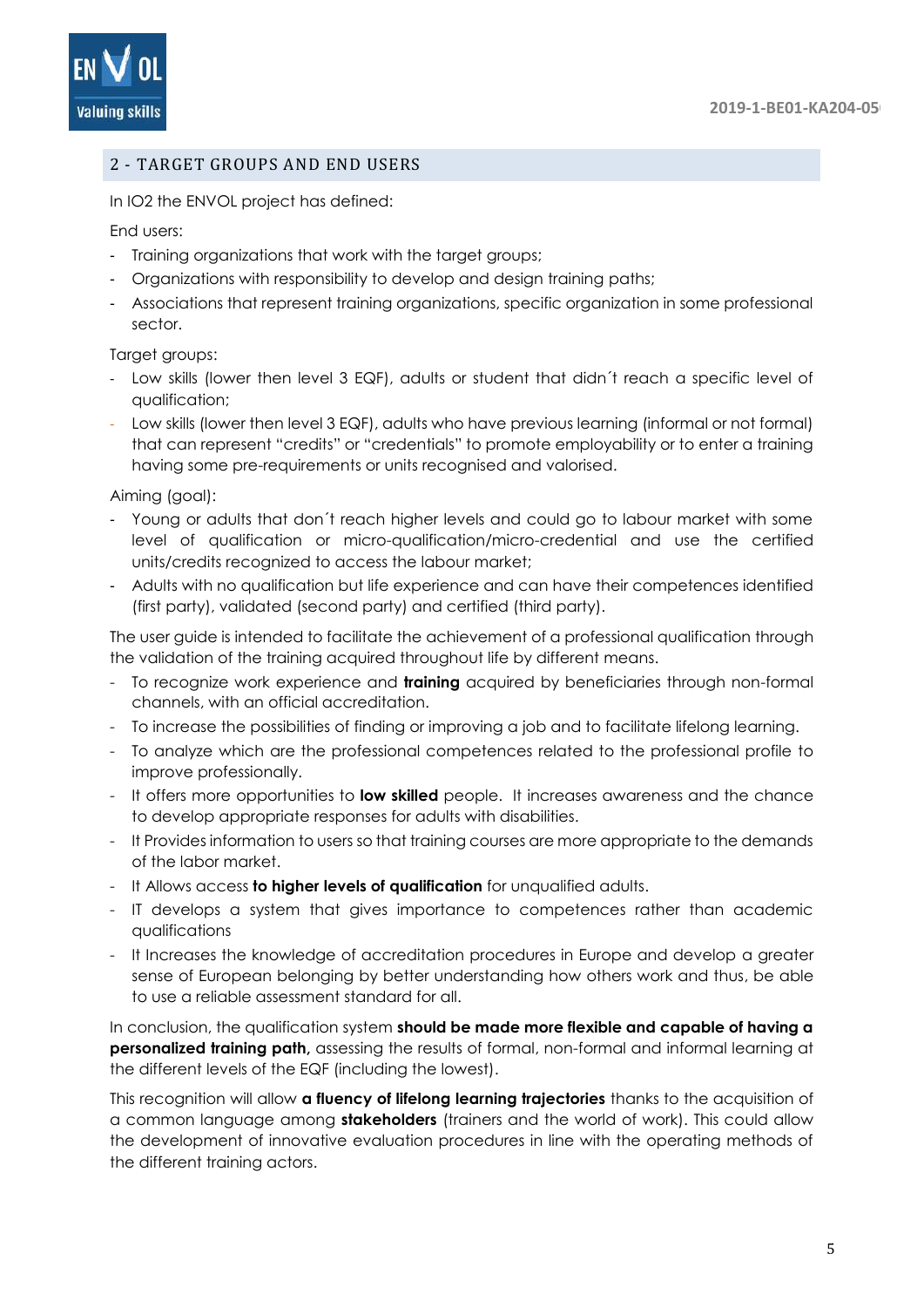

# **PART II**

# **COMMON POSITIONING MODEL –CONCEPTS AND STRUCTURE**

<span id="page-5-0"></span>Partners participating in this project has reached a common positioning model, working on common concepts through which has been possible to meet a common procedure to position the target groups at level 1 or 2.

#### <span id="page-5-1"></span>1 - THE STARTING POINT EUROPEAN QUALIFICATION FRAMEWORK

To better understand these levels, the starting point for their definition is clarified, i.e. the European Qualification Framework (EQF).

The Recommendation of the European Parliament and of the Council of 23 April 2008<sup>1</sup> (updated in 2017)<sup>2</sup> adopted the EQF for lifelong learning "as a translation tool to make national qualifications easier to understand and more comparable. The EQF seeks to support crossborder mobility of learners and workers, promote lifelong learning and professional development across Europe".

The EQF is structured in 8 levels; each one is defined by a set of descriptors indicating the learning outcomes relevant to qualification at that level in any qualification system. The learning-outcomes are defined in terms of Knowledge, Skills and Responsibility and Autonomy.

| Descriptors                                                                        |                                                                                                                                                                                                                                                       |                                                                                                                                                                                       |  |
|------------------------------------------------------------------------------------|-------------------------------------------------------------------------------------------------------------------------------------------------------------------------------------------------------------------------------------------------------|---------------------------------------------------------------------------------------------------------------------------------------------------------------------------------------|--|
| Knowledge                                                                          | <b>Skills</b>                                                                                                                                                                                                                                         | <b>Responsibility and Autonomy</b>                                                                                                                                                    |  |
| In the context of EQF.<br>knowledge is described as<br>theoretical and/or factual. | In the context of EQF, skills<br>are described as cognitive<br>(involving the use of logical,<br>intuitive and creative<br>thinking) and practical<br>(involving manual dexterity<br>and the use of methods,<br>materials, tools and<br>instruments). | In the context of the EQF<br>responsibility and autonomy<br>is described as the ability of<br>the learner to apply<br>knowledge and skills<br>autonomously and with<br>responsibility |  |

Source: Council of the European Union, 2017.

1

<sup>1</sup> https://eur-lex.europa.eu/legal-content/EN/TXT/PDF/?uri=CELEX:32008H0506(01)&from=EN

<sup>2</sup> https://eur-lex.europa.eu/legal-content/EN/TXT/HTML/?uri=CELEX:32017H0615(01)&from=EN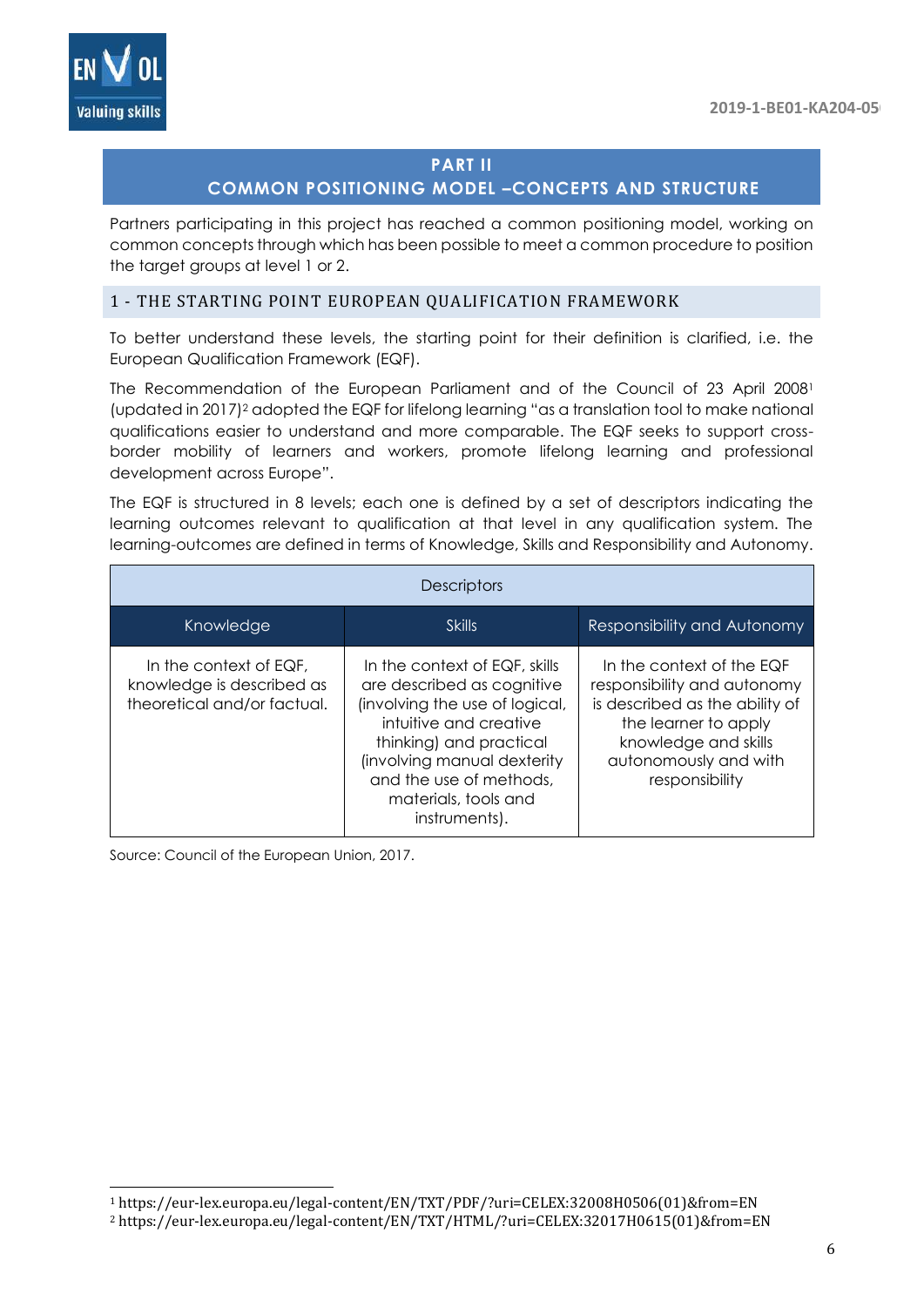

#### <span id="page-6-0"></span>2 - THE EQF LEVEL 1 AND 2: DESCRIPTORS

The EQF covers all types and all levels of qualifications and the use of learning outcomes makes it clear what a person knows, understands and is able to do. The level increases according to the level of proficiency, level 1 is the lowest and 8 the highest level.

Level descriptors describe the characteristics of learning and context in which it occurs for each of the levels of qualification. Level descriptors should serve as a reference for positioning and designing qualifications based on competencies.

In the present project, we will focus on the positioning of competences at two levels, level 1 and level 2.

#### Descriptors defining levels in the European Qualifications Framework (EQF)

Each of the 8 levels is defined by a set of descriptors indicating the learning outcomes relevant to qualifications at that level in any system of qualifications.

|                                                      | Knowledge                                                                          | <b>Skills</b>                                                                                                                                                                                                                                         | Responsibility and<br>Autonomy                                                                                                                                                       |
|------------------------------------------------------|------------------------------------------------------------------------------------|-------------------------------------------------------------------------------------------------------------------------------------------------------------------------------------------------------------------------------------------------------|--------------------------------------------------------------------------------------------------------------------------------------------------------------------------------------|
|                                                      | In the context of EQF,<br>knowledge is described as<br>theoretical and/or factual. | In the context of EQF, skills<br>are described as cognitive<br>(involving the use of<br>logical, intuitive and<br>creative thinking) and<br>practical (involving<br>manual dexterity and the<br>use of methods, materials,<br>tools and instruments). | In the context of the EQF<br>responsibility & autonomy<br>is described as the ability<br>of the learner to apply<br>knowledge and skills<br>autonomously and with<br>responsibility. |
| Level 1<br>The learning<br>outcomes<br>relevant are: | Basic general knowledge.                                                           | Basic skills required to carry<br>out simple tasks.                                                                                                                                                                                                   | Work or study under direct<br>supervision in a structured<br>context.                                                                                                                |
| Level 2<br>The learning<br>outcomes<br>relevant are: | Basic factual knowledge<br>of a field of work or study.                            | <b>Basic cognitive &amp; practical</b><br>skills required to use<br>relevant info in order to<br>carry out tasks & to solve<br>routine problems using<br>simple rules and tools.                                                                      | Work or study under<br>supervision with some<br>autonomy.                                                                                                                            |
| Level 3                                              |                                                                                    |                                                                                                                                                                                                                                                       |                                                                                                                                                                                      |
| Level 4                                              |                                                                                    |                                                                                                                                                                                                                                                       |                                                                                                                                                                                      |
| Level 5                                              |                                                                                    |                                                                                                                                                                                                                                                       |                                                                                                                                                                                      |
| Level 6                                              |                                                                                    |                                                                                                                                                                                                                                                       |                                                                                                                                                                                      |
| Level 7                                              |                                                                                    |                                                                                                                                                                                                                                                       |                                                                                                                                                                                      |
| Level 8                                              |                                                                                    |                                                                                                                                                                                                                                                       |                                                                                                                                                                                      |

Source: Council of the European Union, 2017.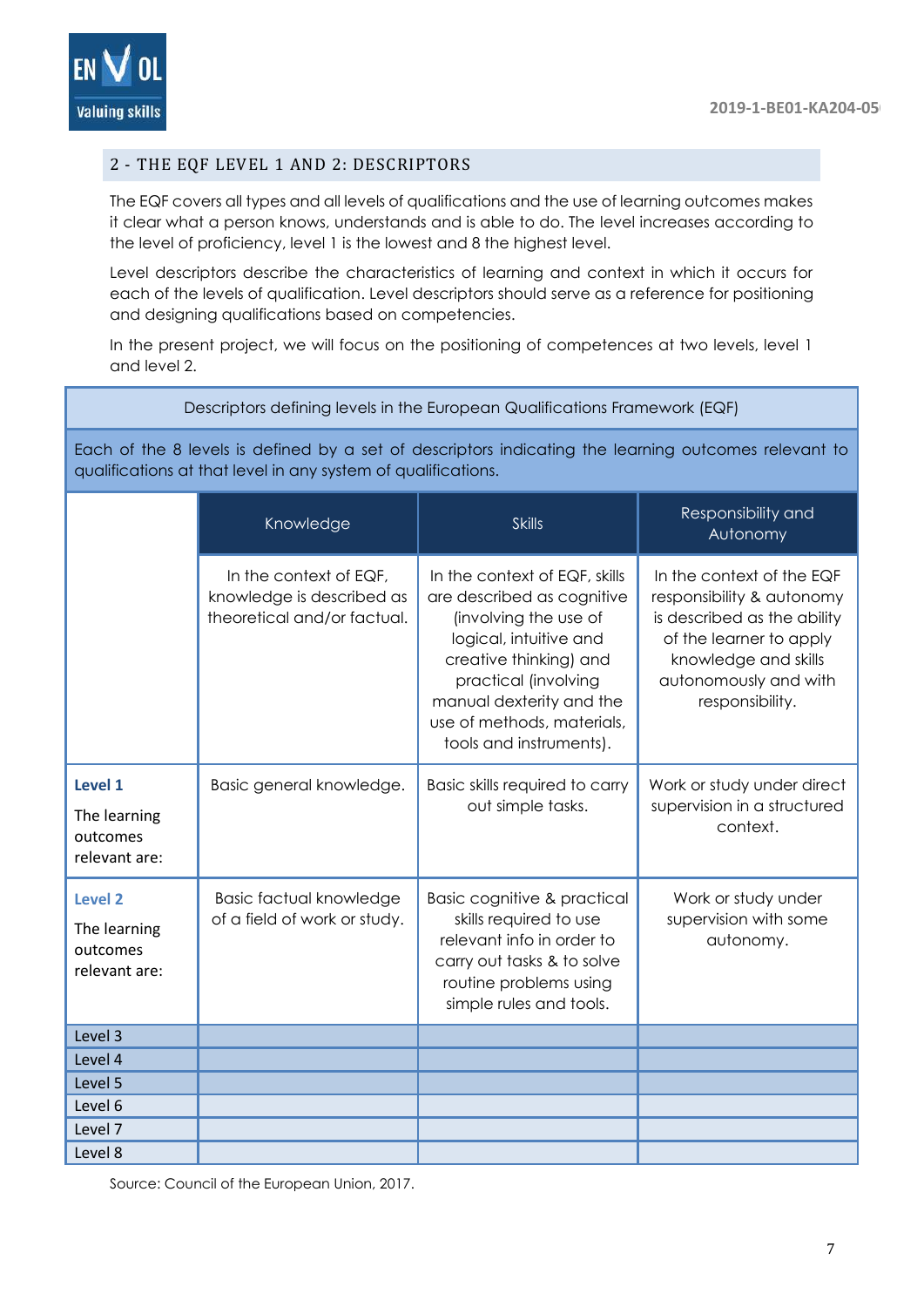

# <span id="page-7-0"></span>3 - CONCEPTS

For an enlightened use of the Guide, we present the definitions of the concepts that underlie the positioning model, selected and adapted from the most suitable definitions in the terminology used at European level (CEDEFOP) and in the legal documents of each country.

#### LEVEL OF QUALIFICATION

Qualification levels are indicators of the complexity and/or depth of knowledge and skills, of the autonomy and responsibility that an individual should be able to demonstrate at a given qualification level.

#### LEARNING OUTCOMES (LO)

Statements of what a learner knows, understands and is able to do on completion of a learning process, which are defined in terms of knowledge, skills and autonomy and responsibility.

#### KNOWLEDGE

T*he collection of facts, principles, theories and practices related to the field of studies or professional activity.*

#### SKILLS

*The "ability to apply knowledge and use the know-how to complete tasks and solve problems, It may be cognitive (use of logical, intuitive or creative thinking) or practical (implying manual skills and the use of methods, materials tools and instruments).*

#### AUTONOMY AND RESPONSIBILITY

*The "ability to develop tasks and solve problems of a higher or lower degree of complexity and different degrees of autonomy and responsibility".*

#### LEVEL DESCRIPTORS

Level descriptors describe the characteristics of learning and context in which it occurs for each of the levels of qualification.

Level descriptors should serve as a reference for positioning and designing qualifications based on in competencies.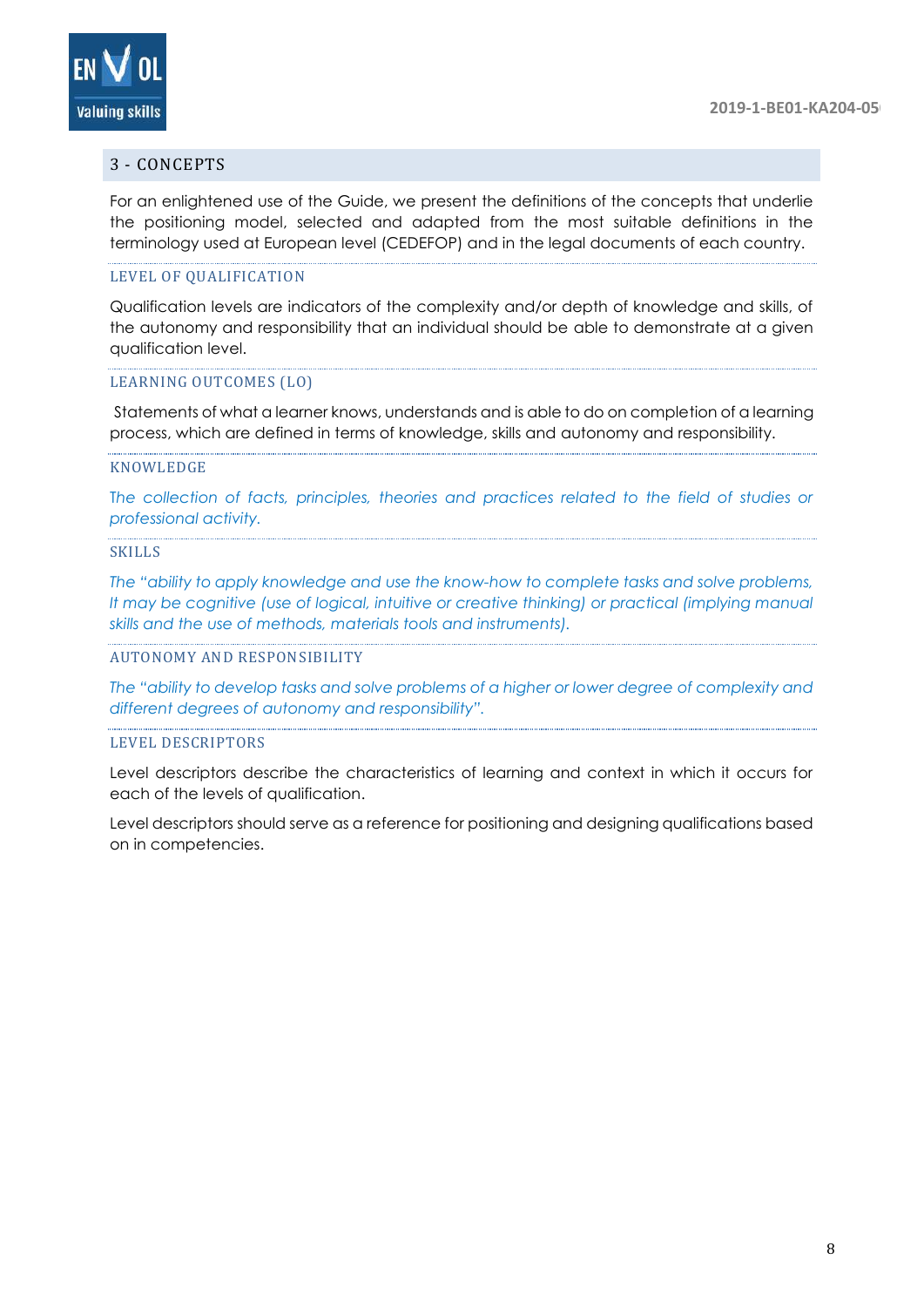

#### <span id="page-8-0"></span>4 - DETAILED VIEW OF THE DOMAINS AND DESCRIPTORS

At each level, there are associated general or abstract descriptions of learning outcomes. Learning outcomes are expressed through three domains: knowledge, skills, autonomy, and responsibility.

#### KNOWLEDGE

The collection of facts, principles, theories and practices related to the field of studies or professional activity.

Following the work developed by ANQEP, to make the reading more transparent, we chose to use the sub-domains of knowledge that have the following definitions:

- **Depth of knowledge** is considered to increase progressively form lowest to the highest level, as is the complexity and variety of knowledge
- **Understanding and critical thinking**: at the lower level, it is understood as interpretation of information and application in the context; at the highest, critical awareness of knowledge related issues in the field and interface with other field.

ANQEP-2014

#### Knowledge – Subdomains

|                                                                            |                                        | Knowledge complexity             |
|----------------------------------------------------------------------------|----------------------------------------|----------------------------------|
| <b>Knowledge</b><br>(The body of facts, principles, theories and practices | Depth of Knowledge                     | Predominant Type of<br>Knowledge |
| related to a field of study or professional activity)                      | Understanding and<br>critical thinking | Predominant cognitive<br>process |

Adapted from ANQEP-2014

Bloom et al. (1956) is one of the most influential theories in thinking about learning outcomes and progression. With regard to the descriptors of the knowledge domain and in order to articulate the two subdomains, we apply the taxonomy of Bloom et al. (1956) reviewed by Krathwohl et al. (2001). This theory establishes a hierarchical categorization of cognitive learning, "presenting a typology of knowledge that it considers an evolution in terms of Complexity and breadth of knowledge (Depth subdomain), intersecting with the cognitive processes used in learning (Understanding/Purpose subdomain)" (Rocha: 2014).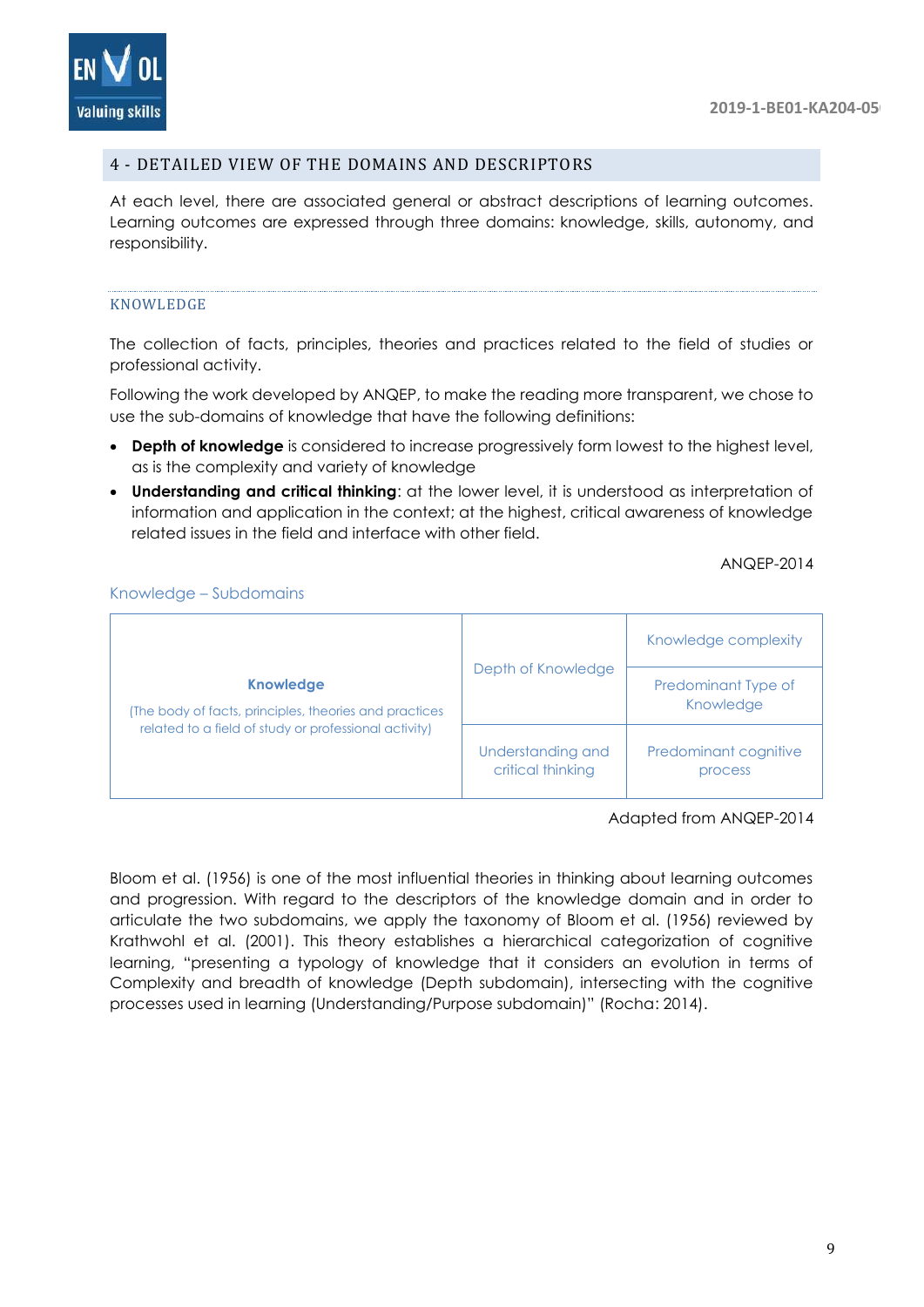

The taxonomy considers four dimensions of knowledge and six dimensions of the cognitive process as shown in the tables below:

# **The knowledge dimension**

| А.<br>Factual<br><b>Knowledge</b>              | The basic elements an individual must know to be acquainted with a work or<br>study area (knowledge of terminology/Knowledge of specific details and<br>elements)                                                                                                                                           |
|------------------------------------------------|-------------------------------------------------------------------------------------------------------------------------------------------------------------------------------------------------------------------------------------------------------------------------------------------------------------|
| В.<br><b>Conceptual</b><br><b>Knowledge</b>    | The interrelationships among the basic elements within a larger structure that<br>enable them to function together (knowledge of classifications and<br>categories/knowledge of principles and generalizations/knowledge of<br>theories, models and structures)                                             |
| C.<br><b>Procedural</b><br><b>Knowledge</b>    | How to do something, methods of inquiry, and criteria for using skills,<br>algorithms, techniques and methods (knowledge of subject-specific skills<br>and algorithms; knowledge of subject-specifics techniques and methods;<br>knowledge of criteria for determining when to use appropriate procedures). |
| D.<br><b>Metacognitive</b><br><b>Knowledge</b> | Knowledge of cognition in general as well as awareness and knowledge of<br>one's cognition (strategic knowledge; knowledge about cognitive tasks,<br>including appropriate contextual and conditional knowledge; self-<br>knowledge).                                                                       |

Bloom's taxonomy (1956) as revised by Anderson-Krathwohl (2001)

#### **The cognitive processes dimension**

| 1. Remember   | Retrieve relevant knowledge from long-term memory.                                                                      |
|---------------|-------------------------------------------------------------------------------------------------------------------------|
| 2. Understand | Construct meaning from instructional messages, including oral, written, and<br>graphic communication.                   |
| 3. Apply      | Carry out or use a procedure in a given situation.                                                                      |
| 4. Analyze    | Break material into constituent parts and determine how parts relate to an<br>overall structure or purpose              |
| 5. Evaluate   | Make judgements based on criteria and standards.                                                                        |
| 6.Create      | Put elements together to form a coherent or functional whole, reorganize<br>elements into another pattern or structure. |

Bloom's taxonomy (1956) as revised by Anderson-Krathwohl (2001)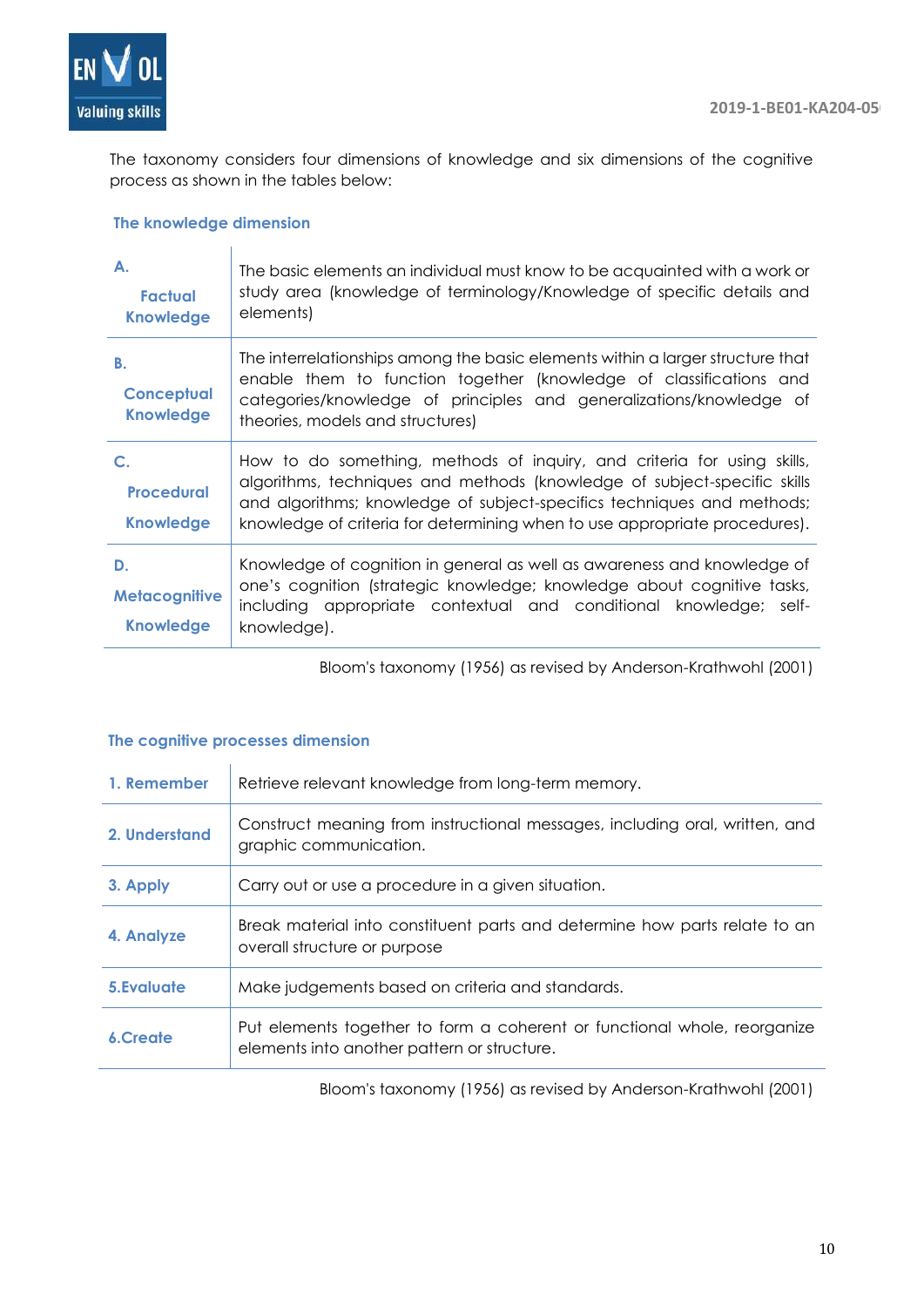

 $\hat{\mathbf{r}}$ 

Anderson and Krathwohl propose a model of concept use based on a two-dimensional table. This table shows the dimensions of knowledge organised in a vertical crescendo of complexity and the dimensions of the cognitive process organised in a horizontal line, creating points of intersection between the different dimensions

| <b>The</b>                                     | The cognitive processes dimension |                         |                    |                      |                       |                     |
|------------------------------------------------|-----------------------------------|-------------------------|--------------------|----------------------|-----------------------|---------------------|
| knowledge<br>dimension                         | 1.<br>Remember                    | 2.<br><b>Understand</b> | 3.<br><b>Apply</b> | 4.<br><b>Analyze</b> | 5.<br><b>Evaluate</b> | 6.<br><b>Create</b> |
| Α.<br><b>Factual</b><br><b>Knowledge</b>       |                                   |                         |                    |                      |                       |                     |
| В.<br><b>Conceptual</b><br><b>Knowledge</b>    |                                   |                         |                    |                      |                       |                     |
| C.<br><b>Procedural</b><br><b>Knowledge</b>    |                                   |                         |                    |                      |                       |                     |
| D.<br><b>Metacognitive</b><br><b>Knowledge</b> |                                   |                         |                    |                      |                       |                     |

Bloom's taxonomy (1956) as revised by Anderson-Krathwohl (2001)

Considering that the positioning model focuses only on levels 1 and 2, the table was adapted, keeping only the descriptors characteristic of these levels, represent that way:

#### Level 1

|                            | The cognitive processes dimension |            |       |
|----------------------------|-----------------------------------|------------|-------|
| The knowledge<br>dimension | Remember                          | Understand | Apply |
| <b>Factual Knowledge</b>   |                                   |            |       |

#### Level 2

| The knowledge<br>dimension  | The cognitive processes dimension |            |       |  |
|-----------------------------|-----------------------------------|------------|-------|--|
|                             | Remember                          | Understand | Apply |  |
| <b>Factual Knowledge</b>    |                                   |            |       |  |
| <b>Conceptual Knowledge</b> |                                   |            |       |  |

Adapted from Bloom's taxonomy (1956) as revised by Anderson-Krathwohl (2001)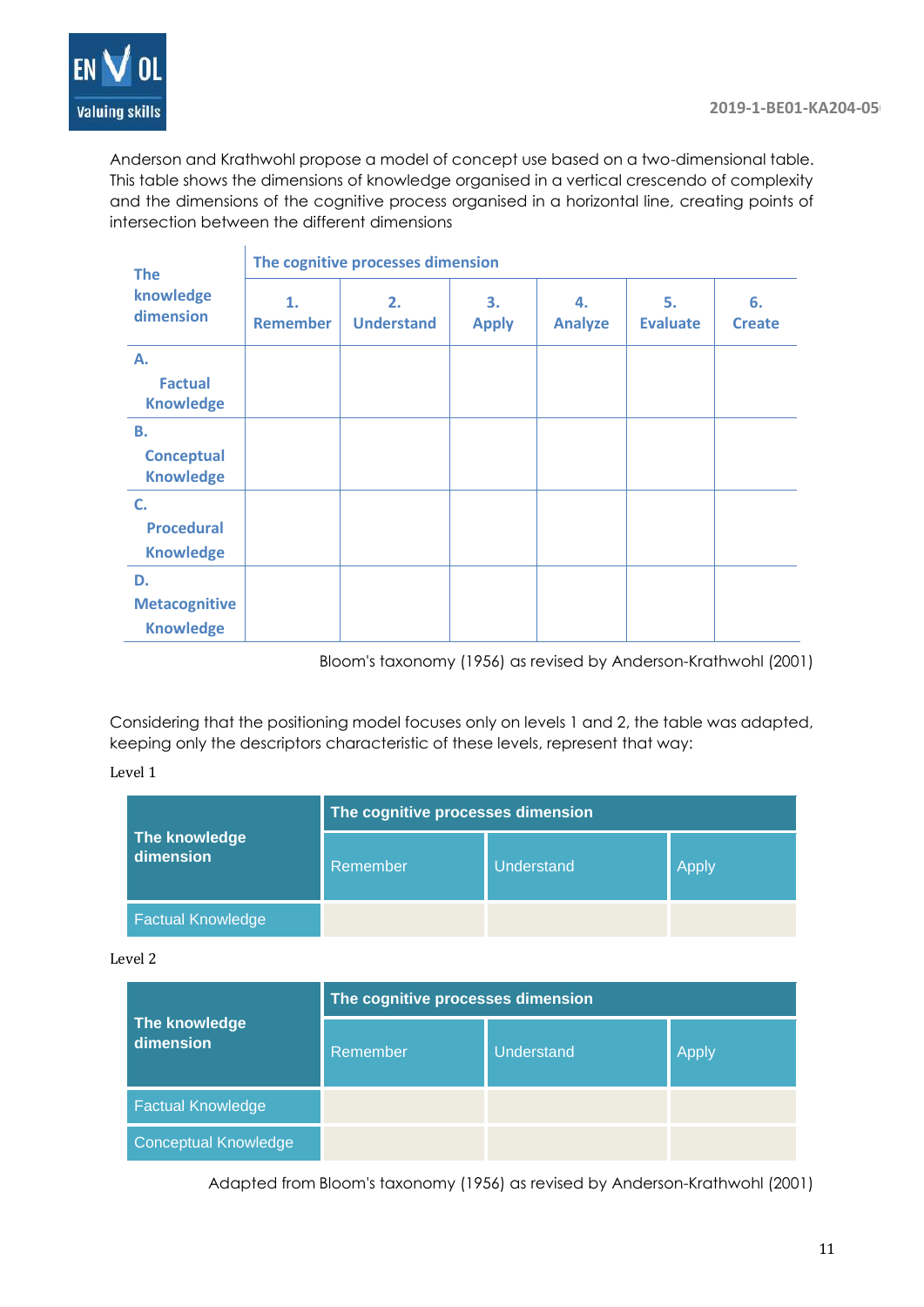

As Rocha (2014) refers in the NQF Interpretative Guide (Portugal), 'knowledge at the lowest levels of qualification is not expected to be only factual, nor to appeal only to simple cognitive processes such as remembering. At lower levels, it is expected (and desired) that the individual should also be able to evaluate situations and even create. However, the context in which this process occurs is less complex because it is a familiar or everyday context. What is advocated is that there is a predominance of this type of knowledge and thought process".

The crossing between the knowledge dimensions and the cognitive domains allows interpreting and locating the learning outcomes and the expected actions in the units of competence of each qualification level. For that purpose, one should follow the detailed matrix3! concerning the dimensions of the cognitive process, with hypothetical verbs to use in their formulation and examples of application.

|                           |                                          | <b>The Cognitive Process Dimension</b>                                   |                                                                                                                                                                    |                                                                                                 |
|---------------------------|------------------------------------------|--------------------------------------------------------------------------|--------------------------------------------------------------------------------------------------------------------------------------------------------------------|-------------------------------------------------------------------------------------------------|
| <b>Level</b>              | <b>The Knowledge</b><br><b>Dimension</b> | 1 - Remember                                                             | 2 - Understand                                                                                                                                                     | 3 - Apply                                                                                       |
| <b>Level 1</b><br>Level 2 | A - Factual<br><b>Knowledge</b>          | <b>Recognizing</b><br>Identify<br>Indicate<br>Label<br>List<br>Recite    | <b>Interpreting</b><br>Clarifying<br>Paraphrasing                                                                                                                  | <b>Executing (under</b><br>supervision)<br><b>Carrying Out</b><br>(apply)                       |
| <b>Level 2</b>            | <b>B-Conceptual</b><br><b>Knowledge</b>  | <b>Recalling</b><br>Arrange<br>Define<br>Describe<br>Match<br>Retrieving | <b>Interpreting</b><br>Representing<br>Translating<br><b>Exemplifying</b><br>Illustrating<br><b>Classifying</b><br>Categorizing<br><b>Comparing</b><br>Contrasting | <b>Executing (under</b><br>supervision with<br>some autonomy)<br><b>Carrying Out</b><br>(apply) |

The two-dimensional table – taxonomy table adapted to the positioning model

Adapted from Bloom's taxonomy (1956) as revised by Anderson-Krathwohl (2001)

#### **SKILLS**

The "ability to apply knowledge and use the know-how to complete tasks and solve problems, It may be cognitive (use of logical, intuitive or creative thinking) or practical (implying manual skills and the use of methods, materials tools and instruments).

To understand the relationship between cognitive skills and manuals, we again turn to Bloom's taxonomy as revised by Krathwohl. According to these authors, thought evolves according to six categories which follow on from the simplest to the most complex, in a process in which each category is made up from the categories below, as can be seen in the scheme presented.

1

<sup>3</sup> Appendix 1.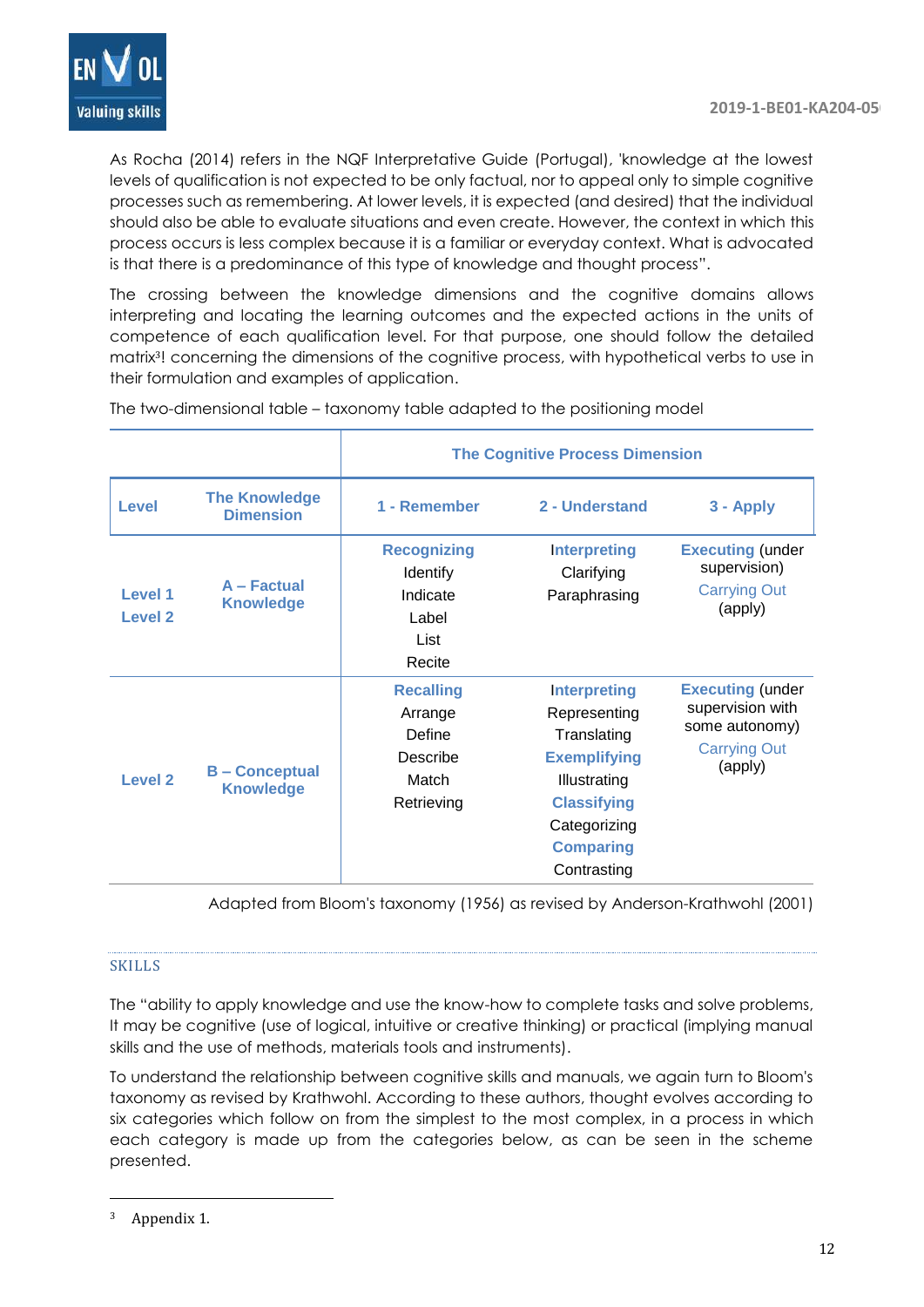



#### Adapted from Bloom's taxonomy (1956) as revised by Anderson-Krathwohl (2001)

To each category, we associate the verbs that, according to the taxonomy in use, allow the activities of each level to be guided.

Regarding to practical skills, we follow the definition presented by Rocha (2014) "The set of resources of a technical or procedural nature, considering from manual dexterity, to methods and instruments, tools and materials, which allow the accomplishment of tasks and/or problem solving, in a given area of work or study".

In this domain, it was also decided to follow the division into subdomains proposed by ANQEP.

- Depth and breadth: progressive broadening and specialization of the range of cognitive and practical skills, from a range of restricted breadth and basic depth at qualification at level 1, to an advanced range of skills at the forefront of a field of work or study at the highest level of qualification
- Purpose: at the lowest level, the individuals should be capable of performing tasks and solving problems by interpreting information (task of execution), and at higher level of qualification they are expected to solve critical problems and perform complex tasks or redefine existing knowledge and professional practices (research and development tasks, innovation)

#### Skills – Subdomains

| <b>Skills</b>                                                                                                                                                     |                              | Knowledge apply        |
|-------------------------------------------------------------------------------------------------------------------------------------------------------------------|------------------------------|------------------------|
| The ability to apply knowledge and use the acquired<br>resources to complete tasks and solve problems. It may                                                     | Understanding and<br>Purpose | <b>Task Complexity</b> |
| be cognitive (use of logical, intuitive or creative<br>thinking) or practical (implying manual skill and the use<br>of methods, materials, tools and instruments) |                              | Purpose                |

Adapted from ANQEP-2014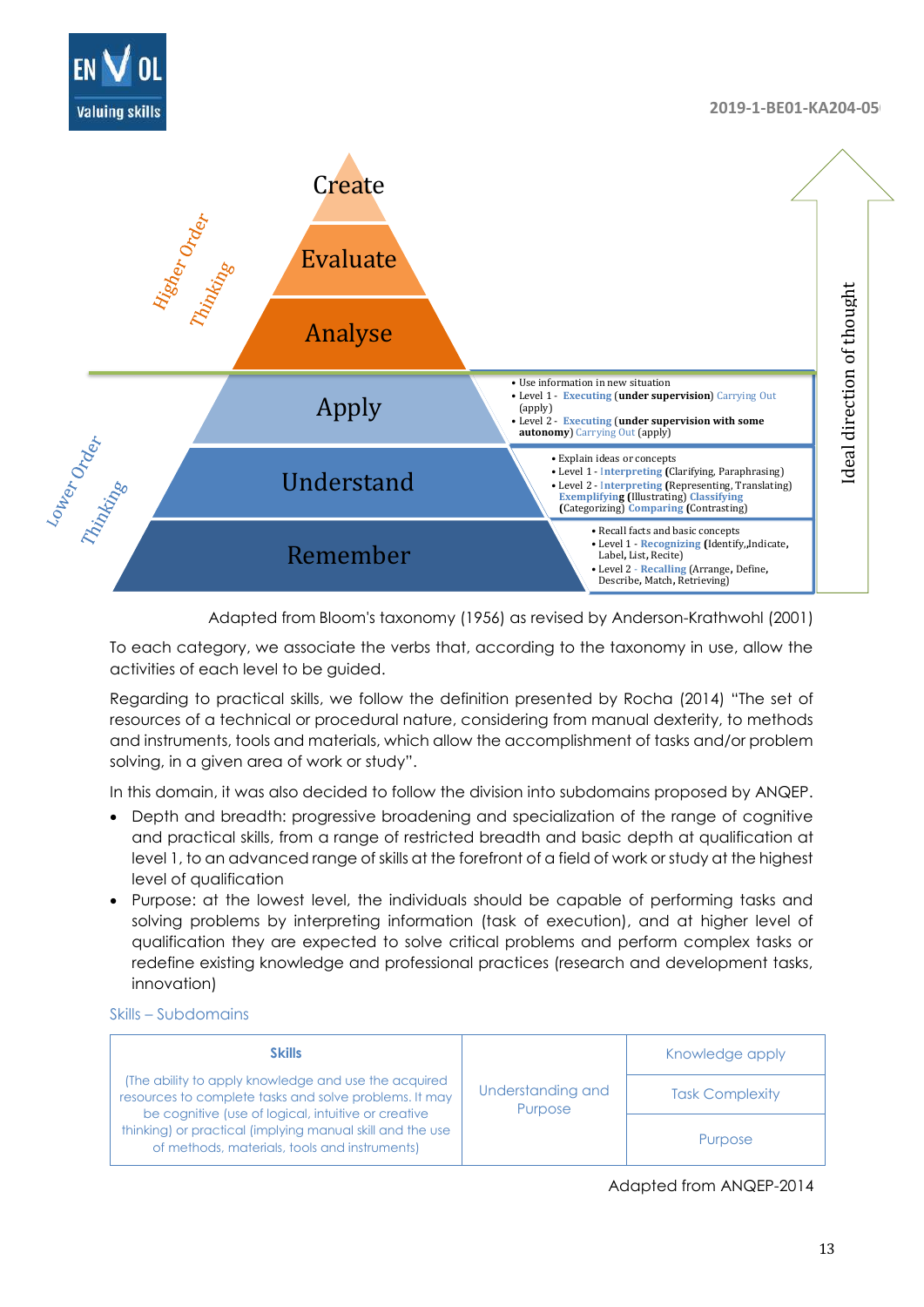

## AUTONOMY AND RESPONSIBILITY

The "ability to develop tasks and solve problems of a higher or lower degree of complexity and different degrees of autonomy and responsibility".

- Responsibility: the subdomain includes responsibility for one's own work and responsibility for others. In terms of responsibility for one's work, a gradation was adopted from work under instruction shared responsibility (level 1) to work taking responsibility and with a sustained commitment to the development of new ideas and new processes at the forefront of a field of work or study (level 8). As for the level of responsibility for others, there is considered to be progression from no responsibility (level 1) to responsibility for others, demonstrating authority, innovation and scientific and professional integrity (level 8)
- Autonomy: this subdomain is structured from no autonomy/low level of autonomy (levels 1/2) to maximum autonomy, understood in a sliding scale.

ANQEP-2014

|                                                                                                                                                                                             | Autonomy              | Degree of autonomy                          |
|---------------------------------------------------------------------------------------------------------------------------------------------------------------------------------------------|-----------------------|---------------------------------------------|
| <b>Autonomy and Responsibility</b><br>The ability to develop tasks and solve problems<br>of a higher or lower degree of complexity and<br>different degrees of autonomy and responsibility) | <b>Responsibility</b> | Degree of responsibility for<br>own work    |
|                                                                                                                                                                                             |                       | Degree of responsibility for<br>others work |

#### Autonomy and Responsibility – Subdomains

Adapted from ANQEP-2014

In addition to the adoption of the subdomains, it was also chosen to adopt Context as a domain that, according to Rocha (2014) is transversal to all descriptors and determinant for the global configuration/reading of the learning outcomes at each qualification level".

#### CONTEXT

The different actions in a specific space and time in a precise situation, i.e. in context,

- Context of application: ranging from everyday activities at a lower level, to a specialized field of work or study and the interface between different areas at higher level
- Predictability and complexity: developing from a stable structure context at level 1, to an unpredictable and highly complex context at qualification level 8.

ANQEP-2014

#### Context – Subdomains

| <b>Context</b>                                                                                      | Understanding/Purpose | Context of application           |
|-----------------------------------------------------------------------------------------------------|-----------------------|----------------------------------|
| The different actions in a specific space and<br>time and in a precise situation, i.e. in context.) |                       | Predictability and<br>complexity |

The ramification some of the concept's subdomains follow Bloom's taxonomy (1956) as revised by Anderson-Krathwohl (2001). This taxonomy divides knowledge into four dimensions - factual, conceptual, procedural and metacognitive - and cognitive process into six - remembering, understanding, applying, analysing, evaluating and creating.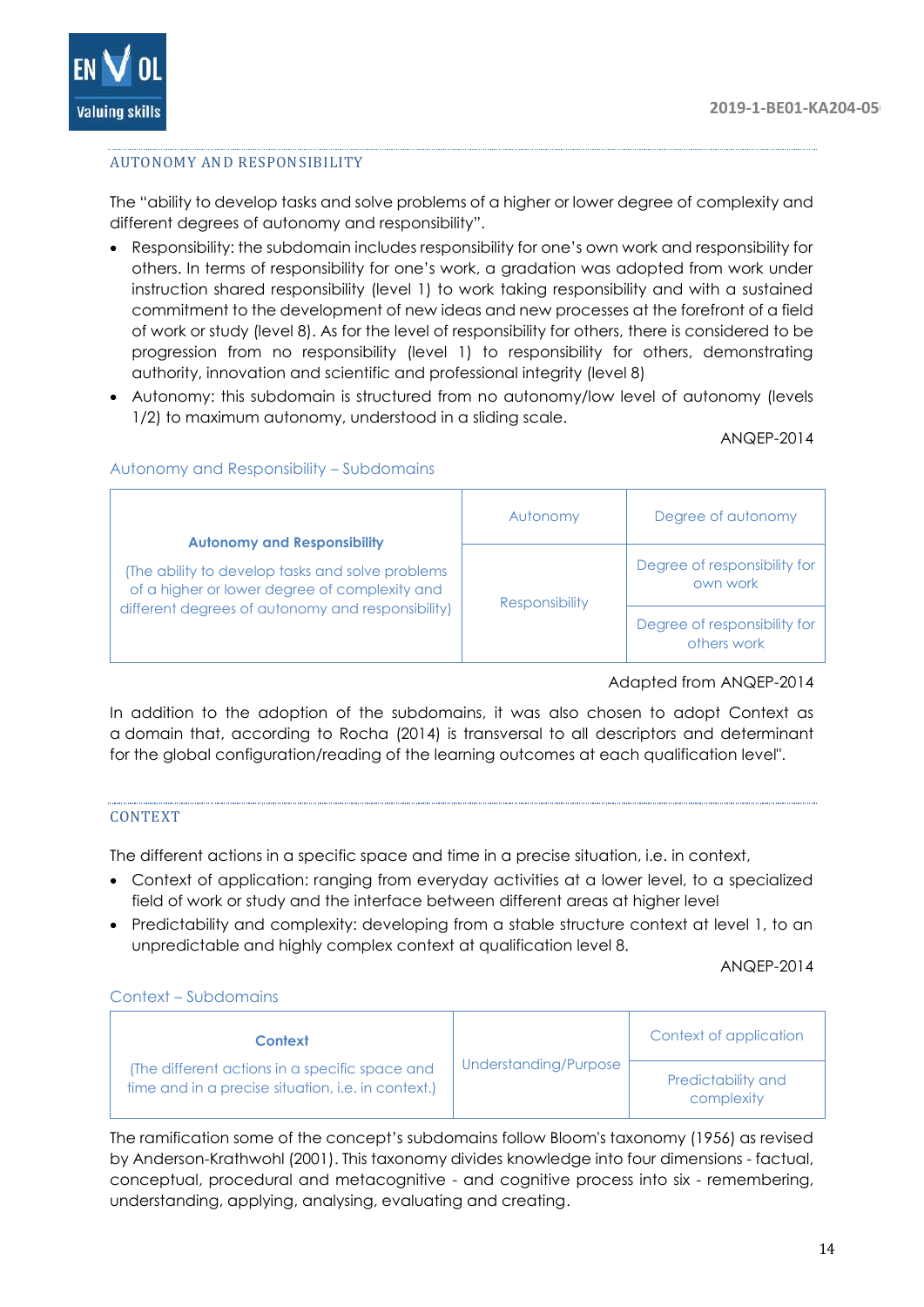

.

| Key Words to define the positioning       |                                                                     |                                                                                                                   |
|-------------------------------------------|---------------------------------------------------------------------|-------------------------------------------------------------------------------------------------------------------|
|                                           | Level 1                                                             | Level 2                                                                                                           |
| <b>Depth of Knowledge</b>                 | <b>Basic</b>                                                        | <b>Basic</b>                                                                                                      |
| <b>Type of Knowledge</b>                  | Factual                                                             | <b>Factual and Conceptual</b>                                                                                     |
| <b>Cognitive Process</b><br>(predominant) | Remember<br>(Recognizing/Recalling)<br>Understand<br>(Interpreting) | Remember<br>(Recognizing/Recalling)<br><b>Understand</b><br>(Interpreting/Exemplifying/<br>Classifying/Comparing) |
| <b>Task complexity</b>                    | Simple task                                                         | Simple task                                                                                                       |
| <b>Degree of autonomy</b>                 | Limited: needs orientation                                          | Limited: with some<br>autonomy and orientation<br>when is needed                                                  |
| <b>Context</b>                            | Everyday life,<br>Familiar study and work<br>Context                | Study and work                                                                                                    |

The key words to define positioning are supported by Bloom's taxonomy (1956) revised by Krathwohl (2001).

RVCC (Recognition, Validation, Certification of Competences)

In the context of RVCC processes, it can be said that one of the most demanding tasks for the technicians who are confronted with candidates without school or vocational certification is to position the adult's competences at a level.

A tool that allows them to observe the composition and interconnection of the learning outcomes expected at a certain level may be the ideal instrument to help to solve some doubts. Although it is widely known that there is no direct and unquestionable correspondence between descriptors and competences.

The construction of this model is based on the descriptors of learning outcomes at levels 1 and 2 defined in the EQF and the descriptors of the subdomains identified above.

For each sub-domain, a question was designed that allows, in response, to obtain the specific characteristic of the sub-domain under analysis. These questions will serve as a starting point for the construction of competence recognition instruments to be mediated by the technicians and used by the candidates. The questions must be adapted to the achievements being analysed, as exemplified in IO3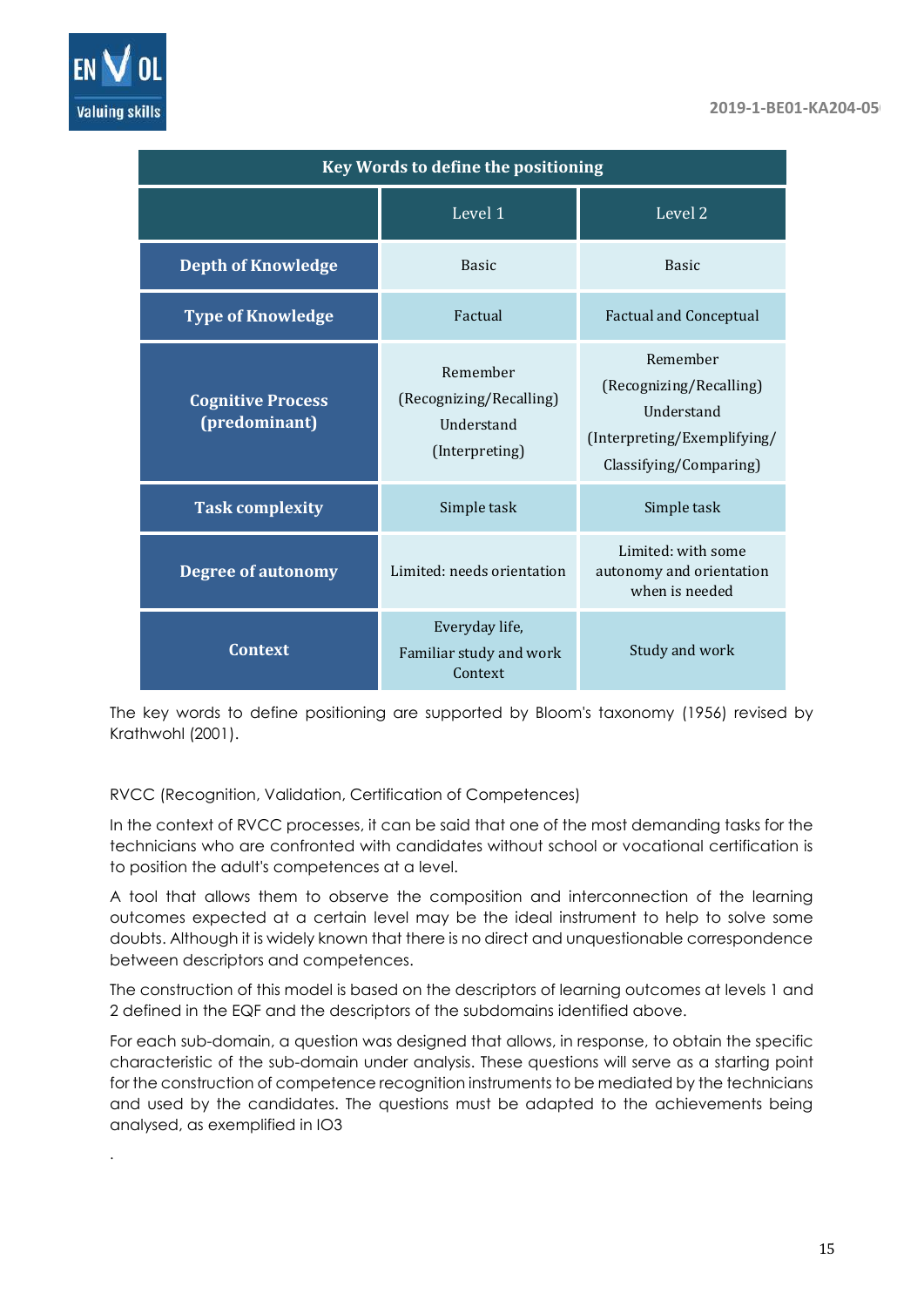

# **Learning outcomes** Domains **Knowledge Skills Responsibility Autonomy Context Definition** Basic general knowledge. Basic skills needed to carry out simple tasks. Work or study under direct supervision in a structured context. **General Questions** What should the individual know and d the individual know and what should the individual do? What should the individual be able understand? to assume? What are the characteristics of the context? **Level 1**

# **Common Model - RVCC Positioning**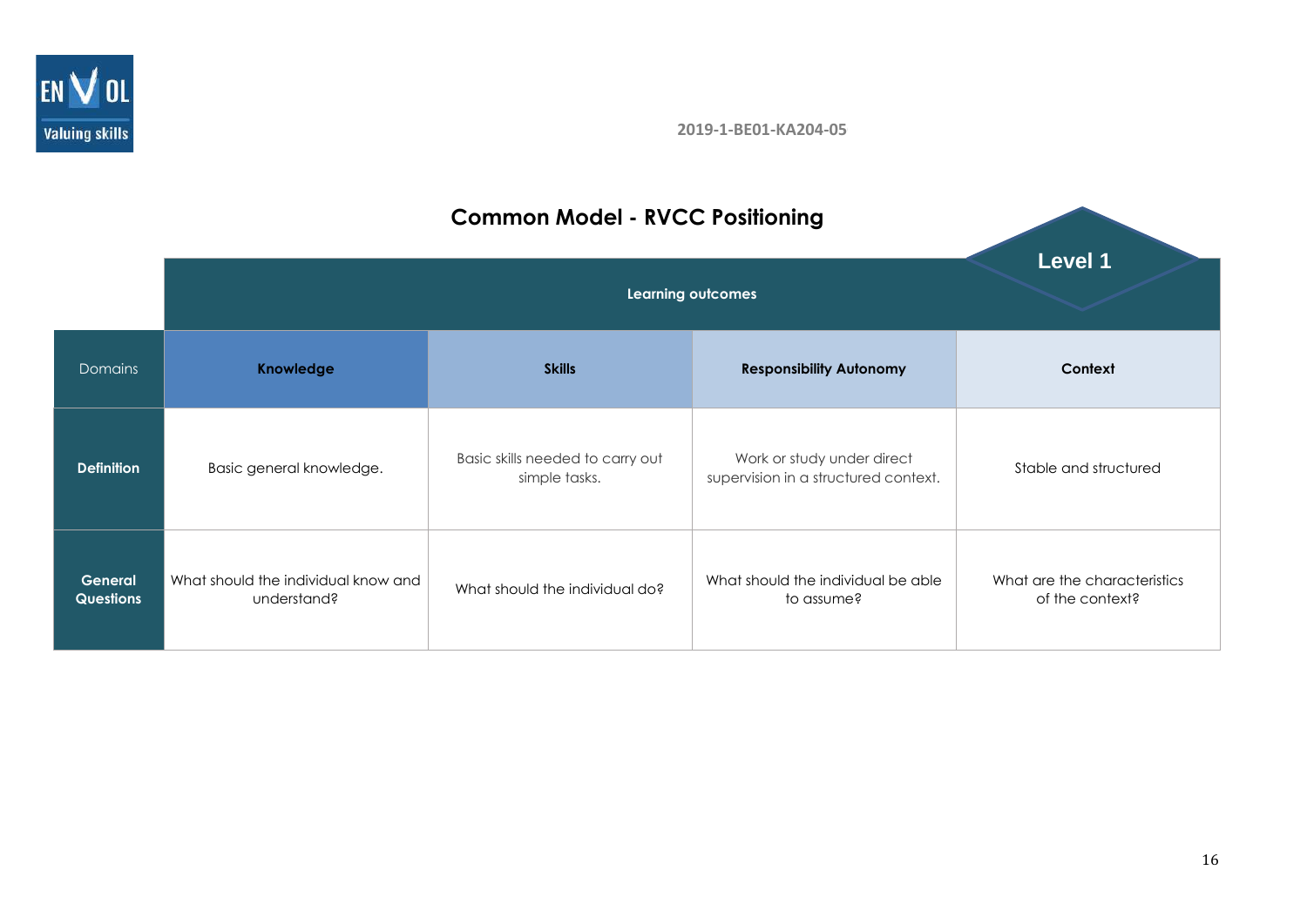

|                                  | <b>Learning outcomes</b>                                                                             |                                                                                   |                                                                                                           |                                                                               |
|----------------------------------|------------------------------------------------------------------------------------------------------|-----------------------------------------------------------------------------------|-----------------------------------------------------------------------------------------------------------|-------------------------------------------------------------------------------|
| Domains                          | Knowledge                                                                                            | <b>Skills</b>                                                                     | <b>Responsibility/Autonomy</b>                                                                            | Context                                                                       |
|                                  | Knowledge complexity<br><b>Basic</b>                                                                 | <b>Task complexity</b><br>Simple                                                  | Degree of responsibility<br>for the achievements<br><b>Shared responsibility</b>                          | scope of exercise<br><b>Everyday life</b>                                     |
|                                  | Does s/he have basic knowledge of<br>the activity?                                                   | Does s/he apply rules and use simple<br>tools?                                    | Does s/he act under direct<br>supervision, with shared responsibility<br>for the achievements?            | Does s/he operate in a stable and<br>predictable family and daily<br>context? |
| subdomains and guiding questions | type of knowledge (predominance)<br><b>Factual</b>                                                   | Application of knowledge<br><b>Remember/Understand</b><br>to perform simple tasks | Degree of responsibility for the<br>achievements of third parties<br>No responsibility                    | Predictability and complexity of the<br>context<br>Stable and structured      |
|                                  | Does s/he know the specific<br>elements and details of the area?                                     | Does s/he carry out tasks & solve<br>simple, everyday problems<br>(execution)?    | Does s/he have responsibility towards<br>third parties?                                                   | Does s/he operate in a stable and<br>predictable family and daily<br>context? |
|                                  | Cognitive process<br>(predominant)<br><b>Remember / Understand</b>                                   |                                                                                   | Degree of autonomy<br>Limited (work under orientation)                                                    |                                                                               |
|                                  | Does s/he identify and interpret<br>information to apply it in a familiar<br>study and work context? |                                                                                   | Does s/he have a limited autonomy?<br>Does s/he make decisions & solve<br>every day and routine problems? |                                                                               |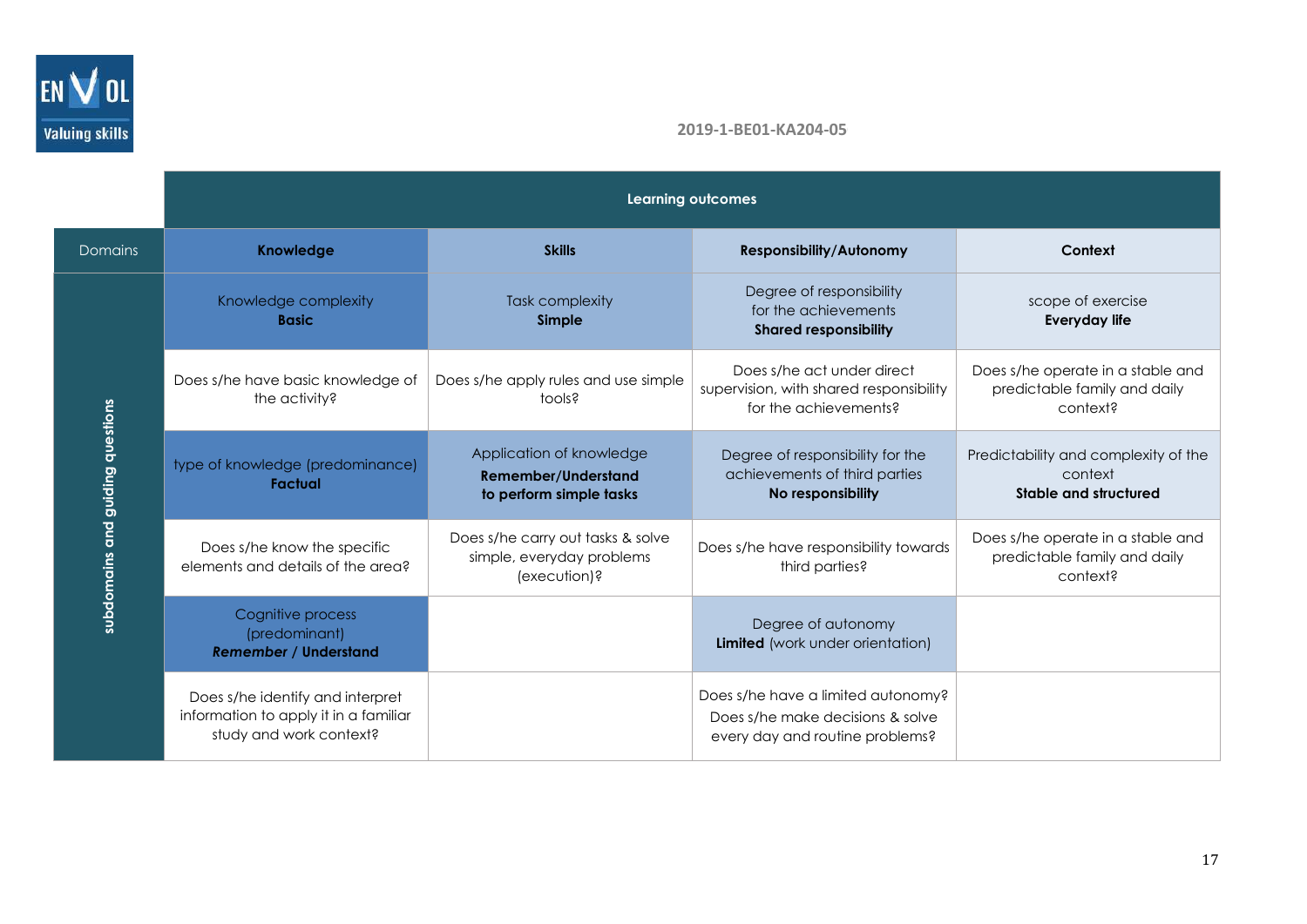

# **Common Model - RVCC Positioning**

|                                    | <b>Learning outcomes</b>                               |                                                                                                                                                                  | <b>Level 2</b>                                          |                                                 |
|------------------------------------|--------------------------------------------------------|------------------------------------------------------------------------------------------------------------------------------------------------------------------|---------------------------------------------------------|-------------------------------------------------|
| <b>Domains</b>                     | <b>Knowledge</b>                                       | <b>Skills</b>                                                                                                                                                    | <b>Responsibility Autonomy</b>                          | Context                                         |
| <b>Definition</b>                  | Basic factual knowledge of a field of<br>work or study | Basic cognitive and practical skills<br>required to use relevant information<br>to carry out tasks and to solve routine<br>problems using simple rules and tools | Work or study under supervision, with<br>some autonomy. | Stable and structured                           |
| <b>General</b><br><b>Questions</b> | What should the individual know and<br>understand?     | What should the individual do?                                                                                                                                   | What should the individual be able<br>to assume?        | What are the characteristics of the<br>context? |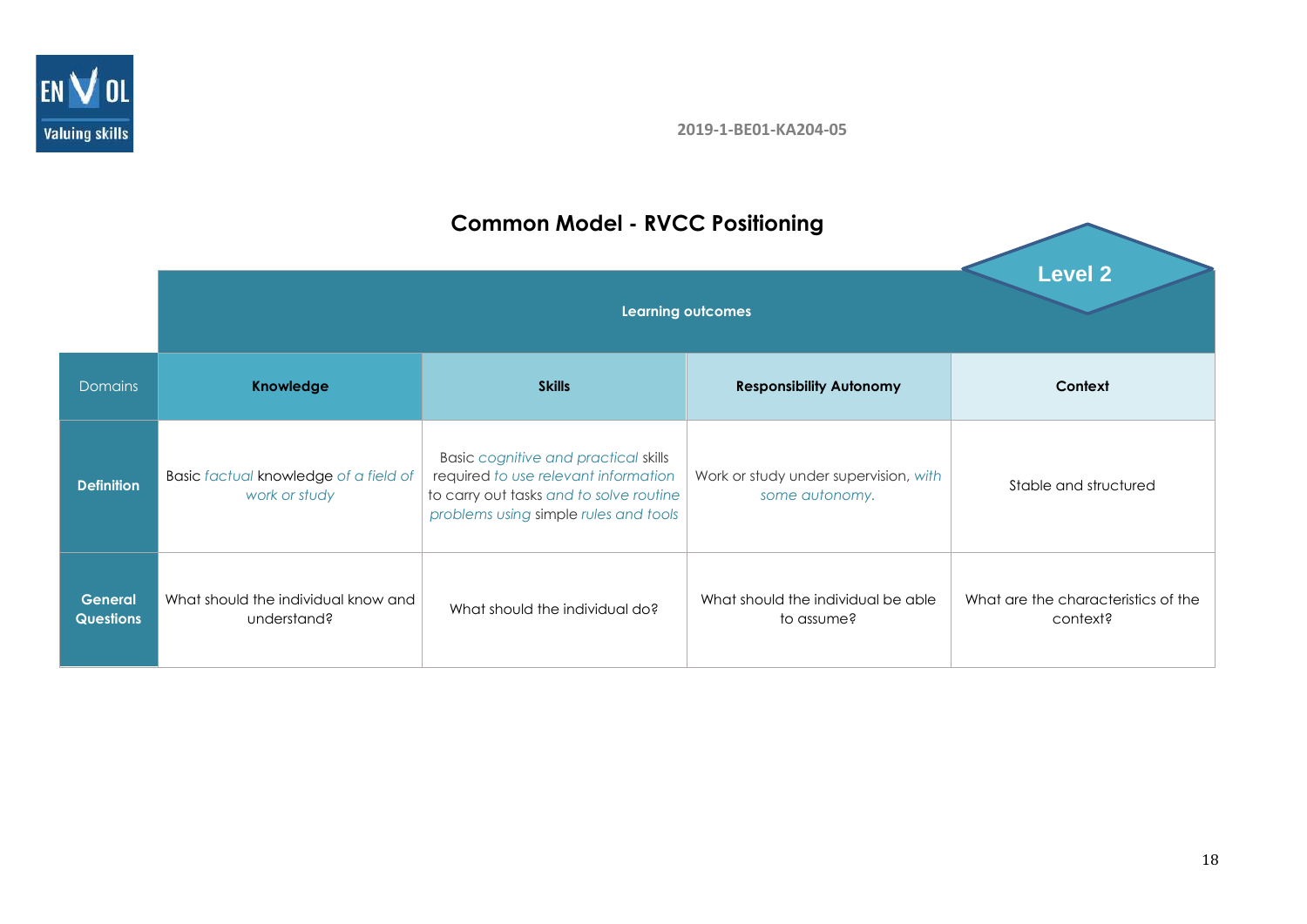

|                                  | Learning outcomes - RVCC level 2                                                                                                                                                                                                                    |                                                                                  |                                                                                                             |                                                                         |
|----------------------------------|-----------------------------------------------------------------------------------------------------------------------------------------------------------------------------------------------------------------------------------------------------|----------------------------------------------------------------------------------|-------------------------------------------------------------------------------------------------------------|-------------------------------------------------------------------------|
| <b>Domains</b>                   | <b>Knowledge</b>                                                                                                                                                                                                                                    | <b>Skills</b>                                                                    | <b>Responsibility Autonomy</b>                                                                              | Context                                                                 |
|                                  | Knowledge complexity<br><b>Basic</b>                                                                                                                                                                                                                | <b>Task complexity</b><br>Simple                                                 | Degree of responsibility for the<br>achievements<br><b>Shared responsibility</b>                            | scope of exercise<br>study or work                                      |
|                                  | Does s/he have basic knowledge of<br>the activity?                                                                                                                                                                                                  | Does s/he apply rules and use simple<br>tools?                                   | Does s/he act under direct<br>supervision, with shared responsibility<br>for the achievements?              | Does s/he operate in a stable &<br>predictable context?                 |
| subdomains and guiding questions | type of knowledge (predominance)<br><b>Factual and Conceptual</b>                                                                                                                                                                                   | Application of knowledge<br>Remember to perform simple tasks                     | Degree of responsibility for the<br>achievements of third parties<br>No responsibility                      | Predictability and complexity of the<br>context<br>table and structured |
|                                  | Does s/he know the specific<br>elements and details of the area?<br>Does s/he know about classifications<br>and categories? Are s/he aware of<br>principles and generalizations? Does<br>s/he have knowledge of theories,<br>models and structures? | Does s/he carry out tasks and solve<br>simple, everyday problems<br>(execution)? | Does s/he have responsibility towards<br>third parties?                                                     | Does s/he operate in a stable and<br>predictable study or work context? |
|                                  | Cognitive process (predominant)<br><b>Remember / Understand</b>                                                                                                                                                                                     |                                                                                  | Degree of autonomy<br>Limited (Work under orientation with<br>autonomy when possible)                       |                                                                         |
|                                  | Does s/he interpret the information to<br>apply it in a work or study context?                                                                                                                                                                      |                                                                                  | Does s/he have a limited autonomy?<br>Does s/he make decisions and solve<br>every day and routine problems? |                                                                         |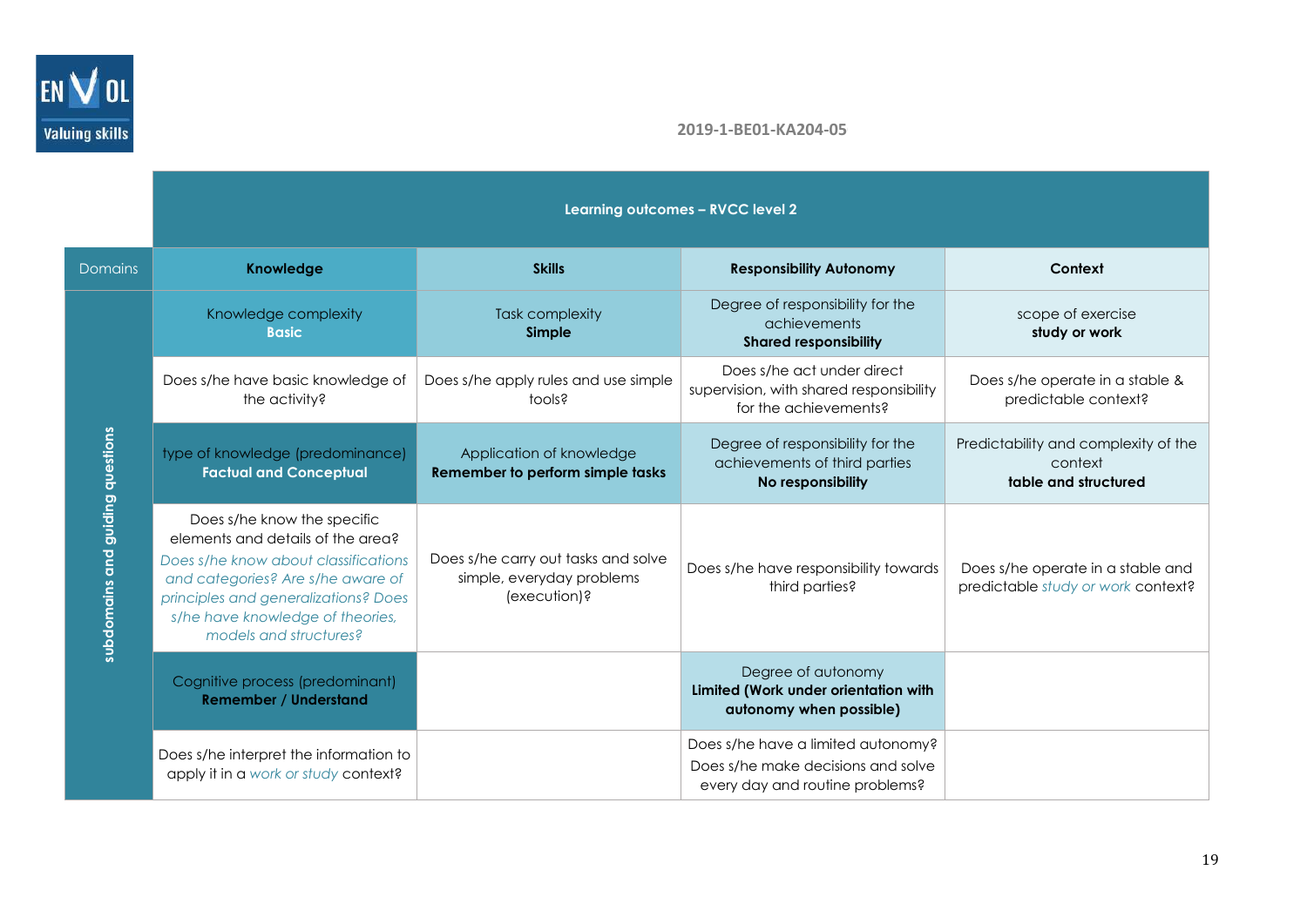

For the positioning of a qualification a model is proposed based on a set of guiding questions constructed from the sub-domains. The answers to these questions contribute to define the expected achievements in each unit of learning outcomes of a given course.

|                          |                                                                                                                                                                                                                 |                                                                                                          | <b>Learning Outcomes</b>                                                                                                | Level 1                                                                             |
|--------------------------|-----------------------------------------------------------------------------------------------------------------------------------------------------------------------------------------------------------------|----------------------------------------------------------------------------------------------------------|-------------------------------------------------------------------------------------------------------------------------|-------------------------------------------------------------------------------------|
|                          | Knowledge                                                                                                                                                                                                       | <b>Skills</b>                                                                                            | <b>Responsibility Autonomy</b>                                                                                          | Context                                                                             |
| Definition               | Basic general knowledge.                                                                                                                                                                                        | Basic skills needed to carry out simple<br>tasks.                                                        | Work or study under direct supervision<br>in a structured context.                                                      | Stable and structured                                                               |
| <b>Guiding questions</b> | Is the level of depth of knowledge<br>basic?<br>Is the type of knowledge factual?<br>At the level of understanding,<br>the predominant cognitive process<br>is that of recognizing, recalling<br>and interpret? | Apply Rules and use simple tools?<br>Carry out tasks and solve simple,<br>everyday problems (execution)? | Is the responsibility<br>of the actions shared?<br>Does s/he make decisions and solve<br>routine and everyday problems? | Does s/he operate in a stable<br>and predictable familiar study<br>or work context? |

# **Common Model - Unit of Competence Positioning**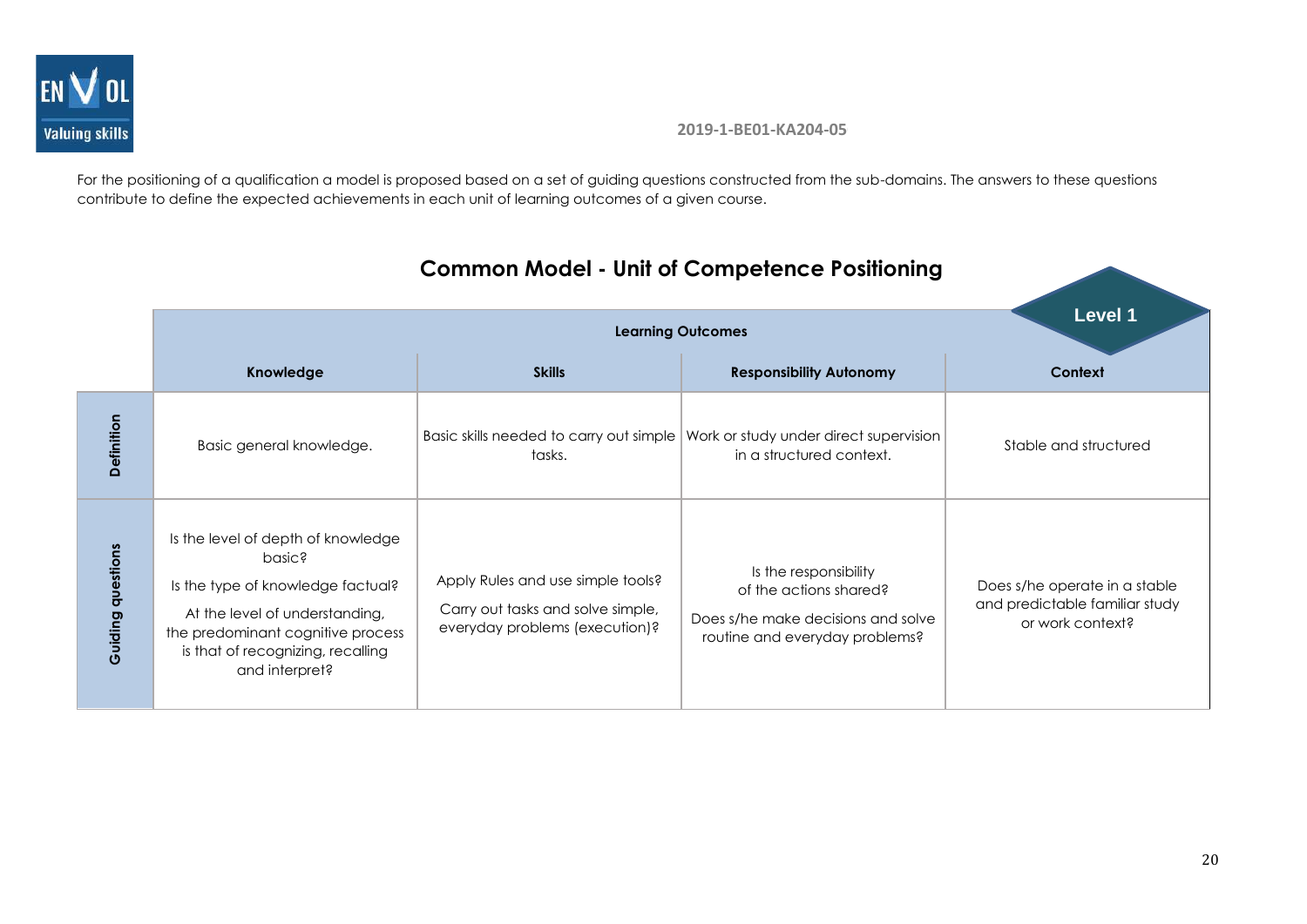

|                          | Knowledge                                                                                                                                                                                                                                                                                                                                                                                                                                             | <b>Skills</b>                                                                                                                                                    | <b>Responsibility Autonomy</b>                                                                                                                                             | <b>Level 2</b><br><b>Context</b>                                           |
|--------------------------|-------------------------------------------------------------------------------------------------------------------------------------------------------------------------------------------------------------------------------------------------------------------------------------------------------------------------------------------------------------------------------------------------------------------------------------------------------|------------------------------------------------------------------------------------------------------------------------------------------------------------------|----------------------------------------------------------------------------------------------------------------------------------------------------------------------------|----------------------------------------------------------------------------|
| Definition               | Basic factual knowledge of a field of<br>work or study                                                                                                                                                                                                                                                                                                                                                                                                | basic cognitive and practical skills<br>required to use relevant information<br>to carry out tasks and to solve routine<br>problems using simple rules and tools | Work or study under supervision,<br>with some autonomy.                                                                                                                    | Stable and structured                                                      |
| <b>Guiding questions</b> | Is the level of depth<br>of knowledge basic?<br>Is the type of knowledge<br>factual and conceptual?<br>Does s/he know the specific<br>elements and details of the area?<br>Does s/he know about classifications<br>and categories?<br>Is s/he you aware of principles<br>and generalizations?<br>Does s/he have knowledge<br>of theories, models and structures?<br>Does s/he interpret the information<br>to apply it in a work<br>or study context? | Does s/he apply Rules<br>and use simple tools?<br>Does s/he carry out tasks<br>and solve simple, everyday problems<br>(execution)?                               | Does s/he act under direct<br>supervision, with shared responsibility<br>for your achievements?<br>Does s/he make decisions<br>and solve routine<br>and everyday problems? | Does s/he operate in a stable<br>and predictable study<br>or work context? |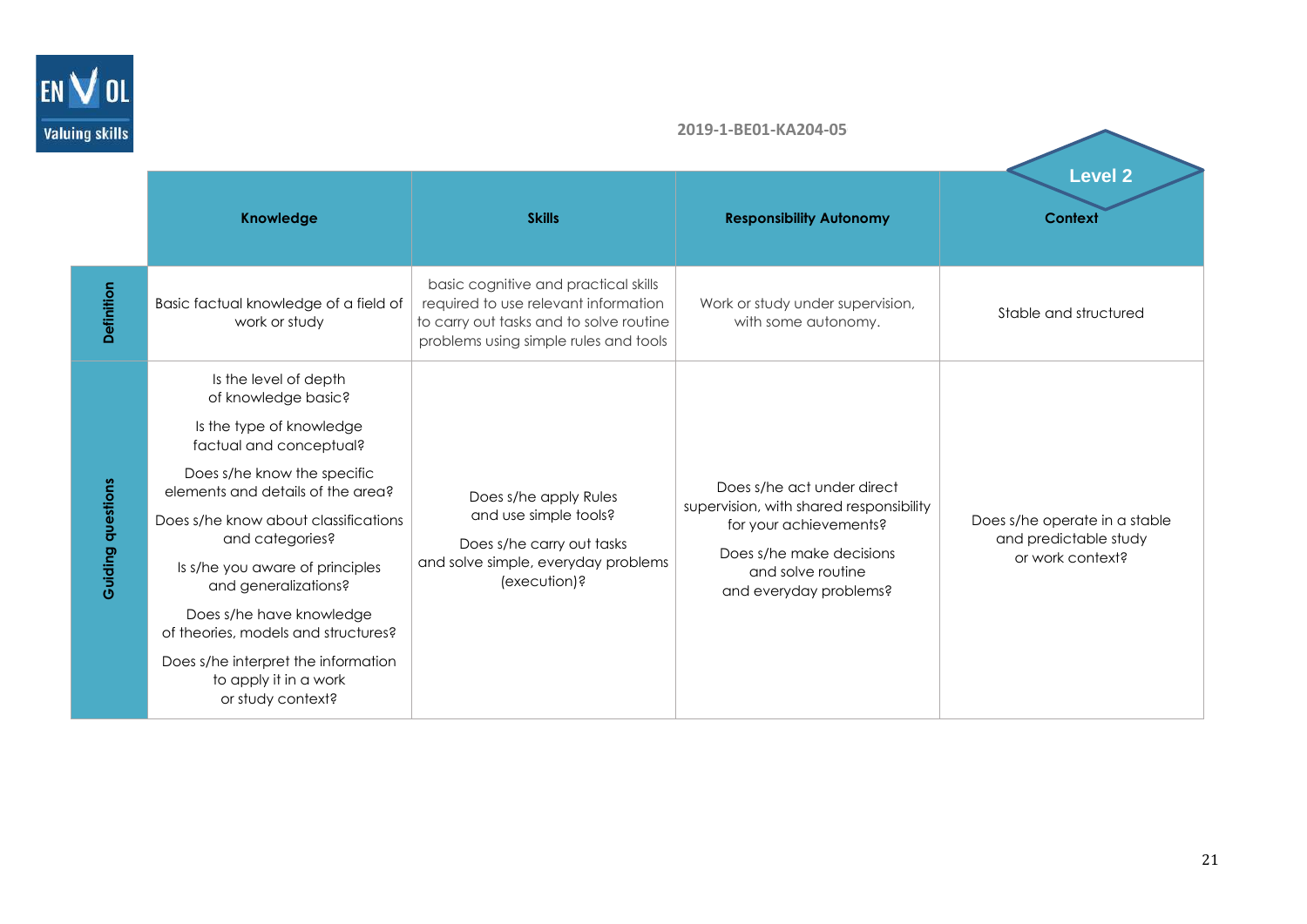| <b>Synthesis</b><br><b>Expected Answer</b>                   |                                                   |                                                                                                                |                                                                                          |
|--------------------------------------------------------------|---------------------------------------------------|----------------------------------------------------------------------------------------------------------------|------------------------------------------------------------------------------------------|
|                                                              | Level 1<br>Level 2                                |                                                                                                                |                                                                                          |
|                                                              | <b>Basic</b>                                      | <b>Basic</b>                                                                                                   |                                                                                          |
|                                                              | What should                                       | Factual                                                                                                        | <b>Factual and Conceptual</b>                                                            |
| Knowledge<br>the individual know<br>and understand           |                                                   | Identify and interpret basic<br>information to apply in familiar<br>everyday life or study<br>or work contexts | Identify and interpret information<br>to apply in the context<br>of study or work        |
| What should<br><b>Skills</b><br>the individual<br>accomplish | Apply rules and use simple tools                  | Apply simple rules and tools                                                                                   |                                                                                          |
|                                                              |                                                   | Perform tasks and solve simple<br>and current problems<br>(execution)                                          | Perform tasks and solve simple<br>and current problems<br>(execution)                    |
| What should<br><b>Autonomy</b><br>the individual             |                                                   | Acting under direct supervision,<br>with shared responsibility for their<br>achievements                       | Acting under direct supervision,<br>with shared responsibility for their<br>achievements |
| and<br><b>Responsibility</b>                                 | be able<br>to assume                              | Limited autonomy to decision<br>making and solving current and<br>routine problems                             | Limited autonomy to decision<br>making and solving current and<br>routine problems       |
| Context                                                      | What are<br>the characteristics<br>of the context | In an everyday family context<br>In an area of study or work stable<br>and predictable                         | In an area of study or work stable<br>and predictable                                    |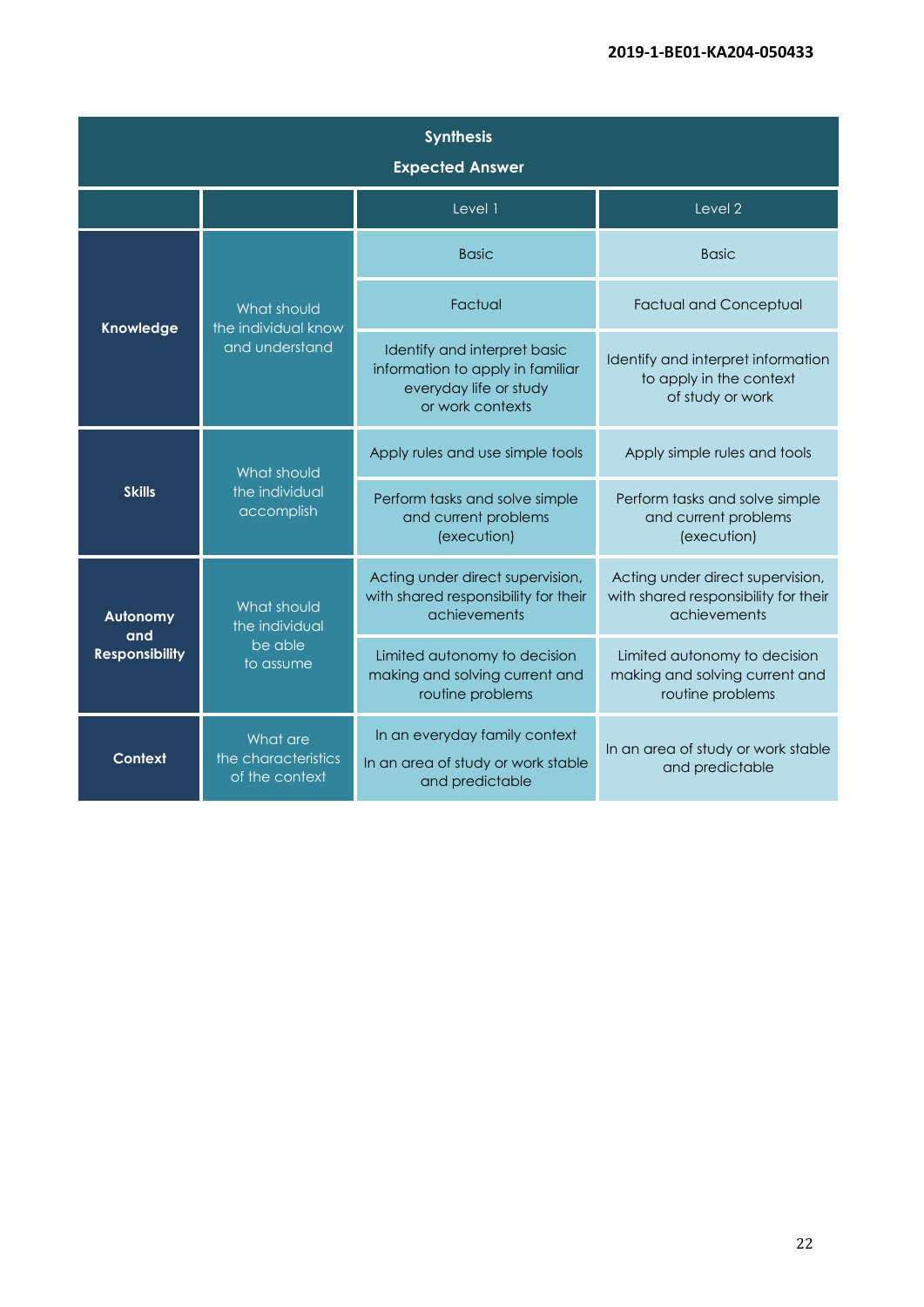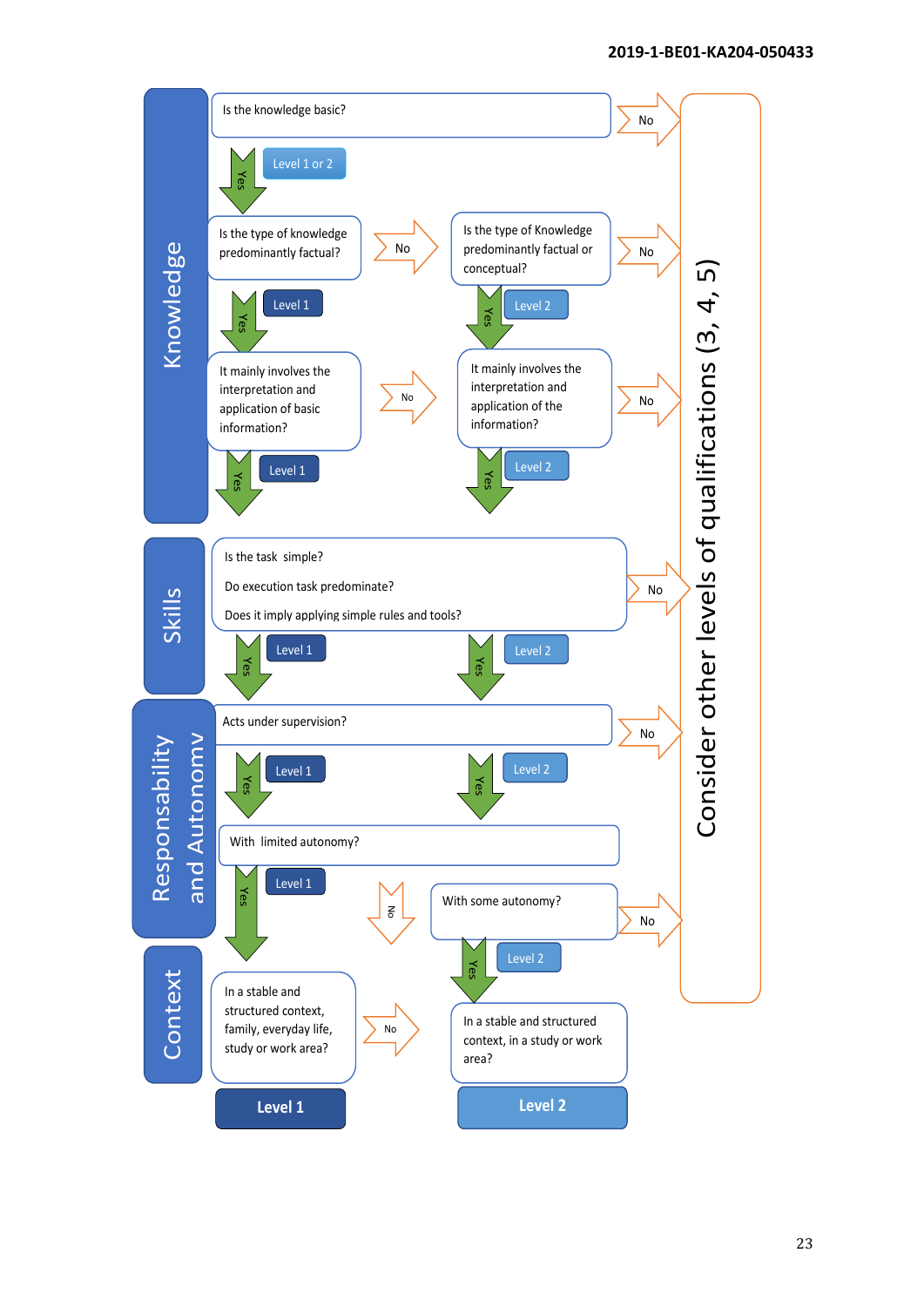The proposed diagram model helps end users to position target groups competence and to collect them in order to identify a qualification at level 1 or 2 even though in their respective countries those levels were not recognized at the moment of the project. The objective was to recognize and validate informal competences of target groups in order to promote employability or to enter a training course. However, how does this model work? It's simple and it's based upon a series of question that helps end users to position unit of competence at level 1 or 2 (or higher levels if your answers are negative).

The model starts analyzing the required knowledge of the unit of competence and the question are aimed to know if knowledge are basic or not, predominantly factual for level 1 and if some are conceptual in this case the eligible level should be the second.

Once we have established the knowledge and their depths, it's necessary to analyze the skills of the unit of competence, meaning with that the ability to apply knowledge and use the required resources to complete task and solve problems. It may be cognitive (use of logical, intuitive or creative thinking) or practical (implying manual skill and use of methods, materials, tools and instruments)

The next steps is aimed to analyze the responsibility and the autonomy during the development of the working tasks. If the tasks need working under instructions (level 1) or with limited autonomy (level 2).

Finally, the common diagram analyzes the context in which tasks are developed in a stable and structured every day life context (level 1) or in a field or work or study (level 2).

In order to use in the best way, the end users is utterly recommended to look at the table in which all the concepts and meaning are briefly determined.

As this project is aimed to lead all the European to recognize and validate the target groups competence and to reach a real free movement among the European countries, partners participating in the project will solve a workshop in which they are going to apply the before mentioned common positioning model.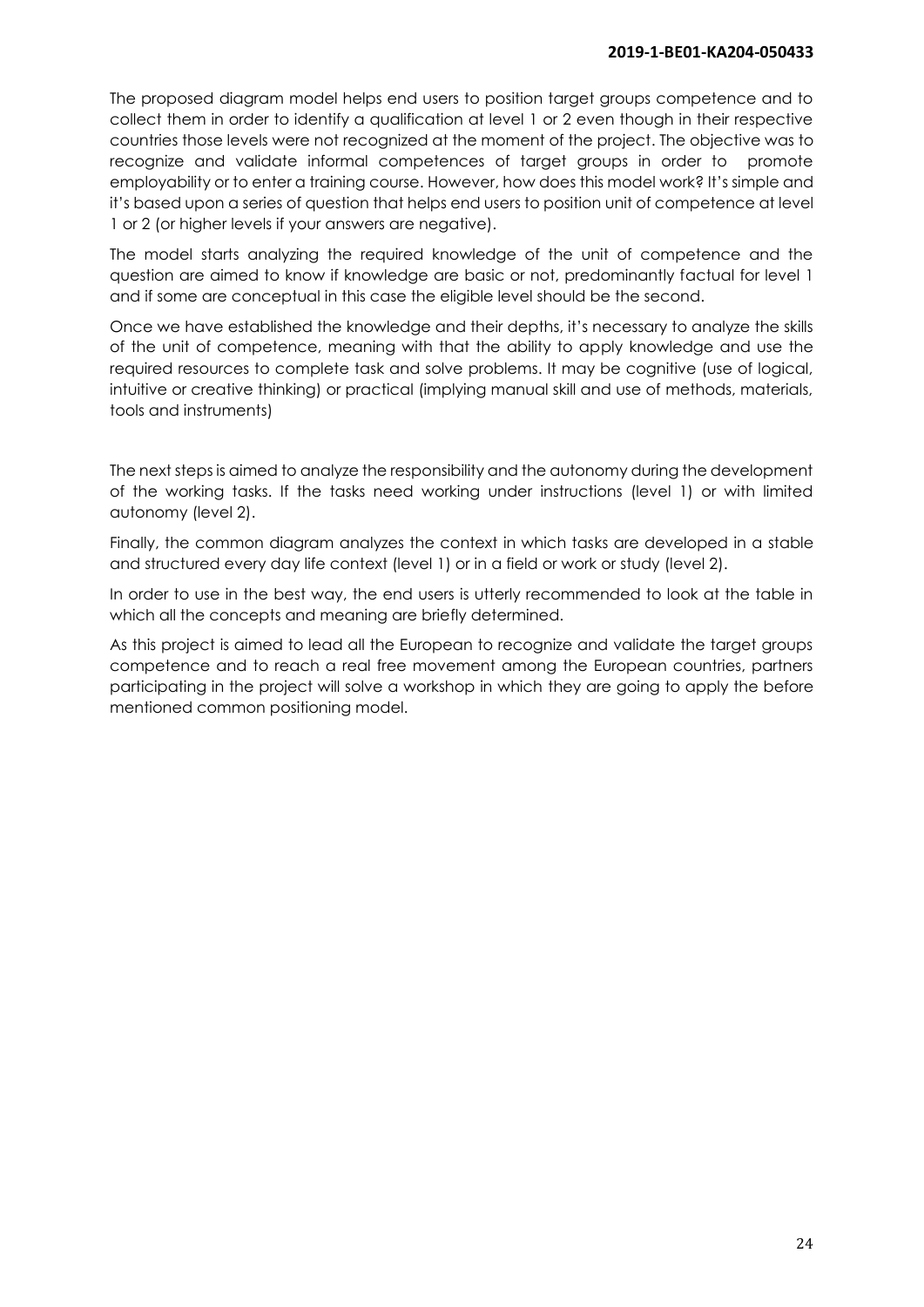#### **PART III**

# <span id="page-24-0"></span>**APPLICATION OF THE MODEL FOR THE DESIGN OF UNIT OF COMPETENCE**

This chapter will present an application of the model to describe a Unit of Competence, included the appropriate EQF level and the instruments for the assessment.

Concepts to better understand the organization of a Unit.

#### UNIT OF LEARNING OUTCOMES (ULO)/UNIT OF COMPETENCE (UC)

*Component of a qualification, consisting of a coherent set of outcomes (ECVET) knowledge, skills and competences, which can be assessed and validated autonomously.*

#### **COMPETENCE**

*The proven ability to use knowledge, skills and personal, social and/or methodological abilities in work or study situations and in professional and personal development.*

#### LEARNING OUTCOMES STANDARS

*Referential or list of expected learning outcomes.*

#### ASSESMENT OF LEARNING OUTCOMES/COMPETENCES

*Methods and processes used to establish the extent to which a learner has attained particular knowledge, skills and competence*

The application proposed is the basic instrument to create a standard of competences. A standard of competence highly facilitates the process of competence recognition and consequently the recognition of training courses (based on a set of competences), and the more widely the standard is shared (at national, European level) the more people can have their competences easily recognized.

This is very important above all for those who don't have a Qualification but most likely have competences acquired in non-formal or informal learning context.

Some competences can be declined on more than one level, modulating knowledge, skills, the type of context; the degree of autonomy and the responsibility according to the parameters that describe the EQF levels (see Appendix 2 in IO2 – Checklist).

The main criteria to establish whether to decline a competence on more than one level or not is stating whether the competences obtained are meaningful in a family, study or work context.

The following table show how the model proposed by the consortium of partner could be presented in order to visualize the Unit of competence in which learning outcomes are itemised in Knowledge, skills, competence, autonomy and responsibility and assessment.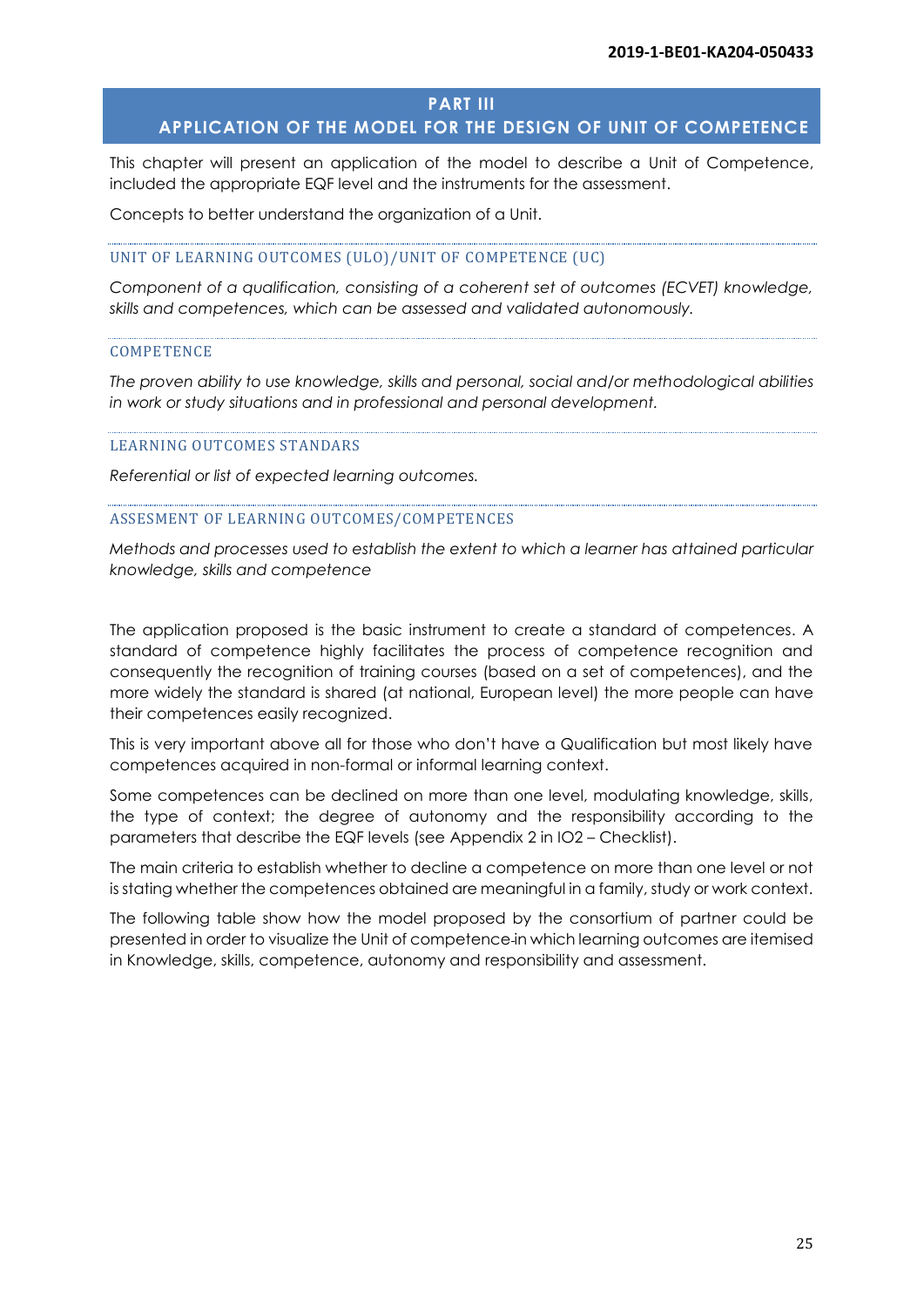# <span id="page-25-0"></span>1 - APPLICATION OF THE MODEL

| <b>Unit Code</b><br>number                                                                                                                                                                                                                      | Code number that uniquely identifies the unit of competence/ learning<br>outcomes                                                                                                                                                            |                                                                                                                                                                                                                                                 |
|-------------------------------------------------------------------------------------------------------------------------------------------------------------------------------------------------------------------------------------------------|----------------------------------------------------------------------------------------------------------------------------------------------------------------------------------------------------------------------------------------------|-------------------------------------------------------------------------------------------------------------------------------------------------------------------------------------------------------------------------------------------------|
| Unit EQF<br><b>Level</b>                                                                                                                                                                                                                        | According to all the information related to unit of competence: knowledge,<br>skills, context, autonomy, responsibility                                                                                                                      |                                                                                                                                                                                                                                                 |
| <b>Unit Title</b>                                                                                                                                                                                                                               | Name of the unit of competence; it should be short and it contains nouns or<br>verbs in the <ing> form.</ing>                                                                                                                                |                                                                                                                                                                                                                                                 |
| Competence<br>description                                                                                                                                                                                                                       | This part is a short description of the competence; it contains the following<br><i>items:</i><br>the core (to be able to plus a set of verbs),<br>autonomy (degree) and responsibility,<br>the context (scope, predictability, complexity). |                                                                                                                                                                                                                                                 |
| <b>Knowledge</b>                                                                                                                                                                                                                                |                                                                                                                                                                                                                                              | <b>Skills</b>                                                                                                                                                                                                                                   |
| A structured set of knowledge that are<br>strictly necessary to act the competences<br>(to describe knowledge keep in mind<br>depth, type, predominant cognitive<br>process and use appropriate adjectives<br>according to the EQF level of the |                                                                                                                                                                                                                                              | A structured set of skills that are strictly<br>necessary to act the competence.<br>to (<br>describe skills keep in mind complexity,<br>application of knowledge,<br>depth<br>and<br>breadth, according to the EQF level of the<br>competence). |

#### **Responsibility and Autonomy**

*competence)*

*It must be highlighted the responsibility for individual achievement and/or third parties' achievement and the degree of autonomy.*

#### **Evaluation of the performance**

*A list of activities that require the application of knowledge, skills and the ability to use them. The situations highlight also the context and the level of responsibility and autonomy requested.*

Before presenting a common unit of competence, we will present auxiliary instruments to help end users positioning their unit of competence in any sector of the job market. If the in majority of the answers, you ticked out level 1 or 2, it means that your country has already units of competence at those levels. In case that you can't tick out any of these options, it is possible that in your country is not recognized any qualifications at level 1 or 2. These means that it is necessary to work out a unit of competence similar to the one we elaborate in this project.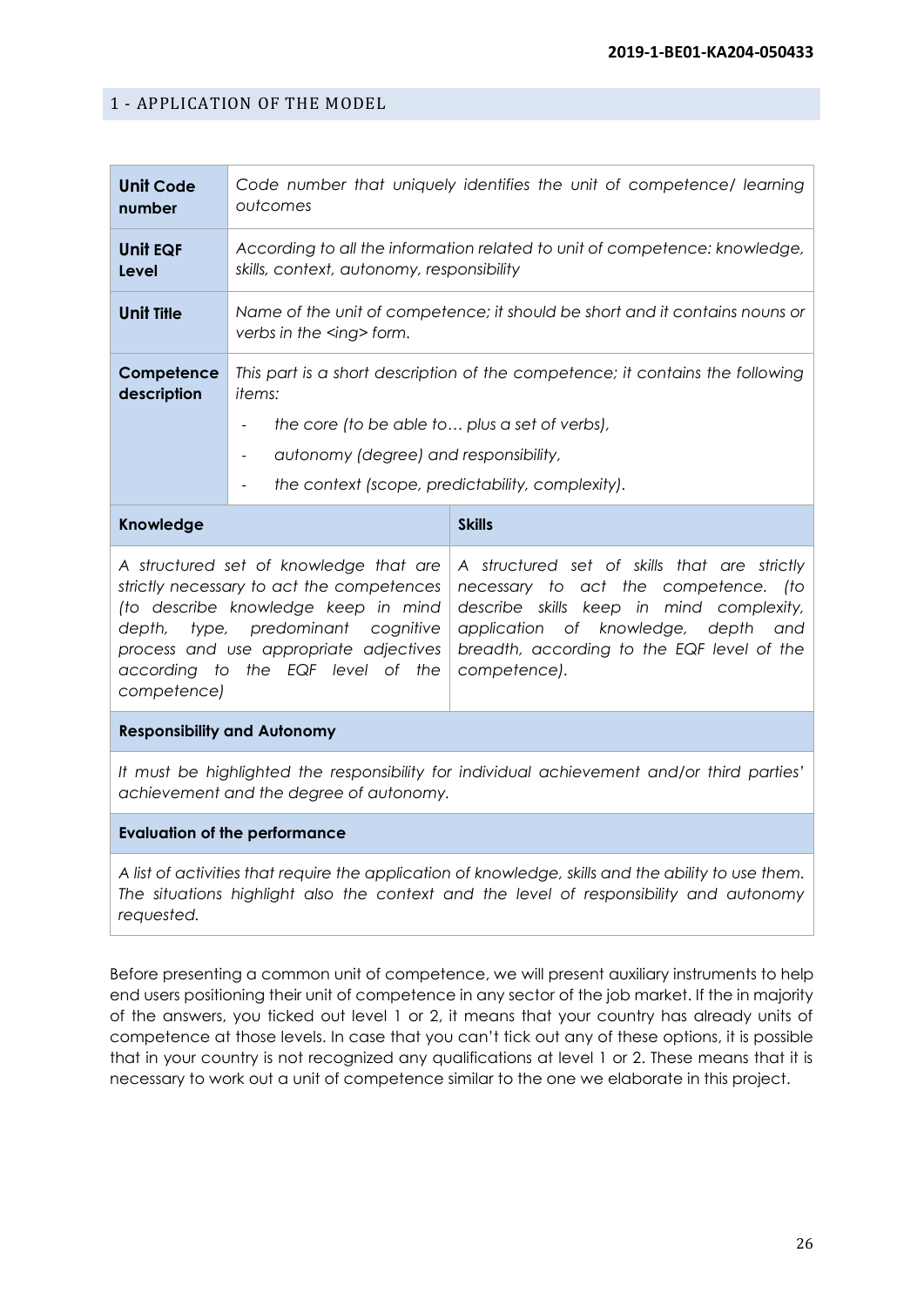# <span id="page-26-0"></span>2 - AUXILIARY TOOLS TO SUPPORT LEVEL POSITIONING

Answer to the question to position your unit of competence as describe in Envol project:

|                                         | <b>Knowledge</b>                                                                                                                                                                        |
|-----------------------------------------|-----------------------------------------------------------------------------------------------------------------------------------------------------------------------------------------|
|                                         | Is the level of depth of knowledge basic?                                                                                                                                               |
| $\Box$ No<br>$\Box$ Yes                 |                                                                                                                                                                                         |
|                                         | If the previous answer is affirmative, go on with the following questions.<br>If the previous answer is negative you are is facing a level of qualification higher than 2.              |
|                                         | Is the type of knowledge factual and conceptual?                                                                                                                                        |
| $\Box$ Factual                          |                                                                                                                                                                                         |
| Factual and Conceptual                  |                                                                                                                                                                                         |
| $\Box$ None / Other                     |                                                                                                                                                                                         |
|                                         | If the previous answer is negative you are is facing a level of qualification higher than 2                                                                                             |
| these following options.<br>competence. | Does s/he know the specific elements and details of the area? Try to tick out one or more of<br>Level 1: Words in brackets are synonym end users of the guide can find in their unit of |
| Remember (recognizing/Recalling)        |                                                                                                                                                                                         |
| $\Box$ Understand (interpreting)        |                                                                                                                                                                                         |
| Level 2:                                |                                                                                                                                                                                         |
| Remember (recognizing/Recalling)        |                                                                                                                                                                                         |
|                                         | □ Understand (Interpreting, exemplifyng, classifying orcomparing)                                                                                                                       |
|                                         | Does s/he know about classifications and categories?                                                                                                                                    |
| $\Box$ Yes (level 2)                    |                                                                                                                                                                                         |
| $\Box$ No (Level 1)                     |                                                                                                                                                                                         |
|                                         | Is s/he you aware of principles and generalizations?                                                                                                                                    |
| $\Box$ Yes (level 2)                    |                                                                                                                                                                                         |
| $\Box$ No (Level 1)                     |                                                                                                                                                                                         |
|                                         | Does s/he have knowledge of theories, models and structures?                                                                                                                            |
| $\Box$ Yes (level 2)                    |                                                                                                                                                                                         |
| $\Box$ No (Level 1)                     |                                                                                                                                                                                         |
|                                         | Does s/he interpret the info to apply it in a work or study context in a work or study context?                                                                                         |
| $\Box$ Yes (level 2)                    |                                                                                                                                                                                         |
| $\Box$ No (Level 1: familiar context)   |                                                                                                                                                                                         |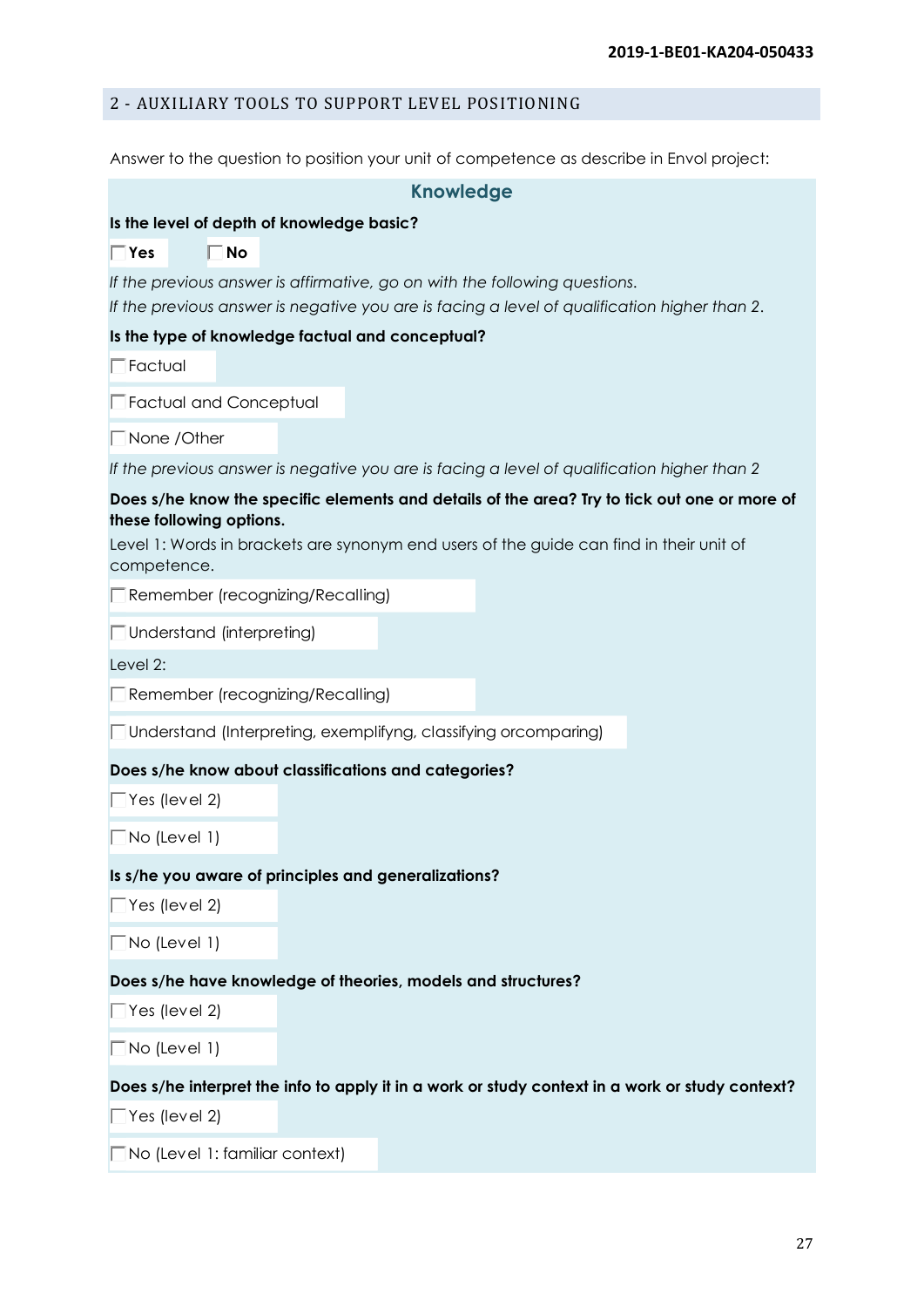|                                             | <b>Skills</b>                                                                               |
|---------------------------------------------|---------------------------------------------------------------------------------------------|
| Does s/he apply Rules and use simple tools? |                                                                                             |
| $\Box$ Yes $\Box$ No                        |                                                                                             |
|                                             | If the previous answer is negative you are is facing a level of qualification higher than 2 |
|                                             | Does s/he carry out tasks and solve simple, everyday problems (execution)?                  |
| $\Box$ Yes (level 2)                        |                                                                                             |
| $\Box$ No (Level 1: familiar context)       |                                                                                             |
|                                             |                                                                                             |
|                                             | <b>Responsibility and autonomy</b>                                                          |
|                                             | Does s/he act under direct supervision, with shared responsibility for your achievements?   |
|                                             | $\Box$ Work or study under direct supervision in a structured context (level 1)             |
|                                             | $\Box$ Work or study under supervision, with some autonomy (level 2)                        |
|                                             | Does s/he make decisions and solve routine and everyday problems?                           |
| $\Box$ Yes (Level 1 or 2)                   |                                                                                             |
| $\Box$ No                                   |                                                                                             |
|                                             | If the previous answer is negative you are is facing a level of qualification higher than 2 |
|                                             |                                                                                             |
|                                             | <b>Context</b>                                                                              |
|                                             | Does s/he operate in a stable and predictable context?                                      |
| $\Box$ Yes (Level 1 or 2)                   |                                                                                             |
| $\Box$ No                                   |                                                                                             |
|                                             | If the previous answer is negative you are is facing a level of qualification higher than 2 |
| What kind of context does s/he operate?     |                                                                                             |
| $\Box$ Work or study (level2)               |                                                                                             |
| $\Box$ Work or strudy/Familiar (level 1)    |                                                                                             |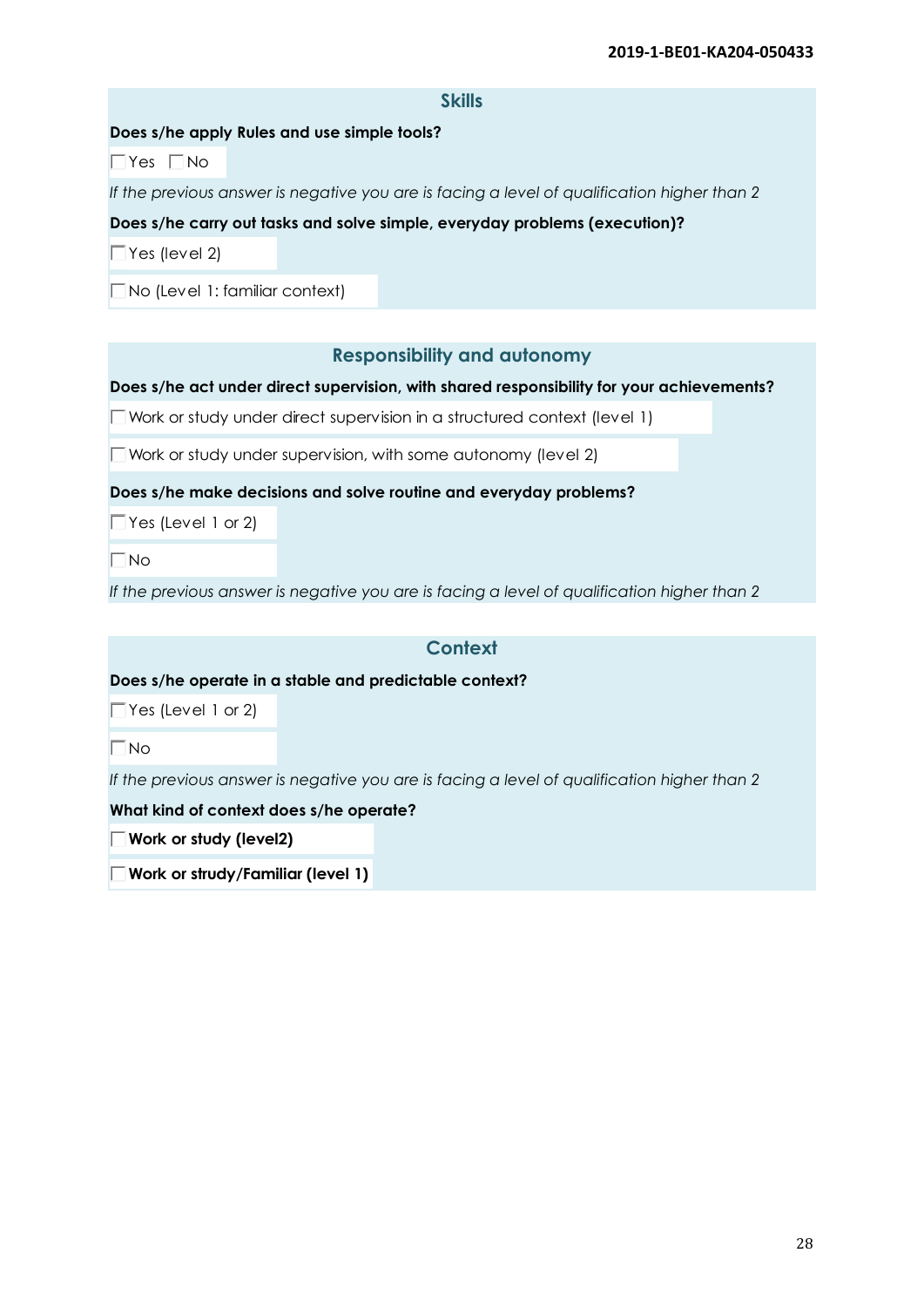The answers to the questions of the following table is necessary for the end users of this projects to help them to clarify the level of different tasks before position the unit of competence. The possible answers are following the below framework:

| What the individual should know and understand |                                                                                                     |                                                                   |  |
|------------------------------------------------|-----------------------------------------------------------------------------------------------------|-------------------------------------------------------------------|--|
| $\Box$ 1, 2                                    | <b>Basic</b>                                                                                        | Depth of knowledge                                                |  |
| $\Box$ 1                                       | Factual                                                                                             |                                                                   |  |
| $\Box$ 2                                       | <b>Factual and Conceptual</b>                                                                       | Type of knowlwdge (predominant)                                   |  |
| $\Box$ 1                                       | Interpret basic info to apply in a familiar<br>context or work and study context                    | Cognitive Process (predominant)                                   |  |
| $\Box$ 2                                       | Interpret information to apply<br>in a work or study context                                        |                                                                   |  |
|                                                | What the individual should be able to do                                                            |                                                                   |  |
| $\Box$ 1, 2                                    | To carry out tasks and solve simple &<br>common problems (implementation tasks)                     | Complexity of tasks                                               |  |
| $\Box$ 1, 2                                    | Applying simple rules and tools                                                                     | Application of knowledge                                          |  |
| $\Box$ 1, 2                                    | Range of cognitive and material skills<br>of restricted breadth and basic depth                     | Depth and Breadth of skills to be used                            |  |
| What the individual should be able to take on  |                                                                                                     |                                                                   |  |
| $\Box$ 1, 2                                    | Shared responsibility for their routine<br>achievements.                                            | Degree of responsibility for your<br>achievements                 |  |
|                                                | Acting under direct supervision                                                                     |                                                                   |  |
| $\Box$ 1, 2                                    | No responsibility for third party<br>achievements                                                   | Degree of responsibility<br>for the achievements of third parties |  |
| $\square$ 1                                    | Limited autonomy in making decisions<br>& solving ordinary and routine problems                     |                                                                   |  |
| $\Box$ 2                                       | Limited, but with some autonomy<br>in making decisions and solving ordinary<br>and routine problems | Degree of autonomy                                                |  |
| What are the characteristics of the context?   |                                                                                                     |                                                                   |  |
| $\Box$ 1                                       | Familiar/everyday life<br>& in a field of study or work                                             | Scope of the exercise                                             |  |
| $\Box$ 2                                       | In a field of study or work                                                                         | Scope of the exercise                                             |  |
| $\Box$ 1, 2                                    | Stable and structured                                                                               | Predictability & complexity<br>of the context                     |  |

Adapted from *ANQEP-2014*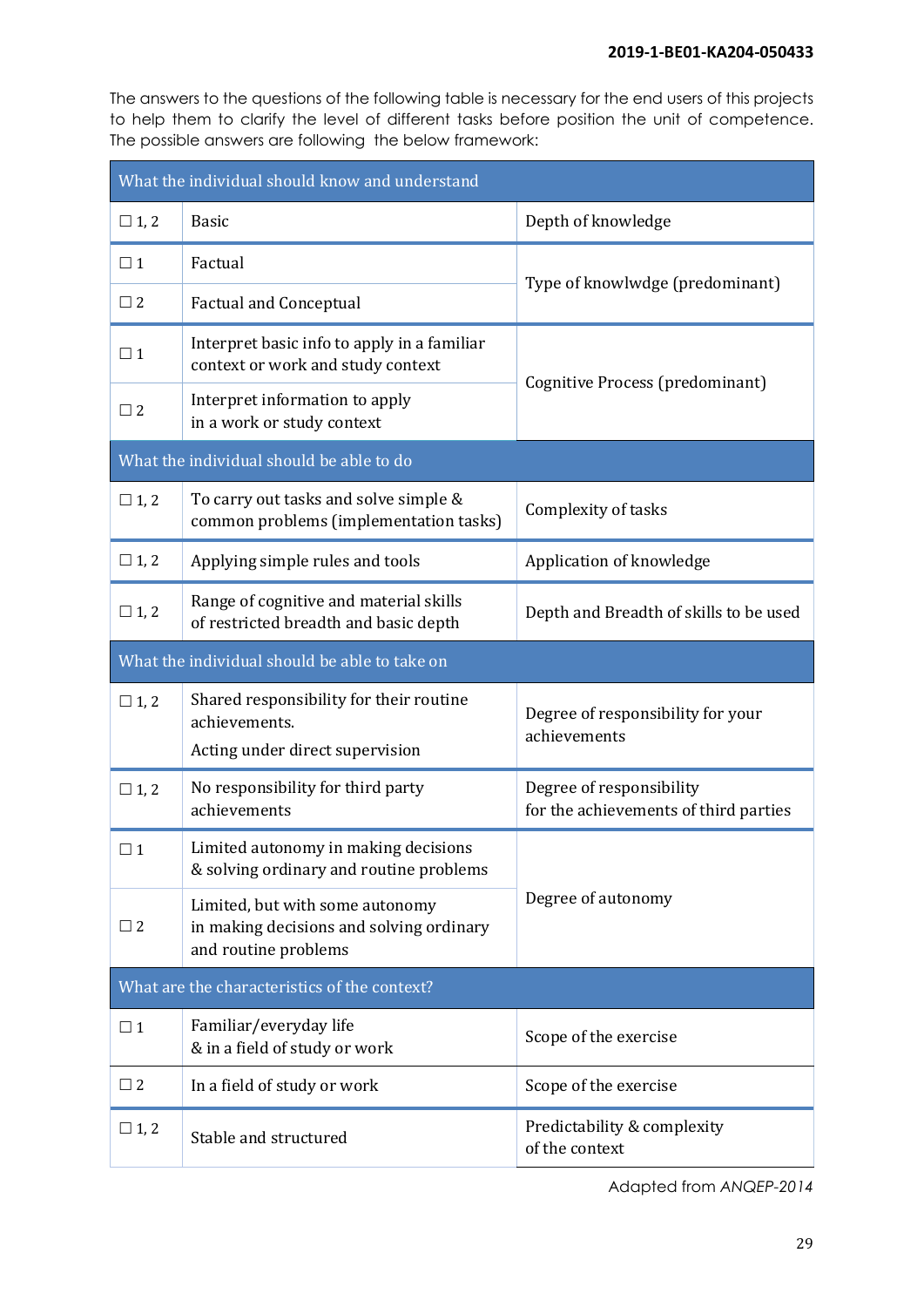For example, according to these descriptors, a unit of competence is at level 1 if the knowledges *that are strictly necessary to act the competence are predominantly basic and*  factual, if the skills requested are to solve only simple and common problems, to apply simple *rules and tools etc. the responsibility is shared and the autonomy is limited in making decision and solving ordinary problems within a stable and structured context etc.*

The ENVOL Model for competence description has been conceived by the project partnership, in the perspective to have a common European repertoire of competences each related to its appropriate EQF level (especially at 1st and 2nd)

Through this tool, a competence that has been recognized in a country by applying its specific recognition process, is automatically recognized in all the other countries which share the same repertoire.

Moreover, since the competence recognized indicates the EQF level, it is easier to state whether a person needs to upgrade his/her competence or not in order to enter / re-enter the labour market or to find a new or a better job.

If the person needs to improve the competence possessed, it is easier to choose the appropriate training course since it is built using a set of competences of the common repertoire.

Currently, the common repertoire of competence and characteristic of autonomy, make it possible to build training / qualification courses, based these competences, in a flexible way according to different country or sector parameters like the structure of the education and VET system, the demand of the labour market, the need of competences of companies etc. - and, at the same time, to have the acquired competences or the qualification automatically recognized.

In order to give to the end user an example we elaborate 4 units of competence at level 1&2.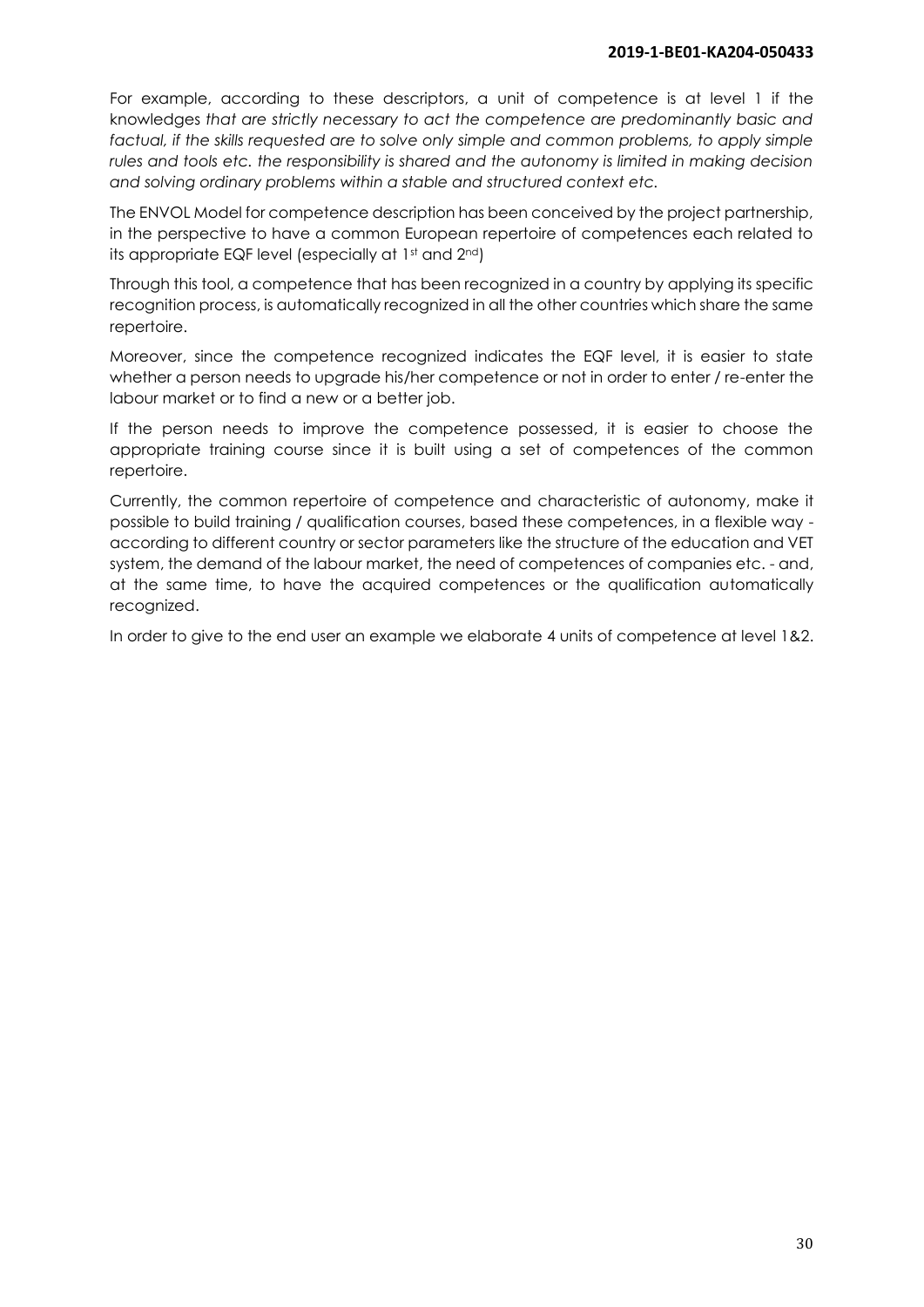#### <span id="page-30-0"></span>3 - PRATICAL EXAMPLE OF APPLICATION OF THE MODEL

Let's start from a set of 4 Unit of competences; each of them is an autonomous unit and at the same time can be used to build a professional profile. In this case, the set of level 2 competences from the profile of kitchen helper according to ISCO. (European Skills, Competences, Qualifications and Occupations (ISCO) is a multilingual classification that identifies and categorises [skills,](https://en.wikipedia.org/wiki/Skills) [competences,](https://en.wikipedia.org/wiki/Competence_(human_resources)) [qualifications](https://en.wikipedia.org/wiki/Qualifications_framework) and [occupations](https://en.wikipedia.org/wiki/Job) relevant for the EU labour market and education. ISCO has been developed by [The European Commission](https://en.wikipedia.org/wiki/The_European_Commission) since 2010).

For each of the Unit of competence proposed for level 2 is presented the exercise to compare the whole unit of competence at level 2 (and in particular the learning outcome and the itemisation in Knowkedge, skills, responsibility and autonomy and assessment) to the verbs guide already presented for level 1. The words in blue are the ones that after this comparison correspond to the knowledge, skills, autonomy and responsibility and assessment fo level 1. Sentences wiped off in red are knowledge, skills, autonomy and responsabilities (subdomains of a learning outcome) that are beyond level 1 of EQF. Sentences in blue are the ones that are adapted to knowledge, skill, responsibility and autonomy and assement of level 1.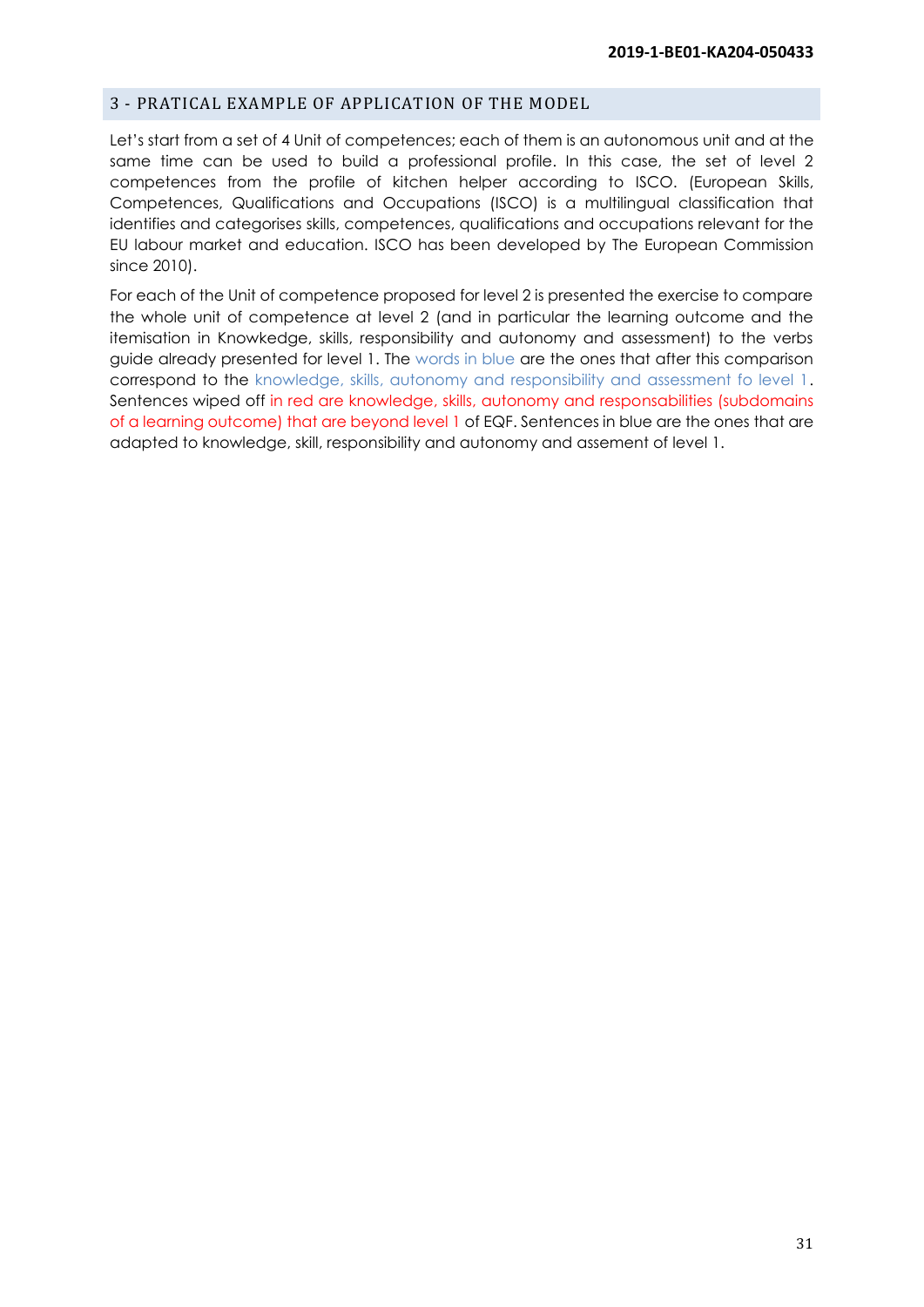# First example:

| Code number                                                            | 940201                                                                                                                                                                                                                                                                                                                                                                                                                                                                |                                                                                                                                                                                                                                                                                                                                                                                      | Code number                                                                                                       | 940101                                                                                                                                                                                                                                                                                                                                                                                                                                                                                                                                     |                                                                                                                                                                                                                                                                                                                                                                                                                       |
|------------------------------------------------------------------------|-----------------------------------------------------------------------------------------------------------------------------------------------------------------------------------------------------------------------------------------------------------------------------------------------------------------------------------------------------------------------------------------------------------------------------------------------------------------------|--------------------------------------------------------------------------------------------------------------------------------------------------------------------------------------------------------------------------------------------------------------------------------------------------------------------------------------------------------------------------------------|-------------------------------------------------------------------------------------------------------------------|--------------------------------------------------------------------------------------------------------------------------------------------------------------------------------------------------------------------------------------------------------------------------------------------------------------------------------------------------------------------------------------------------------------------------------------------------------------------------------------------------------------------------------------------|-----------------------------------------------------------------------------------------------------------------------------------------------------------------------------------------------------------------------------------------------------------------------------------------------------------------------------------------------------------------------------------------------------------------------|
| <b>EQF Level</b>                                                       | 02                                                                                                                                                                                                                                                                                                                                                                                                                                                                    |                                                                                                                                                                                                                                                                                                                                                                                      | <b>EQF Level</b>                                                                                                  | 01                                                                                                                                                                                                                                                                                                                                                                                                                                                                                                                                         |                                                                                                                                                                                                                                                                                                                                                                                                                       |
| <b>Title</b>                                                           | Setting up of food preparation areas.                                                                                                                                                                                                                                                                                                                                                                                                                                 |                                                                                                                                                                                                                                                                                                                                                                                      | <b>Title</b>                                                                                                      | Setting up of food preparation areas.                                                                                                                                                                                                                                                                                                                                                                                                                                                                                                      |                                                                                                                                                                                                                                                                                                                                                                                                                       |
| Competence                                                             | To be able to clean food preparation areas, cooking equipment,<br>crockery etc.; to take care of the ordinary basic maintenance of the<br>kitchen stuff and put it in place according to the organization; these<br>operations are done under supervision, in a structured and stable<br>context of study or work, with a limited autonomy in making decisions<br>and solving ordinary and routine problems and with responsibility only<br>for routine achievements. |                                                                                                                                                                                                                                                                                                                                                                                      | Competence                                                                                                        | To be able to clean food preparation areas, cooking equipment,<br>crockery etc.; to take care of the ordinary basic maintenance of the<br>kitchen stuff and put it them in place according to the organization;<br>these operations are done under direct supervision, in a structured<br>and stable, family context of study or work, with a limited autonomy<br>in making decisions and solving ordinary and routine problems and<br>with shared responsibility only for routine achievements.                                           |                                                                                                                                                                                                                                                                                                                                                                                                                       |
| Knowledge                                                              |                                                                                                                                                                                                                                                                                                                                                                                                                                                                       | <b>Skills</b>                                                                                                                                                                                                                                                                                                                                                                        | Knowledge                                                                                                         |                                                                                                                                                                                                                                                                                                                                                                                                                                                                                                                                            | <b>Skills</b>                                                                                                                                                                                                                                                                                                                                                                                                         |
| appliances etc.<br>products.<br>appliances, utensils etc.<br>cleaning. | Appliances for kitchen, Cooking<br>Equipment, Crockery: name, use and<br>place where they are put/stored.<br>Cleaning Products: typology according<br>to specific use for surfaces, utensils,<br>Basic safety rules for the use of cleaning<br>Basic safety rules for handling of<br>Basic hygiene rules for kitchen stuff.<br>Procedures given for carrying out                                                                                                      | Choose the correct cleaning product,<br>among those available, according to the<br>surface or stuff to be cleaned.<br>Apply the given procedures for carrying<br>out cleaning, paying attention in<br>particular to safety and hygiene rules.<br>Apply the given procedures for ordinary<br>basic maintenance of kitchen stuff<br>paying attention in particular to safety<br>rules. | appliances etc.<br>with the specific use.<br>products.<br>appliances, utensils etc.<br>cleaning.<br>and utensils: | Appliances for kitchen, Cooking<br>Equipment, Crockery: name, use and<br>place where they are put/stored.<br>Cleaning Products: typology according<br>to specific use for surfaces utensils<br>Cleaning Products: correspondence of<br>each of those available in the kitchen<br>Basic safety rules for the use of cleaning<br>Basic safety rules for handling of<br>Basic hygiene rules for kitchen stuff.<br>Procedures given for carrying out<br>Short and simple instructions for carrying<br>out cleaning of the surfaces, appliances | Choose the correct cleaning product,<br>among those available, according to the<br>surface or stuff to be cleaned.<br>Apply the given simple and short<br>instructions procedures for carrying out<br>cleaning, paying attention in particular to<br>safety and hygiene rules.<br>Apply the given procedures for ordinary<br>basic maintenance of kitchen stuff<br>paying attention in particular to safety<br>rules. |
| Procedure given for ordinary basic<br>maintenance of kitchen stuff.    |                                                                                                                                                                                                                                                                                                                                                                                                                                                                       |                                                                                                                                                                                                                                                                                                                                                                                      | maintenance of kitchen stuff                                                                                      | Procedure given for ordinary basic                                                                                                                                                                                                                                                                                                                                                                                                                                                                                                         |                                                                                                                                                                                                                                                                                                                                                                                                                       |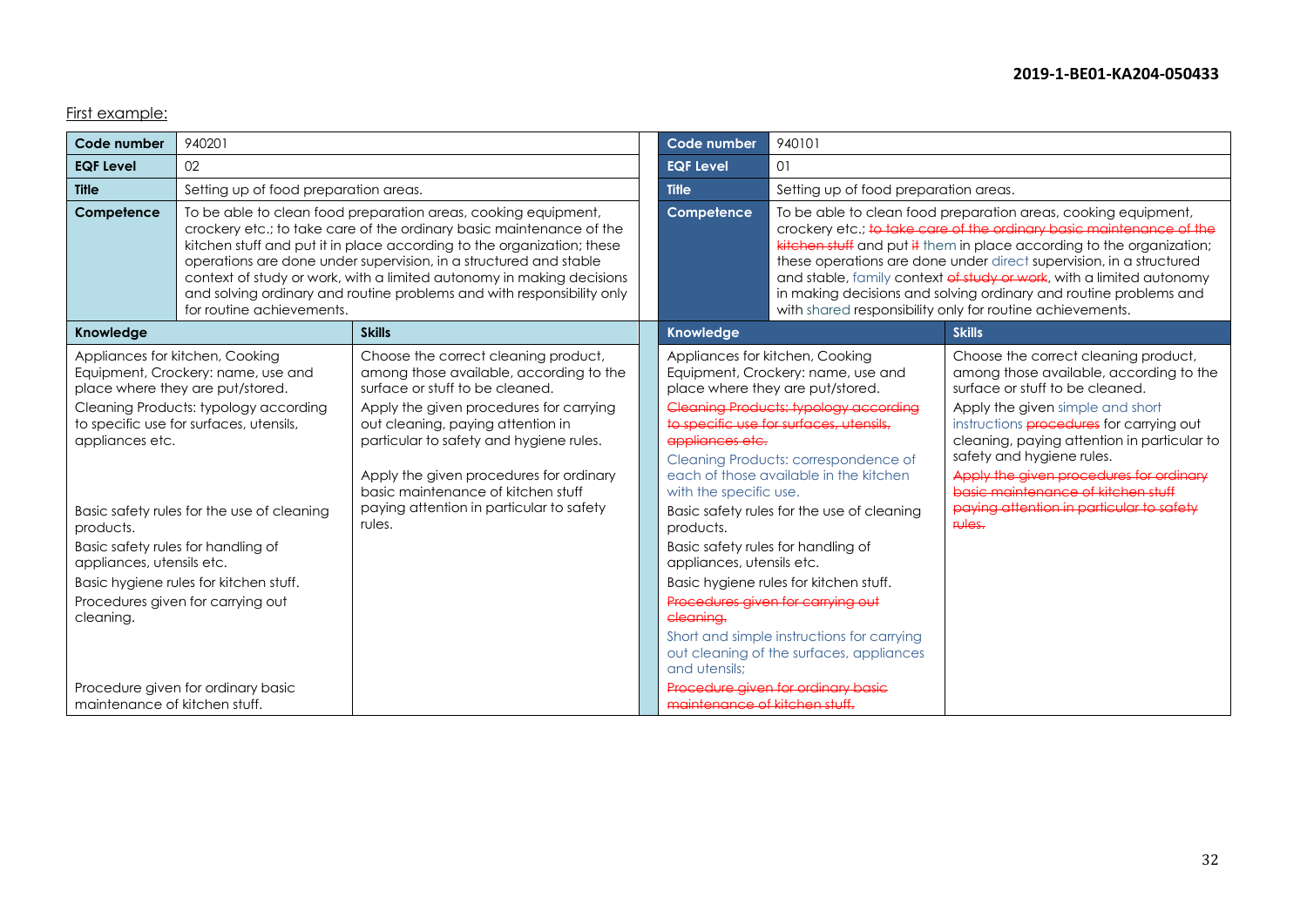| 940201                                                                                                                                                           | Code number                                                                                                                                                                                                       |  |  |  |
|------------------------------------------------------------------------------------------------------------------------------------------------------------------|-------------------------------------------------------------------------------------------------------------------------------------------------------------------------------------------------------------------|--|--|--|
| Code number                                                                                                                                                      | 940101                                                                                                                                                                                                            |  |  |  |
| <b>Responsibility and Autonomy</b>                                                                                                                               | <b>Responsibility and Autonomy</b>                                                                                                                                                                                |  |  |  |
| Autonomy in making decisions and solving only ordinary and routine problems within                                                                               | Autonomy in making decisions and solving only ordinary and routine problems within                                                                                                                                |  |  |  |
| the context.                                                                                                                                                     | the family context.                                                                                                                                                                                               |  |  |  |
| Responsibility only for the own routine achievements. Acting under supervision.                                                                                  | Responsibility only for the own routine achievements.                                                                                                                                                             |  |  |  |
| Evaluation of the performance                                                                                                                                    | <b>Evaluation of the perfomance</b>                                                                                                                                                                               |  |  |  |
| Retrieve the necessary information about cleaning products and procedures from the                                                                               | Retrieve the necessary information about cleaning products and procedures from the                                                                                                                                |  |  |  |
| given paper or verbal indication.                                                                                                                                | given paper or verbal indication.                                                                                                                                                                                 |  |  |  |
| Choose the correct cleaning products according to the surface or staff to be                                                                                     | Choose the correct cleaning products, among those available, according to the                                                                                                                                     |  |  |  |
| cleaned.                                                                                                                                                         | surface or staff to be cleaned.                                                                                                                                                                                   |  |  |  |
| Apply the procedures to carry out the cleaning of surfaces, appliances, cooking<br>equipment, crockery etc. correctly (hygiene and safety rules, time complied). | Apply the procedures the short and simple instructions to carry out the cleaning of<br>surfaces, appliances, cooking equipment, crockery etc. correctly (hygiene and safety<br>rules, <del>time complied</del> ). |  |  |  |
| Apply the procedures for ordinary basic maintenance of kitchen stuff, correctly (safety                                                                          | Apply the procedures for ordinary, basic maintenance of kitchen stuff correctly (safety                                                                                                                           |  |  |  |
| rules, time complied).                                                                                                                                           | rules, time complied).                                                                                                                                                                                            |  |  |  |
| Put kitchen stuff in place correctly (hygiene and safety rules, time complied)                                                                                   | Put kitchen stuff in place correctly (hygiene and safety rules, time complied.                                                                                                                                    |  |  |  |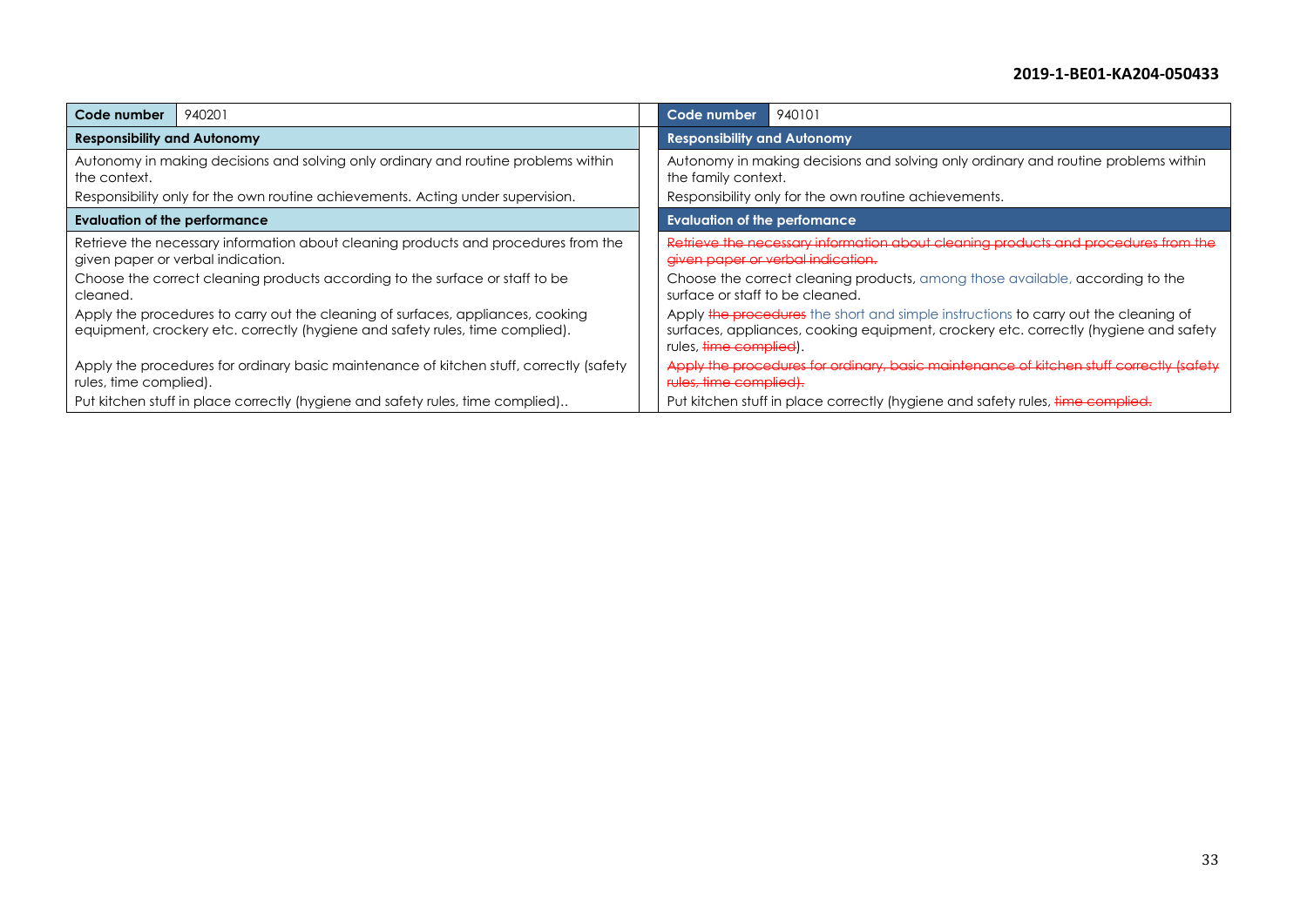# Second example:

| Code number                                                                                                                                                                                                                                                                                                                                                                                                                                                                                                                                                                                                                  | 940202                                                                                                                                                                                                                                                                                                                                                                                                                                                                                                     |                                                                                                                                                                                                                                                                                                                                                                                                                                                                                                                                                                                                                                                                                                                                                                | <b>Code number</b>                                                                                                           | 940102                                                                                                                                                                                                                                                                                                                                                                                                                                                                                                                                                                                          |                                                                                                                                                                                                                                                                                                                                                                                                                                                                                                                                                                                                                                                                                                                                                                                                                                                      |
|------------------------------------------------------------------------------------------------------------------------------------------------------------------------------------------------------------------------------------------------------------------------------------------------------------------------------------------------------------------------------------------------------------------------------------------------------------------------------------------------------------------------------------------------------------------------------------------------------------------------------|------------------------------------------------------------------------------------------------------------------------------------------------------------------------------------------------------------------------------------------------------------------------------------------------------------------------------------------------------------------------------------------------------------------------------------------------------------------------------------------------------------|----------------------------------------------------------------------------------------------------------------------------------------------------------------------------------------------------------------------------------------------------------------------------------------------------------------------------------------------------------------------------------------------------------------------------------------------------------------------------------------------------------------------------------------------------------------------------------------------------------------------------------------------------------------------------------------------------------------------------------------------------------------|------------------------------------------------------------------------------------------------------------------------------|-------------------------------------------------------------------------------------------------------------------------------------------------------------------------------------------------------------------------------------------------------------------------------------------------------------------------------------------------------------------------------------------------------------------------------------------------------------------------------------------------------------------------------------------------------------------------------------------------|------------------------------------------------------------------------------------------------------------------------------------------------------------------------------------------------------------------------------------------------------------------------------------------------------------------------------------------------------------------------------------------------------------------------------------------------------------------------------------------------------------------------------------------------------------------------------------------------------------------------------------------------------------------------------------------------------------------------------------------------------------------------------------------------------------------------------------------------------|
| <b>EQF Level</b>                                                                                                                                                                                                                                                                                                                                                                                                                                                                                                                                                                                                             | 02                                                                                                                                                                                                                                                                                                                                                                                                                                                                                                         |                                                                                                                                                                                                                                                                                                                                                                                                                                                                                                                                                                                                                                                                                                                                                                | <b>EQF Level</b>                                                                                                             | 01                                                                                                                                                                                                                                                                                                                                                                                                                                                                                                                                                                                              |                                                                                                                                                                                                                                                                                                                                                                                                                                                                                                                                                                                                                                                                                                                                                                                                                                                      |
| <b>Title</b>                                                                                                                                                                                                                                                                                                                                                                                                                                                                                                                                                                                                                 | Row materials retrieving and preparing.                                                                                                                                                                                                                                                                                                                                                                                                                                                                    |                                                                                                                                                                                                                                                                                                                                                                                                                                                                                                                                                                                                                                                                                                                                                                | <b>Title</b>                                                                                                                 | Row materials retrieving and preparing                                                                                                                                                                                                                                                                                                                                                                                                                                                                                                                                                          |                                                                                                                                                                                                                                                                                                                                                                                                                                                                                                                                                                                                                                                                                                                                                                                                                                                      |
| Competence                                                                                                                                                                                                                                                                                                                                                                                                                                                                                                                                                                                                                   | To be able to prepare row materials for cooking by retrieving them<br>from the storage areas and by washing, eliminating waste parts,<br>peeling, cutting, measuring ingredients according to the recipe or to<br>the cook/chef directions. These operations are done in a structured<br>and stable context of study or work, with a limited autonomy in<br>making decisions and solving ordinary and routine problems and with<br>responsibility only for routine achievements, acting under supervision. |                                                                                                                                                                                                                                                                                                                                                                                                                                                                                                                                                                                                                                                                                                                                                                | Competence                                                                                                                   | To be able to prepare row materials for cooking by retrieving them<br>from the storage areas and by washing, eliminating waste parts,<br>peeling, cutting, measuring ingredients according to the recipe or to<br>the cook's/chef's directions. These operations are done in a<br>structured and stable family context-of study or work, with a limited<br>autonomy in making decisions and solving ordinary and routine<br>problems in the family context and with shared responsibility only for<br>routine achievements, acting under direct supervision.                                    |                                                                                                                                                                                                                                                                                                                                                                                                                                                                                                                                                                                                                                                                                                                                                                                                                                                      |
| Knowledge                                                                                                                                                                                                                                                                                                                                                                                                                                                                                                                                                                                                                    |                                                                                                                                                                                                                                                                                                                                                                                                                                                                                                            | <b>Skills</b>                                                                                                                                                                                                                                                                                                                                                                                                                                                                                                                                                                                                                                                                                                                                                  | Knowledge                                                                                                                    |                                                                                                                                                                                                                                                                                                                                                                                                                                                                                                                                                                                                 | <b>Skills</b>                                                                                                                                                                                                                                                                                                                                                                                                                                                                                                                                                                                                                                                                                                                                                                                                                                        |
| Food raw materials: name of the main<br>varieties, uses in the kitchen.<br>Food raw materials: basic organoleptic<br>properties and standard basic quality<br>criteria.<br>Methods for food weighing.<br>Methods for food washing according to<br>hygiene rules.<br>Utensils necessary for the operations<br>requested (peeling, cutting, measuring,<br>mixing etc.): typologies and safety use.<br>Basic methods for eliminating waste parts<br>according to the recipe/cook's directions<br>and to the safety rules.<br>Basic methods for cutting according to<br>the recipe/other indications and to the<br>safety rules. |                                                                                                                                                                                                                                                                                                                                                                                                                                                                                                            | Interpret the recipe or the cook/chef<br>directions regarding the necessary raw<br>materials.<br>Choose the necessary raw materials<br>among those available in the storage<br>area.<br>Check the deadlines of the raw materials.<br>Execute the unpacking checking and<br>weighing.<br>Execute a basic organoleptic control of<br>the raw materials.<br>Wash the row materials according to<br>hygiene rules.<br>Interpret the recipe or the cook/chef<br>directions regarding the typology of<br>operations needed for raw material<br>preparation.<br>Execute preliminary operations such as<br>peeling, basic cutting, measuring, simple<br>eliminating of waste parts.<br>Operate in compliance with food<br>hygiene and workplace safety<br>regulations. | varieties, uses in the kitchen<br>criteria.<br>Methods for food weighing.<br>hygiene rules.<br>and specific use, safety use. | Food raw materials: name of the main<br>Food raw materials: basic organoleptic<br>properties and standard basic quality<br>Methods for food washing according to<br>Utensils necessary for the operations<br>requested (peeling, cutting, measuring,<br>mixing etc.): typologies correspondence<br>between those available in the kitchen<br>Basic methods for eliminating waste parts<br>according to the recipe/the cook's<br>directions and to the safety rules.<br>Basic methods for cutting according to<br>the cook's directions the recipe/other<br>indications and to the safety rules. | Interpret the recipe or the cook/chef<br>directions regarding the necessary raw<br>materials.<br>Choose the necessary raw materials<br>among those available in the storage<br>area according to the cook/chef's<br>directions.<br>Check the deadlines of the raw materials.<br>Execute the unpacking checking and<br>weighing.<br>Execute a basic organoleptic control of<br>the raw materials.<br>Wash the row materials according to<br>hygiene rules.<br>Interpret the recipe or the cook/chef<br>directions regarding the typology of<br>eperations needed for raw material<br>preparation.<br>Execute preliminary operations such as<br>peeling, basic cutting, measuring, simple<br>eliminating of waste parts according to<br>the cook/chef's directions Operate in<br>compliance with the food hygiene and<br>workplace safety regulations. |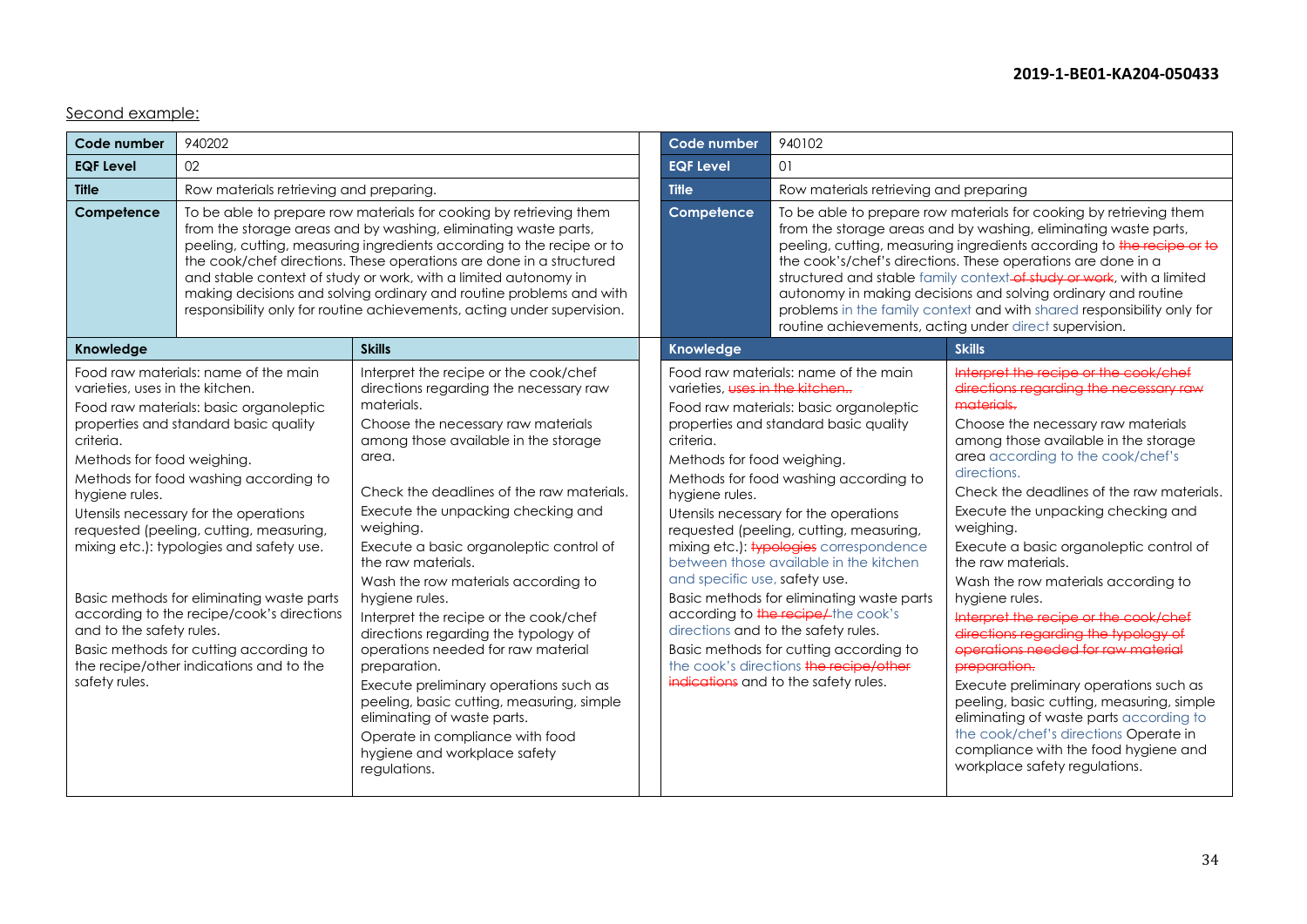| 940202<br>Code number                                                                | 940102<br>Code number                                                                  |  |  |
|--------------------------------------------------------------------------------------|----------------------------------------------------------------------------------------|--|--|
| <b>Responsibility and Autonomy</b>                                                   | <b>Responsibility and Autonomy</b>                                                     |  |  |
| Autonomy in making decisions and solving only ordinary and routine problems within   | Autonomy in making decisions and solving only ordinary and routine problems within     |  |  |
| the context.                                                                         | the family context.                                                                    |  |  |
| Responsibility only for the own routine achievements.                                | Responsibility only for the own routine achievements.                                  |  |  |
| Acting under supervision                                                             | Acting under direct supervision                                                        |  |  |
| <b>Evaluation of the performance</b>                                                 | <b>Evaluation of the performance</b>                                                   |  |  |
| Take raw materials from the storage area according to the recipe or cook's/chef's    | Take raw materials from the storage area according to the recipe or cook's/chef's      |  |  |
| directions and to the deadlines.                                                     | directions and to the deadlines.                                                       |  |  |
| Put away the unused raw materials according to the storage area organization, safety | Put away the unused raw materials according to the storage area organization, safety   |  |  |
| and hygiene rules.                                                                   | and hygiene rules.                                                                     |  |  |
| Check the state of conservation through a basic organoleptic control and refer the   | Check the state of conservation through a basic organoleptic control and refer the     |  |  |
| results to the supervisor.                                                           | results to the supervisor.                                                             |  |  |
| Decide whether is necessary or not to wash the raw materials, and wash them          | Decide whether is necessary or not to wash the raw materials, and wash the raw         |  |  |
| according to hygiene rules.                                                          | materials according to cook's/chef's directions and to the hygiene rules.              |  |  |
| Execute preliminary operations such as peeling, basic cutting, measuring, mixing,    | Execute preliminary operations such as peeling, basic cutting, measuring, mixing,      |  |  |
| simple eliminating of waste parts according to the recipe or cook/chef's directions. | simple eliminating of waste parts according to the recipe or cook's/chef's directions. |  |  |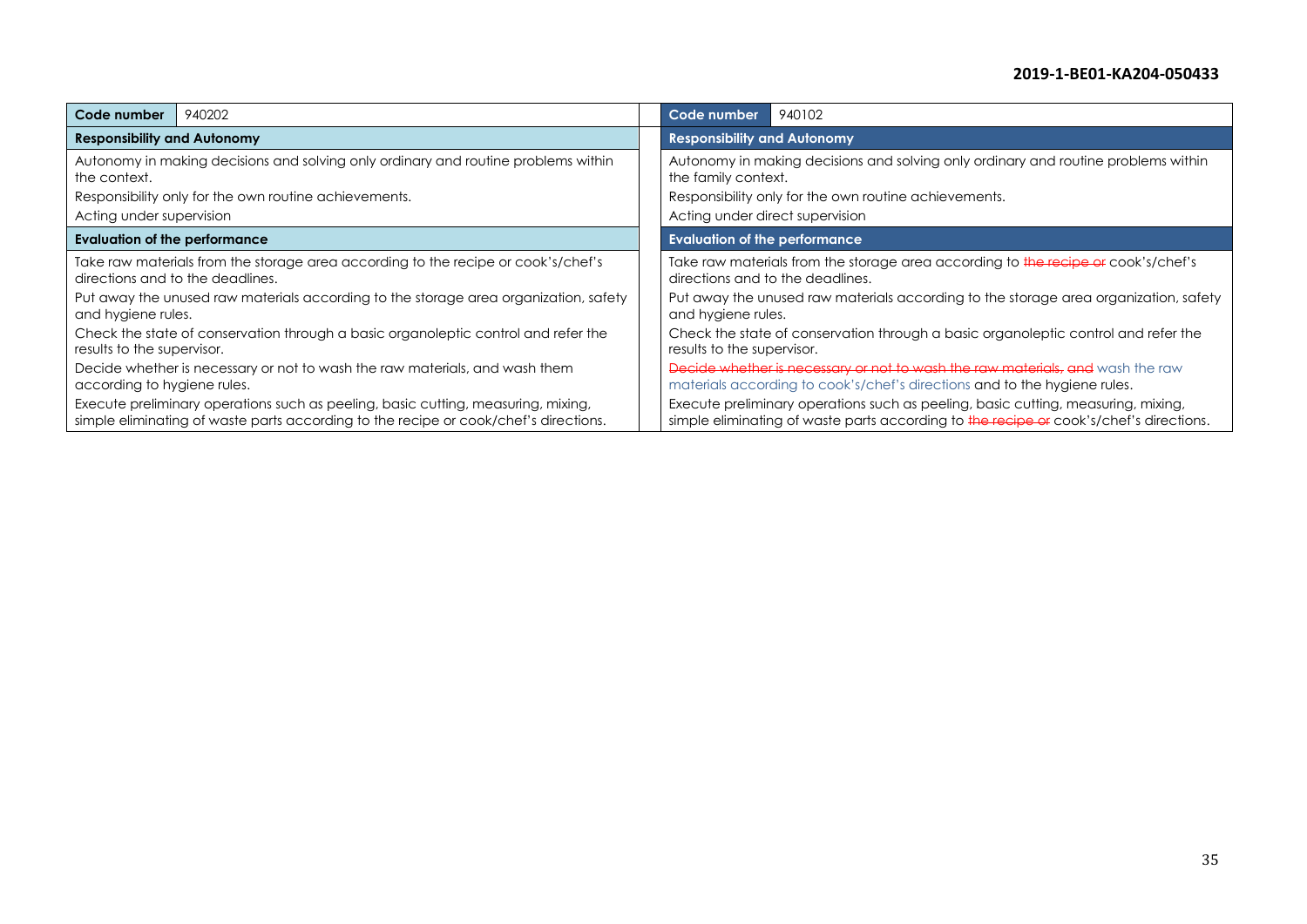# Third example:

| Code number                                                                                                                                                                                                                                                                                                                                                                                                                                                                                                                                                                                                                      | 940203                                                                                                                                                                                                                                                                                                                                                                                          |                                                                                                                                                                                                                                                                                                                                                                                                                                                                                                                                                                                                           | Code<br>number                                                                                                                        | 940103                                                                                                                                                                                                                                                                                                                                                                                                                                                                                                                                                                                    |                                                                                                                                                                                                                                                                                                                                                                                                                                                                                                                                                                                                                                                                                                                                                                              |
|----------------------------------------------------------------------------------------------------------------------------------------------------------------------------------------------------------------------------------------------------------------------------------------------------------------------------------------------------------------------------------------------------------------------------------------------------------------------------------------------------------------------------------------------------------------------------------------------------------------------------------|-------------------------------------------------------------------------------------------------------------------------------------------------------------------------------------------------------------------------------------------------------------------------------------------------------------------------------------------------------------------------------------------------|-----------------------------------------------------------------------------------------------------------------------------------------------------------------------------------------------------------------------------------------------------------------------------------------------------------------------------------------------------------------------------------------------------------------------------------------------------------------------------------------------------------------------------------------------------------------------------------------------------------|---------------------------------------------------------------------------------------------------------------------------------------|-------------------------------------------------------------------------------------------------------------------------------------------------------------------------------------------------------------------------------------------------------------------------------------------------------------------------------------------------------------------------------------------------------------------------------------------------------------------------------------------------------------------------------------------------------------------------------------------|------------------------------------------------------------------------------------------------------------------------------------------------------------------------------------------------------------------------------------------------------------------------------------------------------------------------------------------------------------------------------------------------------------------------------------------------------------------------------------------------------------------------------------------------------------------------------------------------------------------------------------------------------------------------------------------------------------------------------------------------------------------------------|
| <b>EQF Level</b>                                                                                                                                                                                                                                                                                                                                                                                                                                                                                                                                                                                                                 | 02 <sup>°</sup>                                                                                                                                                                                                                                                                                                                                                                                 |                                                                                                                                                                                                                                                                                                                                                                                                                                                                                                                                                                                                           | <b>EQF Level</b>                                                                                                                      | $\Omega$                                                                                                                                                                                                                                                                                                                                                                                                                                                                                                                                                                                  |                                                                                                                                                                                                                                                                                                                                                                                                                                                                                                                                                                                                                                                                                                                                                                              |
| <b>Title</b>                                                                                                                                                                                                                                                                                                                                                                                                                                                                                                                                                                                                                     | Preparing basic semi-finished products and simple food items.                                                                                                                                                                                                                                                                                                                                   |                                                                                                                                                                                                                                                                                                                                                                                                                                                                                                                                                                                                           | <b>Title</b>                                                                                                                          | Preparing basic semi-finished products and simple food items                                                                                                                                                                                                                                                                                                                                                                                                                                                                                                                              |                                                                                                                                                                                                                                                                                                                                                                                                                                                                                                                                                                                                                                                                                                                                                                              |
| Competence                                                                                                                                                                                                                                                                                                                                                                                                                                                                                                                                                                                                                       | To be able to assemble raw materials and execute basic operations<br>of cooking to prepare cold/hot basic semi-finished products and<br>simple food items. These operations are done in a structured and<br>stable context of study or work, with a limited autonomy in making<br>decisions and solving ordinary and routine problems and with<br>responsibility only for routine achievements. |                                                                                                                                                                                                                                                                                                                                                                                                                                                                                                                                                                                                           | Competence                                                                                                                            | To be able to assemble raw materials and execute basic operations<br>of cooking to prepare cold/hot basic semi-finished products and<br>simple food items. These operations are done in a structured and<br>stable, family context, under direct supervision with a limited<br>autonomy in making decisions and solving ordinary and routine<br>problems in the family context and with shared responsibility only for<br>routine achievements                                                                                                                                            |                                                                                                                                                                                                                                                                                                                                                                                                                                                                                                                                                                                                                                                                                                                                                                              |
| Knowledge                                                                                                                                                                                                                                                                                                                                                                                                                                                                                                                                                                                                                        |                                                                                                                                                                                                                                                                                                                                                                                                 | <b>Skills</b>                                                                                                                                                                                                                                                                                                                                                                                                                                                                                                                                                                                             | <b>Knowledge</b>                                                                                                                      |                                                                                                                                                                                                                                                                                                                                                                                                                                                                                                                                                                                           | <b>Skills</b>                                                                                                                                                                                                                                                                                                                                                                                                                                                                                                                                                                                                                                                                                                                                                                |
| Main utensils for food manipulations:<br>typologies, specific names, way of use<br>(safe and efficient).<br>Bindings (easy to be prepared): specific<br>names, recipe and way of use.<br>Sauces (easy to be prepared): specific<br>names, recipe and way of use.<br>Other (easy to be prepared) food items:<br>specific names, recipe.<br>Basic methods for mixing, assembling raw<br>materials.<br>Basic methods of cooking operations (es.<br>boiling, frying, toasting).<br>Containers for food storage: typologies,<br>indications of use.<br>Procedures for the correct storage of<br>semi-finished products/pre-elaborated |                                                                                                                                                                                                                                                                                                                                                                                                 | Interpret the recipe or the cook's/chef's<br>directions regarding the semi-<br>finished/food items preparation.<br>Mix raw materials.<br>Assemble raw materials to produce semi-<br>finished products, cold dishes, ready-to-<br>cook products.<br>Execute operations of food cooking (i.e.<br>boiling, toasting, frying, gratin, stewing,<br>brazing) at a basic level.<br>Reheating food for consumption.<br>Store the semi-finished products / pre-<br>elaborated raw materials according to<br>conservation rules.<br>Operate in compliance with food<br>hygiene and workplace safety<br>regulations. | (safe and efficient).<br>specific names, recipe.<br>materials.<br>boiling, frying, toasting).<br>indications of use<br>raw materials. | Main utensils for food manipulations:<br>typologies, specific names, way of use<br>Bindings (easy to be prepared): specific<br>names, recipe and way of use.<br>Sauces (easy to be prepared): specific<br>names, recipe and way of use.<br>Other (easy to be prepared) food items:<br><b>Basic methods</b> Short and simple<br>instructions for mixing, assembling raw<br><b>Basic methods</b> Short and simple<br>instructions for cooking operations (es.<br>Containers for food storage: typologies,<br>Procedures for the correct storage of<br>semi finished products/pre elaborated | Interpret the recipe or the cook's/chef's<br>directions regarding the semi-<br>finished/food items preparation.<br>Mix raw materials according to the<br>cook's/chef's directions.<br>Assemble raw materials to produce semi-<br>finished products, cold dishes, ready-to-<br>cook products according to the<br>cook's/chef's directions.<br>Execute operations of food cooking (i.e.<br>boiling, toasting, frying, gratin, stewing,<br>brazing) at a basic level) at a basic level<br>according to the cook's/chef's directions.<br>Reheating food for consumption.<br>Store the semi-finished products / pre-<br>elaborated raw materials according to<br>the cook's/chef's directions.<br>Operate in compliance with food<br>hygiene and workplace safety<br>regulations. |
| Basic self-control protocols of food<br>hygiene.                                                                                                                                                                                                                                                                                                                                                                                                                                                                                                                                                                                 |                                                                                                                                                                                                                                                                                                                                                                                                 |                                                                                                                                                                                                                                                                                                                                                                                                                                                                                                                                                                                                           | hygiene.                                                                                                                              | Basic self-control protocols of food                                                                                                                                                                                                                                                                                                                                                                                                                                                                                                                                                      |                                                                                                                                                                                                                                                                                                                                                                                                                                                                                                                                                                                                                                                                                                                                                                              |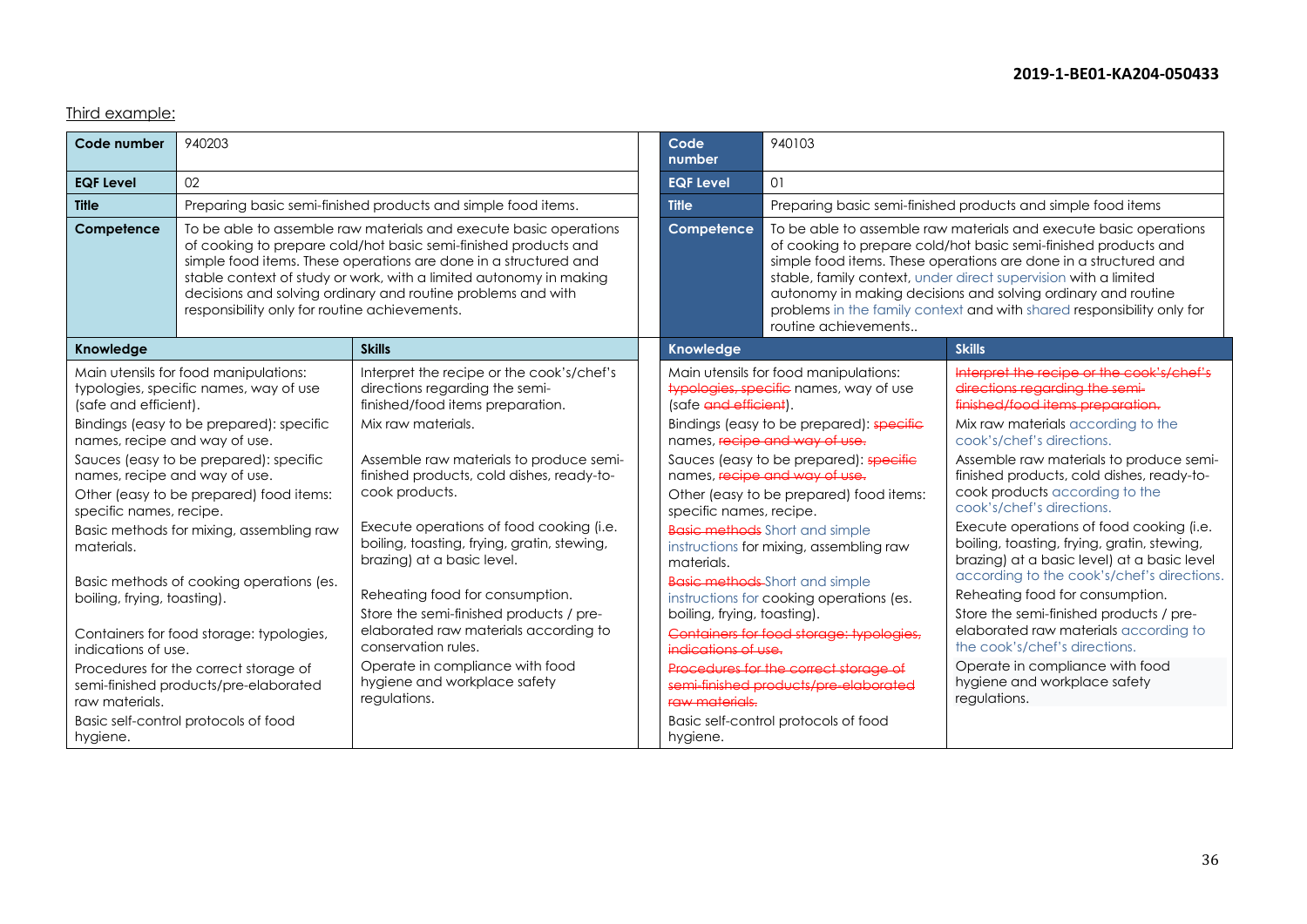| Code number                                                                                        | 940203 | Code number                                                                                        | 940103 |  |  |
|----------------------------------------------------------------------------------------------------|--------|----------------------------------------------------------------------------------------------------|--------|--|--|
| <b>Responsibility and Autonomy</b>                                                                 |        | <b>Responsibility and Autonomy</b>                                                                 |        |  |  |
| Autonomy in making decisions and solving only ordinary and routine problems within<br>the context. |        | Autonomy in making decisions and solving only ordinary and routine problems within<br>the context. |        |  |  |
| Responsibility only for the own routine achievements.                                              |        | Responsibility only for the own routine achievements.                                              |        |  |  |
| Acting under supervision.                                                                          |        | Acting under supervision.                                                                          |        |  |  |
| <b>Evaliuation of the performance</b>                                                              |        | <b>Evaluation of the performance</b>                                                               |        |  |  |
|                                                                                                    |        |                                                                                                    |        |  |  |
|                                                                                                    |        |                                                                                                    |        |  |  |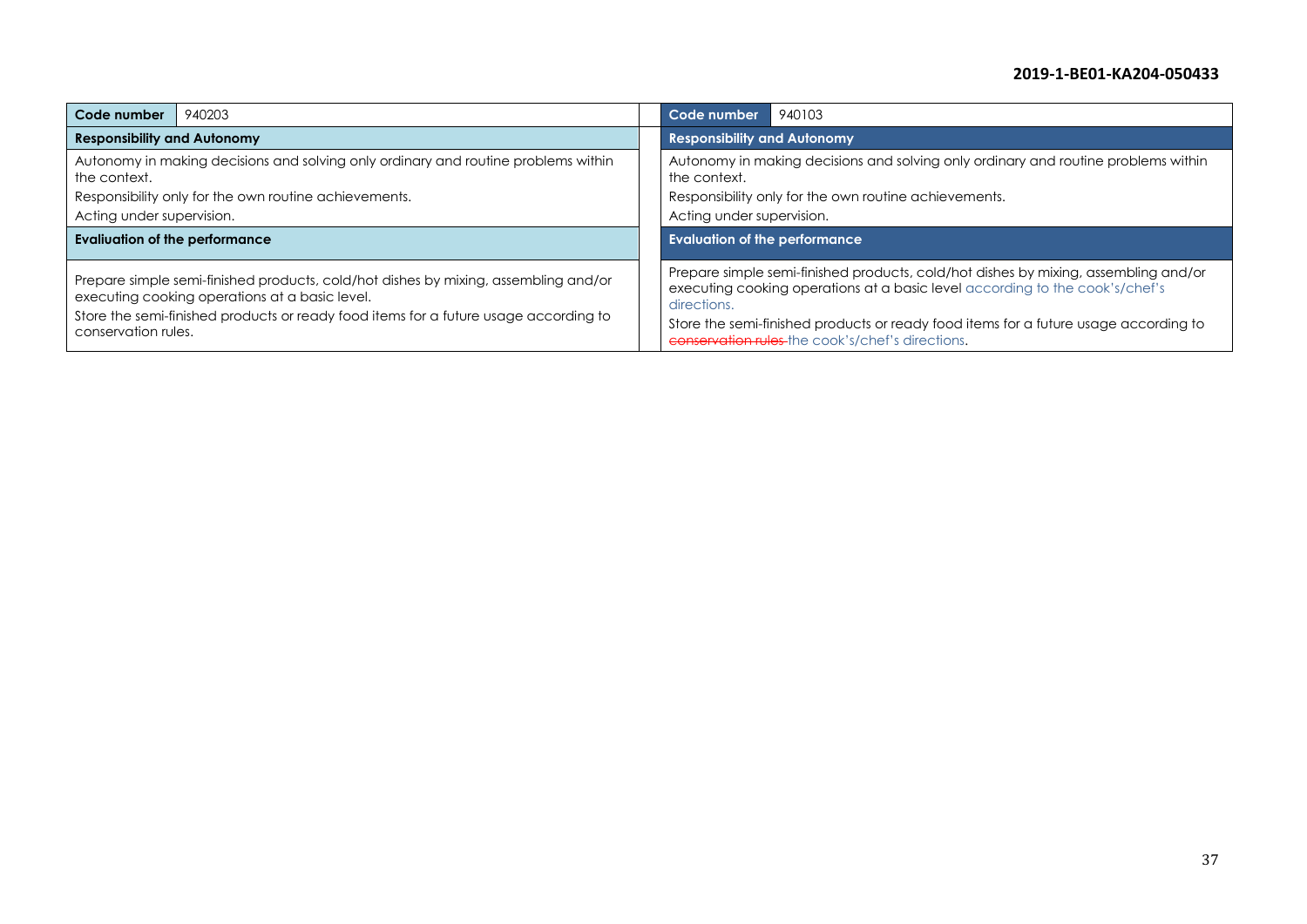Fourth example:

| Code number                                                                                                                   | 940204                                                                                                                                                                                                                                                                                                                                                                                                                                                                          |                                                                                                                  | Code number                                                                                                                 | 940104                                                                                                                                                                                                                                                                                                                                                                                                                                                                                                                         |                                                                                                                  |  |
|-------------------------------------------------------------------------------------------------------------------------------|---------------------------------------------------------------------------------------------------------------------------------------------------------------------------------------------------------------------------------------------------------------------------------------------------------------------------------------------------------------------------------------------------------------------------------------------------------------------------------|------------------------------------------------------------------------------------------------------------------|-----------------------------------------------------------------------------------------------------------------------------|--------------------------------------------------------------------------------------------------------------------------------------------------------------------------------------------------------------------------------------------------------------------------------------------------------------------------------------------------------------------------------------------------------------------------------------------------------------------------------------------------------------------------------|------------------------------------------------------------------------------------------------------------------|--|
| <b>EQF Level</b>                                                                                                              | 02                                                                                                                                                                                                                                                                                                                                                                                                                                                                              |                                                                                                                  | <b>EQF Level</b>                                                                                                            | 01                                                                                                                                                                                                                                                                                                                                                                                                                                                                                                                             |                                                                                                                  |  |
| <b>Title</b>                                                                                                                  | Assembling dishes for service                                                                                                                                                                                                                                                                                                                                                                                                                                                   |                                                                                                                  | <b>Title</b>                                                                                                                | Assembling dishes for service                                                                                                                                                                                                                                                                                                                                                                                                                                                                                                  |                                                                                                                  |  |
| Competence                                                                                                                    | To be able to assemble dishes for service according to the type of<br>service requested, the quantities of food, the position of the food, the<br>decorative elements, etc., and to put simple decorative elements on<br>the ready dishes. These operations are done in a structured and<br>stable context of study or work, with a limited autonomy in making<br>decisions and solving ordinary and routine problems and with<br>responsibility only for routine achievements. |                                                                                                                  | Competence                                                                                                                  | To be able to assemble dishes for a basic service according to the<br>type of service requested, the quantities of food, the position of the<br>food, the decorative elements, etc., and to put simple decorative<br>elements on the ready dishes. These operations are done in a<br>structured and stable, family context of study or work, with a limited<br>autonomy in making decisions and solving ordinary and routine<br>problems in the family context and with shared responsibility only for<br>routine achievements |                                                                                                                  |  |
| Knowledge                                                                                                                     |                                                                                                                                                                                                                                                                                                                                                                                                                                                                                 | <b>Skills</b>                                                                                                    | Knowledge                                                                                                                   |                                                                                                                                                                                                                                                                                                                                                                                                                                                                                                                                | <b>Skills</b>                                                                                                    |  |
| Portioning techniques on plates or trays.<br>Decorating techniques for plates and<br>trays with external decorative elements. |                                                                                                                                                                                                                                                                                                                                                                                                                                                                                 | Portion food into plates and trays.<br>Decorate plates and trays by applying<br>basic techniques.                | Portioning techniques on plates or trays<br>Decorating techniques for plates and<br>trays with external decorative elements |                                                                                                                                                                                                                                                                                                                                                                                                                                                                                                                                | Portion food into plates and trays.<br>Decorate plates and trays by applying<br>basic techniques.                |  |
| Serving and decoration techniques for<br>buffets.                                                                             |                                                                                                                                                                                                                                                                                                                                                                                                                                                                                 | Prepare single portion foods (finger food)<br>by applying basic techniques.<br>Prepare trays for buffet service. | Serving and decoration techniques for<br>buffets.<br>Short and simple cook's/chef's directions                              |                                                                                                                                                                                                                                                                                                                                                                                                                                                                                                                                | Prepare single portion foods (finger food)<br>by applying basic techniques.<br>Prepare trays for buffet service. |  |
| Self-control protocols relating to food<br>hygiene and safety in the workplace.                                               |                                                                                                                                                                                                                                                                                                                                                                                                                                                                                 | Operate in compliance with food<br>hygiene and workplace safety<br>regulations.                                  | to assemble dishes.                                                                                                         | Self-control protocols relating to food<br>hygiene and safety in the workplace.                                                                                                                                                                                                                                                                                                                                                                                                                                                | Operate in compliance with food<br>hygiene and workplace safety<br>regulations.                                  |  |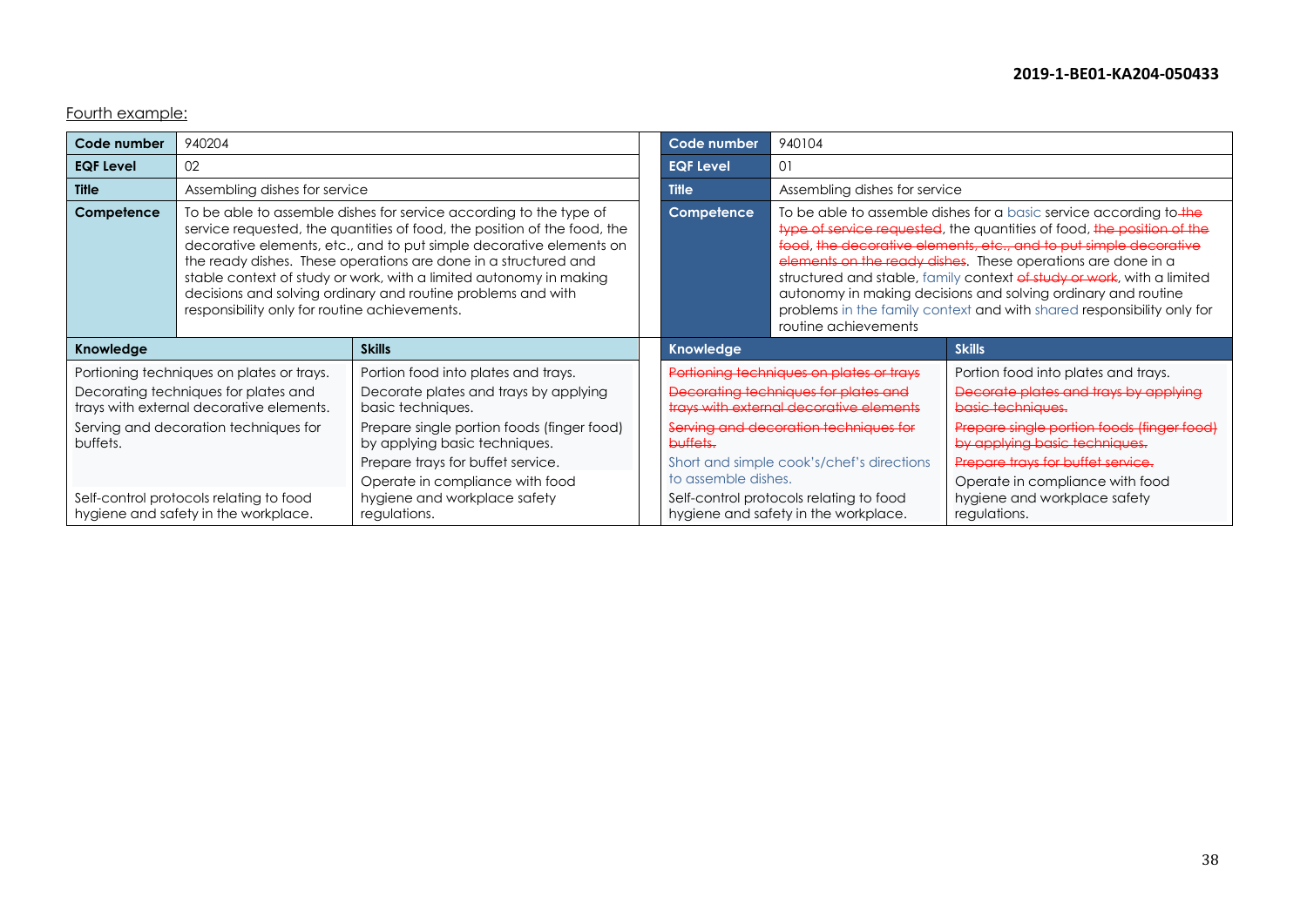| Code number                                                                                                                                                                                                                                   | 940204 | Code number<br>940104                                                                                                                                                                                                                         |  |  |
|-----------------------------------------------------------------------------------------------------------------------------------------------------------------------------------------------------------------------------------------------|--------|-----------------------------------------------------------------------------------------------------------------------------------------------------------------------------------------------------------------------------------------------|--|--|
| <b>Responsibility and Autonomy</b>                                                                                                                                                                                                            |        | <b>Responsibility and Autonomy</b>                                                                                                                                                                                                            |  |  |
| Autonomy in making decisions and solving only ordinary and routine problems within<br>the context.<br>Responsibility only for the own routine achievements.<br>Acting under supervision.                                                      |        | Autonomy in making decisions and solving only ordinary and routine problems within<br>the context.<br>Responsibility only for the own routine achievements.<br>Acting under supervision.                                                      |  |  |
| <b>Evuation of the performance</b>                                                                                                                                                                                                            |        | <b>Evalaution of the performance</b>                                                                                                                                                                                                          |  |  |
| Portion the food according to the required quantities and positions.<br>Prepare trays for buffet according to the required quantities and positions.<br>Decorate plates and trays with simple elements that recall the ingredients and taste. |        | Portion the food according to the required quantities and positions.<br>Prepare trays for buffet according to the required quantities and positions.<br>Decorate plates and trays with simple elements that recall the ingredients and taste. |  |  |
| Prepare single portion food at a basic level of complexity.                                                                                                                                                                                   |        | Prepare single portion food at a basic level of complexity.                                                                                                                                                                                   |  |  |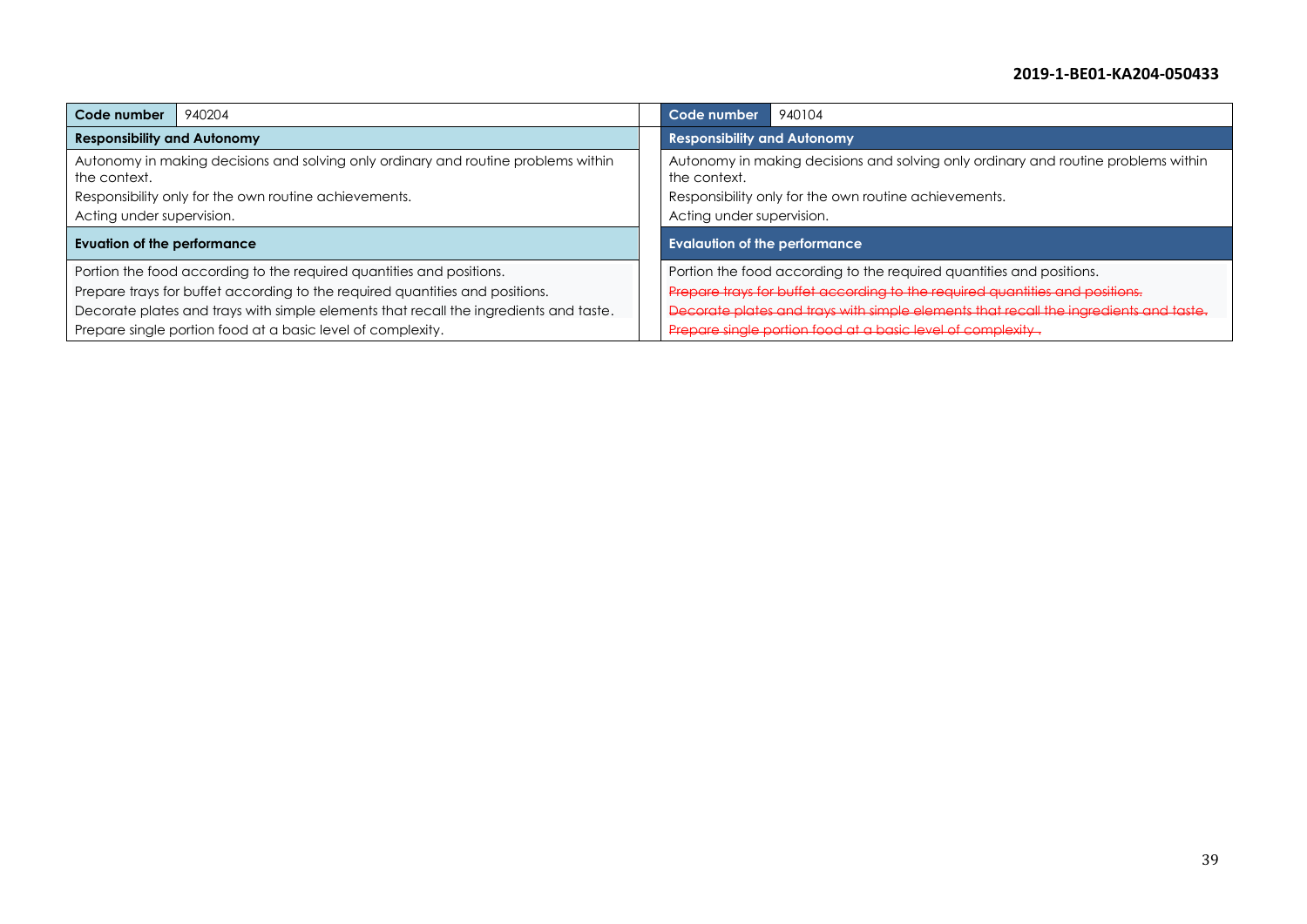# <span id="page-39-0"></span>CONCLUSIONS

The scope of IO3 is to demonstrate that it is possible to have common set of units of competences that can make possible free mobility within the European Union. We have tried to adjust our theoretical set of concept in order that all the countries members of the European Union and in particular, those that deal with these issues, (both public and private institutions that deal with recognition of vocational training at low and informal levels) as well as the end users of these processes could understand it and be used by them.

Furthermore the whole process used to find a common model and thus an example of a unit of competence allows the population with less training to take advantage to get a job more easily and quickly in different European countries, avoiding crises that could be generated in the future and avoiding also the effects of unemployment in Europe.

On the other hand, even though this project has come very far, still needs to be improved with the help of the common European public institutions as well as the national ones. Just to think that, it needs instruments for assessing the professional skills acquired informally and a common process of validating them. For this reason, the IO4 will analyse possible recommendations so that Member States can adjuste their qualification systems in order to reach common or equivalent understandings at European level that can facilitate the recognition of formal and informal training at low levels such as level 1 and 2.

#### <span id="page-39-1"></span>SOURCES

- Anderson, Lorin W and Krathwohl, David R., (2001), A Revision of Bloom's Taxonomy of Education Objetives, Abrideg Edition; [https://www.uky.edu/~rsand1/china2018/texts/Anderson-Krathwohl%20-](https://www.uky.edu/~rsand1/china2018/texts/Anderson-Krathwohl%20-%20A%20taxonomy%20for%20learning%20teaching%20and%20assessing.pdf) [%20A%20taxonomy%20for%20learning%20teaching%20and%20assessing.pdf](https://www.uky.edu/~rsand1/china2018/texts/Anderson-Krathwohl%20-%20A%20taxonomy%20for%20learning%20teaching%20and%20assessing.pdf)
- Lameira, Sandra (Coord), (2015), *Guia Metodológico: Conceção de qualificações baseadas em resultados de aprendizagem,* Agência Nacional para a Qualificação e Ensino Profissional, IP
- Rocha, Alda Leonor (2014), *Guia Interpretativo do Quadro Nacional de Qualificações*, Agência Nacional para a Qualificação e Ensino Profissional, IP